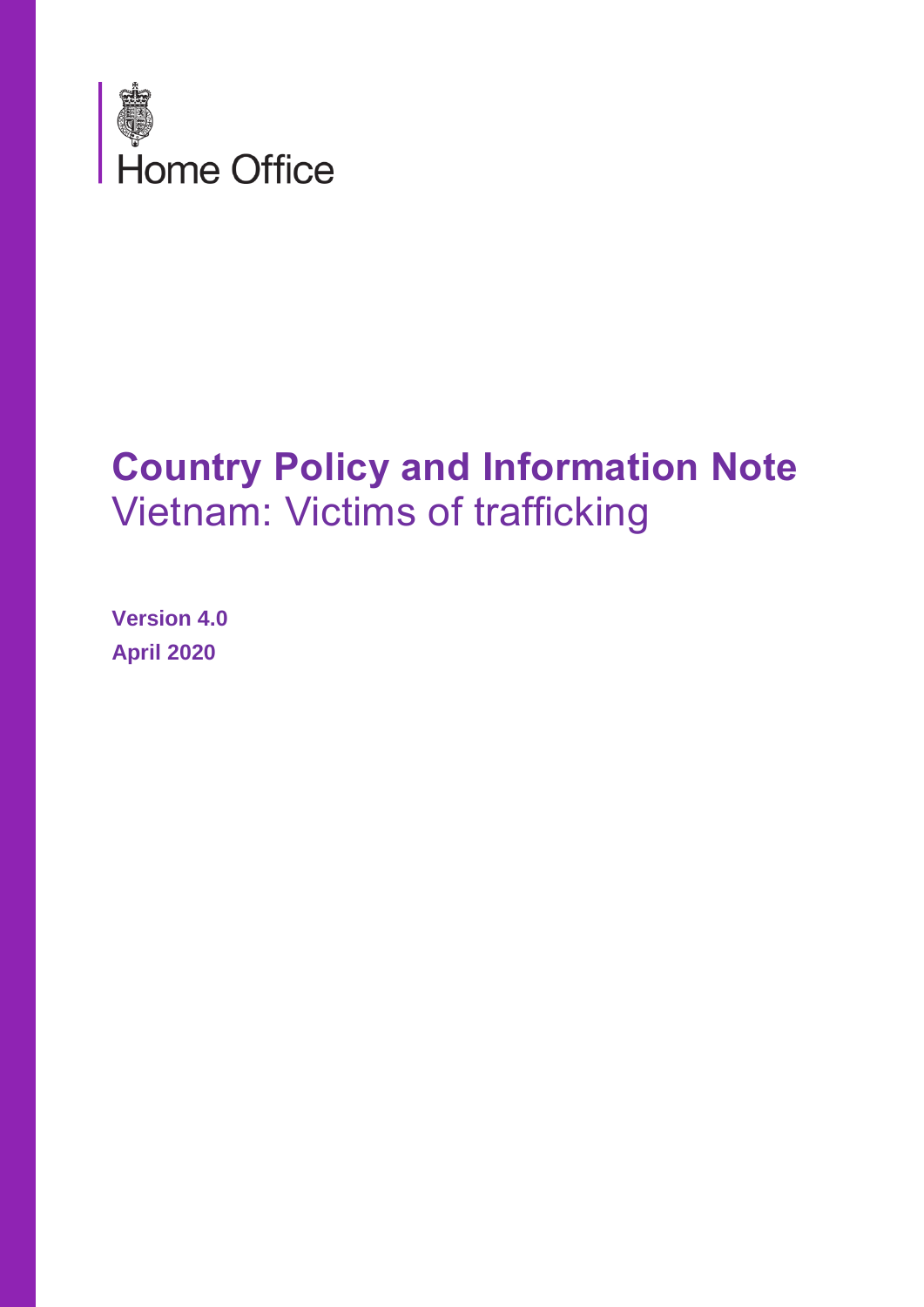# Preface

# **Purpose**

This note provides country of origin information (COI) and analysis of COI for use by Home Office decision makers handling particular types of protection and human rights claims (as set out in the [Introduction](#page-5-0) section). It is not intended to be an exhaustive survey of a particular subject or theme.

It is split into two main sections: (1) analysis and assessment of COI and other evidence; and (2) COI. These are explained in more detail below.

## **Assessment**

This section analyses the evidence relevant to this note – i.e. the COI section; refugee/human rights laws and policies; and applicable caselaw – by describing this and its inter-relationships, and provides an assessment of, in general, whether one or more of the following applies**:**

- A person is reasonably likely to face a real risk of persecution or serious harm
- The general humanitarian situation is so severe as to breach Article 15(b) of European Council Directive 2004/83/EC (the Qualification Directive) / Article 3 of the European Convention on Human Rights as transposed in paragraph 339C and 339CA(iii) of the Immigration Rules
- The security situation presents a real risk to a civilian's life or person such that it would breach Article 15(c) of the Qualification Directive as transposed in paragraph 339C and 339CA(iv) of the Immigration Rules
- A person is able to obtain protection from the state (or quasi state bodies)
- A person is reasonably able to relocate within a country or territory
- A claim is likely to justify granting asylum, humanitarian protection or other form of leave, and
- If a claim is refused, it is likely or unlikely to be certifiable as 'clearly unfounded' under section 94 of the Nationality, Immigration and Asylum Act 2002.

Decision makers **must**, however, still consider all claims on an individual basis, taking into account each case's specific facts.

## **Country of origin information**

The country information in this note has been carefully selected in accordance with the general principles of COI research as set out in the [Common EU \[European](http://www.refworld.org/docid/48493f7f2.html)  [Union\] Guidelines for Processing Country of Origin Information \(COI\),](http://www.refworld.org/docid/48493f7f2.html) dated April 2008, and the Austrian Centre for Country of Origin and Asylum Research and Documentation's (ACCORD), [Researching Country Origin Information –](https://www.coi-training.net/researching-coi/) Training [Manual, 2013.](https://www.coi-training.net/researching-coi/) Namely, taking into account the COI's relevance, reliability, accuracy, balance, currency, transparency and traceability.

The structure and content of the country information section follows a [terms of](#page-35-0)  [reference](#page-35-0) which sets out the general and specific topics relevant to this note.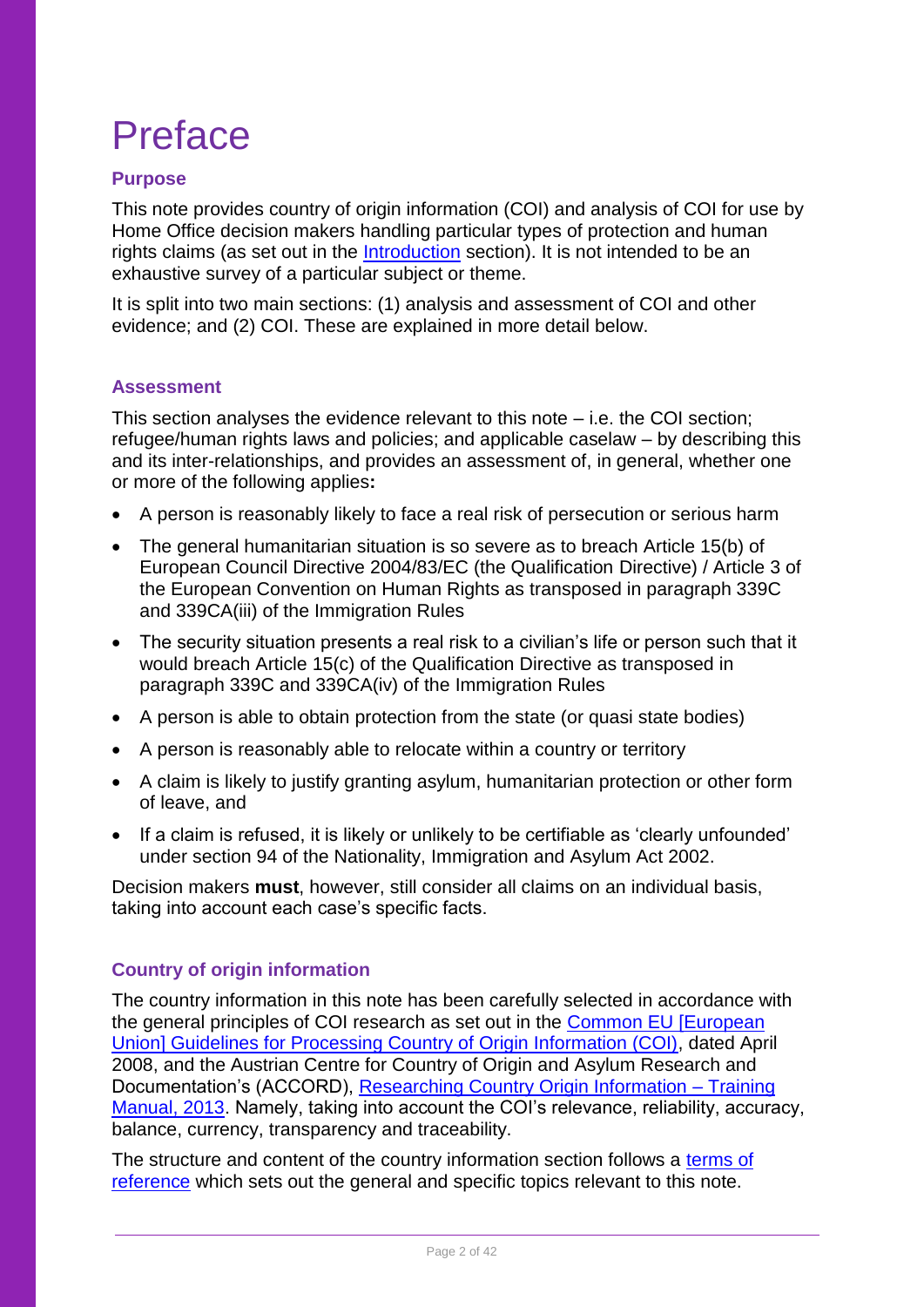<span id="page-2-0"></span>All information included in the note was published or made publicly available on or before the 'cut-off' date(s) in the country information section. Any event taking place or report/article published after these date(s) is not included.

All information is publicly accessible or can be made publicly available, and is from generally reliable sources. Sources and the information they provide are carefully considered before inclusion. Factors relevant to the assessment of the reliability of sources and information include:

- the motivation, purpose, knowledge and experience of the source
- how the information was obtained, including specific methodologies used
- the currency and detail of information, and
- whether the COI is consistent with and/or corroborated by other sources.

Multiple sourcing is used to ensure that the information is accurate, balanced and corroborated, so that a comprehensive and up-to-date picture at the time of publication is provided of the issues relevant to this note.

Information is compared and contrasted, whenever possible, to provide a range of views and opinions. The inclusion of a source, however, is not an endorsement of it or any view(s) expressed.

Each piece of information is referenced in a brief footnote; full details of all sources cited and consulted in compiling the note are listed alphabetically in the [bibliography.](#page-37-0)

## **Feedback**

Our goal is to continuously improve our material. Therefore, if you would like to comment on this note, please email the [Country Policy and Information Team.](mailto:cipu@homeoffice.gov.uk)

## **Independent Advisory Group on Country Information**

The [Independent Advisory Group on Country Information](https://www.gov.uk/government/organisations/independent-chief-inspector-of-borders-and-immigration/about/research) (IAGCI) was set up in March 2009 by the Independent Chief Inspector of Borders and Immigration to support him in reviewing the efficiency, effectiveness and consistency of approach of COI produced by the Home Office.

The IAGCI welcomes feedback on the Home Office's COI material. It is not the function of the IAGCI to endorse any Home Office material, procedures or policy. The IAGCI may be contacted at:

**Independent Advisory Group on Country Information**  Independent Chief Inspector of Borders and Immigration 5th Floor Globe House 89 Eccleston Square London, SW1V 1PN Email: [chiefinspector@icibi.gov.uk](mailto:chiefinspector@icibi.gov.uk)

Information about the IAGCI's work and a list of the documents which have been reviewed by the IAGCI can be found on the Independent Chief Inspector's pages of the [gov.uk website.](https://www.gov.uk/government/organisations/independent-chief-inspector-of-borders-and-immigration/about/research#reviews)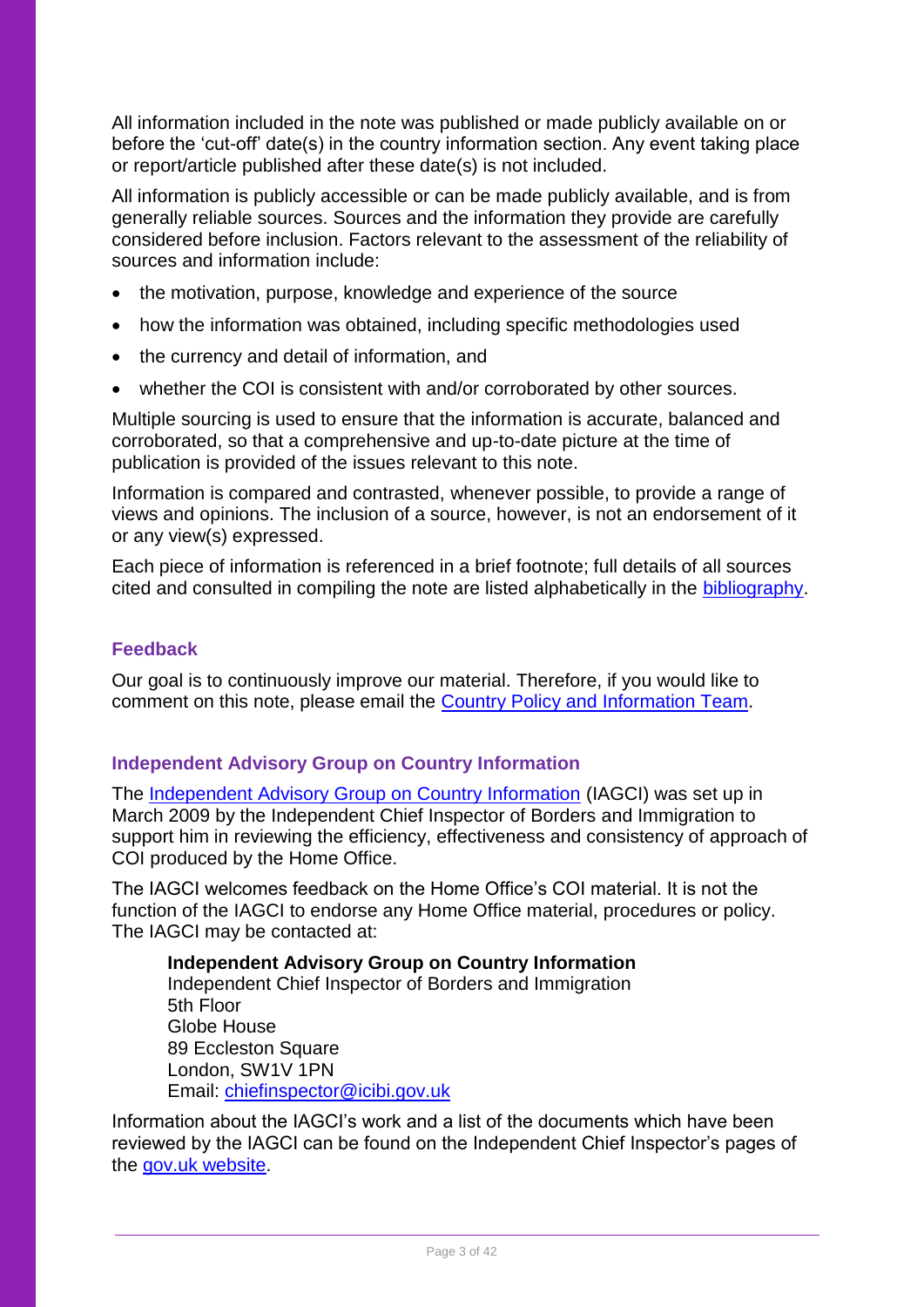# **Contents**

| 1 <sub>1</sub> |                                                           |  |
|----------------|-----------------------------------------------------------|--|
|                |                                                           |  |
|                |                                                           |  |
| 2.             |                                                           |  |
|                |                                                           |  |
|                |                                                           |  |
|                |                                                           |  |
|                |                                                           |  |
|                |                                                           |  |
|                |                                                           |  |
|                |                                                           |  |
|                |                                                           |  |
| 3.             |                                                           |  |
|                |                                                           |  |
|                |                                                           |  |
| 4.             |                                                           |  |
| 5.             |                                                           |  |
|                |                                                           |  |
|                |                                                           |  |
|                |                                                           |  |
|                |                                                           |  |
| 6.             |                                                           |  |
|                |                                                           |  |
|                |                                                           |  |
|                |                                                           |  |
|                |                                                           |  |
|                |                                                           |  |
| 7 <sub>1</sub> |                                                           |  |
|                | 7.1 Government run shelters and reintegration support  26 |  |
|                |                                                           |  |
| 8.             |                                                           |  |
| 9.             |                                                           |  |
|                |                                                           |  |
|                |                                                           |  |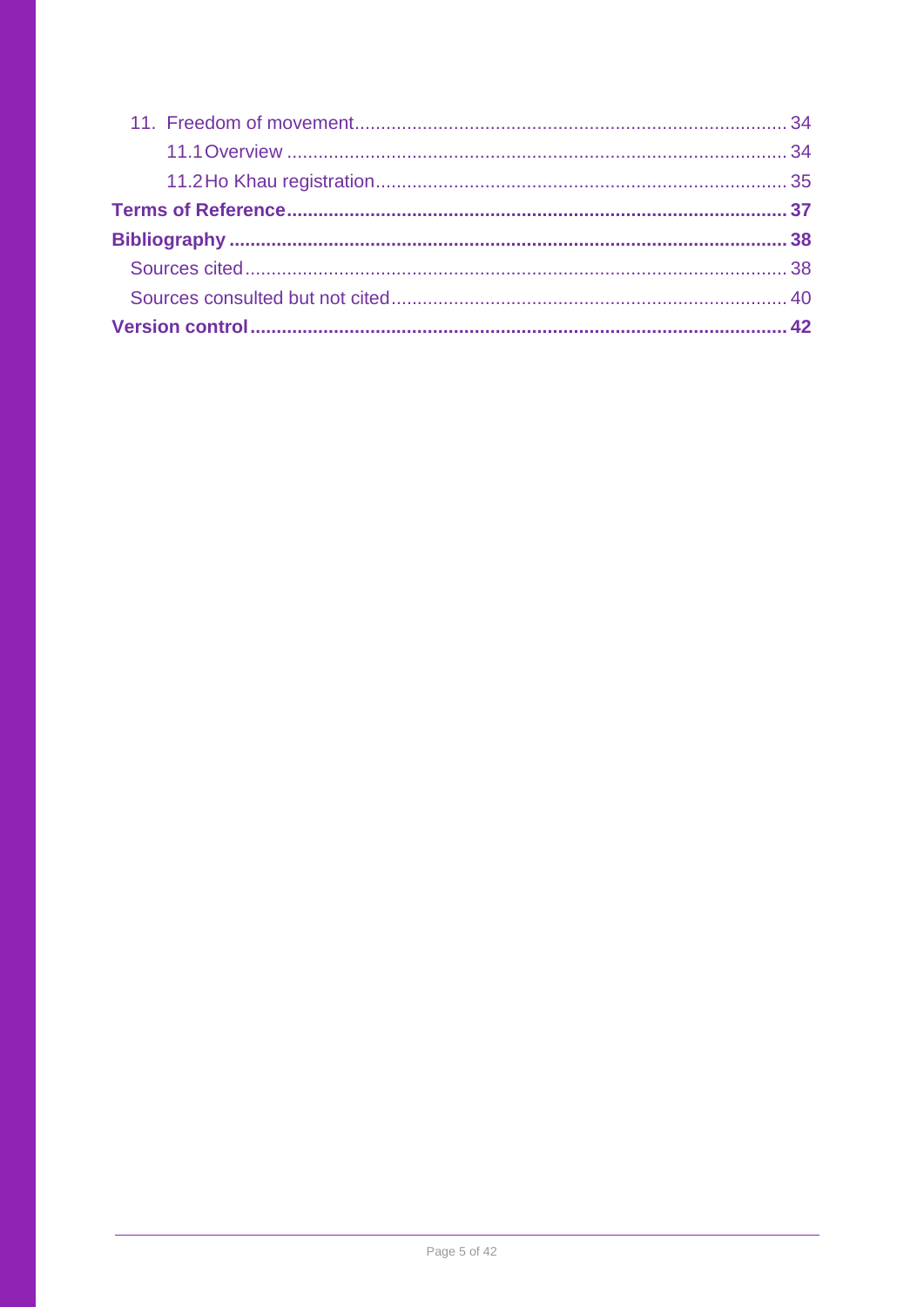# <span id="page-5-1"></span>Assessment

# <span id="page-5-0"></span>**1. Introduction**

## <span id="page-5-2"></span>1.1 Scope of this note

- 1.1.1 Fear of persecution or serious harm from traffickers or other non-state agents because the person is a (potential) victim of trafficking or retrafficking.
- <span id="page-5-3"></span>1.2 Points to note
- 1.2.1 Only expert decision makers in the UK's Single Competent Authority can decide whether or not there are reasonable grounds to accept the person as a victim of trafficking for the purpose of the Council of Europe Convention on Action against Trafficking in Human Beings. However, both Home Office decision makers and the court are able to take factual matters into account when making their findings in an asylum claim. If it has not already been done, decision makers dealing with the asylum claim must make an appropriate referral to the National Referral Mechanism (NRM). The case will then be routed to the 'Single Competent Authority' (see [Victims of human](https://www.gov.uk/government/uploads/system/uploads/attachment_data/file/298421/traffickingcompetent.pdf)  [trafficking: competent authority guidance\)](https://www.gov.uk/government/uploads/system/uploads/attachment_data/file/298421/traffickingcompetent.pdf).
- 1.2.2 The conclusive grounds decision will be included in any outstanding asylum decision made after that decision as a finding of fact on whether the person was a victim of human trafficking or modern slavery or not, unless information comes to light at a later date that would alter the finding on human trafficking or modern slavery.
- 1.2.3 The outcome of the reasonable or conclusive grounds decision is not indicative of the outcome of any asylum claim. A positive or negative reasonable or conclusive grounds decision on modern slavery does not automatically result in asylum being granted or refused. This is because the criteria used to grant asylum are not the same as the criteria used to assess whether a person is a victim of modern slavery.
- 1.2.4 When the Single Competent Authority has issued a positive conclusive grounds decision in a case where the person has also claimed asylum, this should be afforded appropriate weight when considering future risk of persecution. Further, where there has been a negative finding by the Single Competent Authority, considerable weight can be placed on this. In these scenarios, because the Single Competent Authority's findings are subject to a higher standard of proof and are findings as to past treatment, it remains open to asylum decision makers to make different findings for the purpose of the asylum claim and future risk.
- 1.2.5 Information for decision makers to help them decide whether a person referred under the National Referral Mechanism (NRM) is a victim of trafficking is available in [Victims of modern slavery -](https://www.gov.uk/search?q=modern+slavery+competent+authority+guidance) competent authority [guidance.](https://www.gov.uk/search?q=modern+slavery+competent+authority+guidance)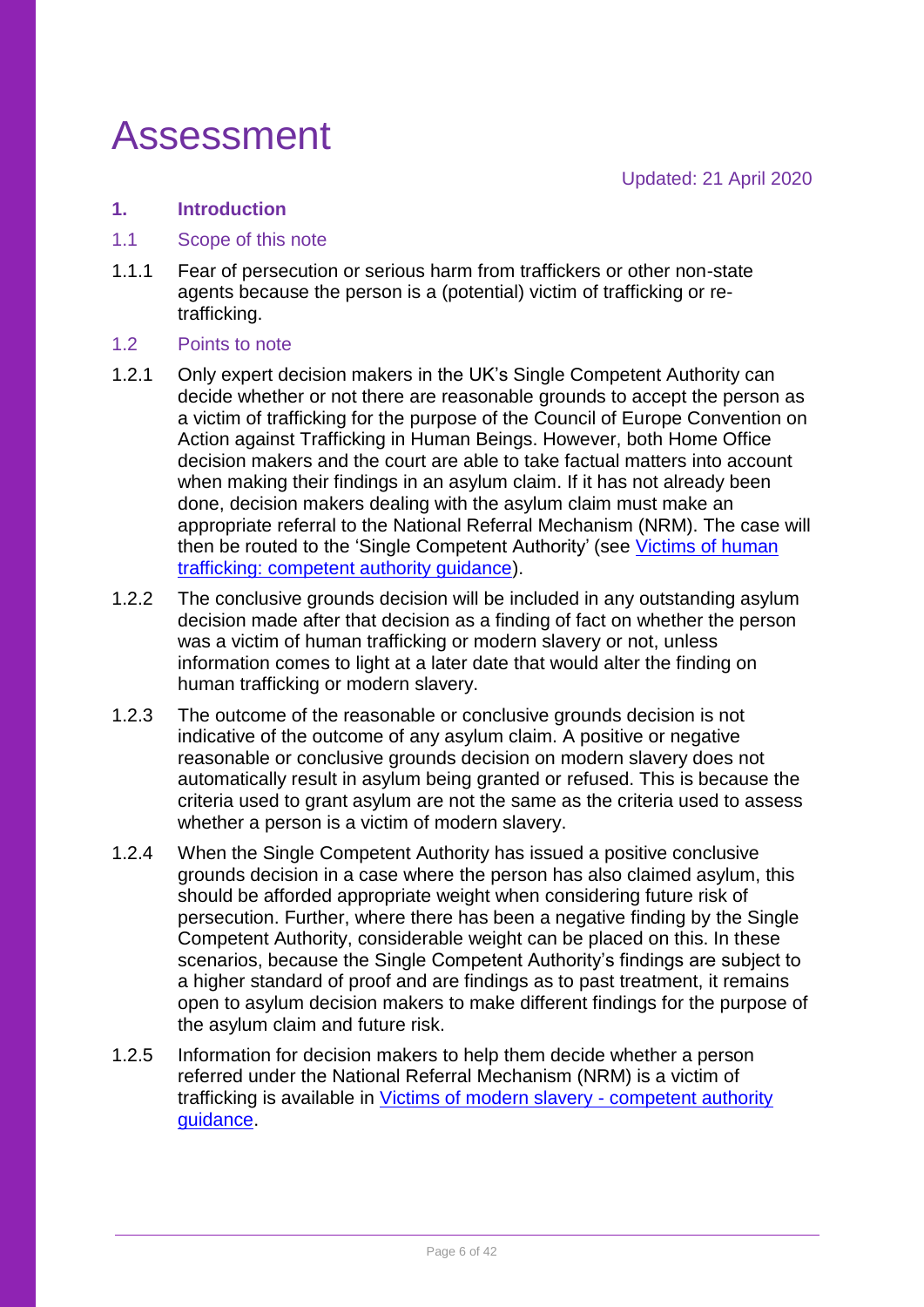1.2.6 In cases where a 'positive conclusive grounds' decision has been made, a grant of discretionary leave may be considered. For further information, see [Discretionary leave considerations for victims of modern slavery.](https://www.ein.org.uk/sites/default/files/resource/dl-for-victims-of-modern-slavery-v2.pdf)

[Back to Contents](#page-2-0)

## <span id="page-6-0"></span>**2. Consideration of issues**

## <span id="page-6-1"></span>2.1 Credibility

- 2.1.1 For information on assessing credibility, see the instruction on Assessing [Credibility and Refugee Status.](https://www.gov.uk/government/publications/considering-asylum-claims-and-assessing-credibility-instruction)
- 2.1.2 Decision makers must also check if there has been a previous application for a UK visa or another form of leave. Asylum applications matched to visas should be investigated prior to the asylum interview (see the Asylum [Instruction on Visa Matches, Asylum Claims from UK Visa Applicants\)](https://www.gov.uk/government/publications/visa-matches-handling-asylum-claims-from-uk-visa-applicants-instruction).
- 2.1.3 Decision makers should also consider the need to conduct language analysis testing (see the [Asylum Instruction on Language Analysis\)](https://www.gov.uk/government/publications/language-analysis-instruction).

[Back to Contents](#page-2-0)

## <span id="page-6-2"></span>2.2 Exclusion

- 2.2.1 Decision makers must consider whether one (or more) of the exclusion clauses is applicable. Each case must be considered on its individual facts and merits.
- 2.2.2 For further guidance on the exclusion clauses and restricted leave, see the [Asylum Instruction on Exclusion: Article 1F of the Refugee Convention](https://www.gov.uk/government/publications/asylum-instruction-exclusion-article-1f-of-the-refugee-convention) and the [Instruction on Restricted Leave.](https://www.gov.uk/government/publications/restricted-leave-asylum-casework-instruction)

[Back to Contents](#page-2-0)

## <span id="page-6-3"></span>2.3 Refugee convention reason

- 2.3.1 Victims of trafficking from Vietnam form a particular social group (PSG) within the meaning of the 1951 UN Refugee Convention because they share an innate characteristic, or a common background that cannot be changed (their past experience of being trafficked) and have a distinct identity because it is perceived as being different by the surrounding society.
- 2.3.2 Establishing a convention reason alone is not sufficient to be recognised as a refugee. The question to be addressed in each case is whether the particular person has a well-founded fear of persecution on account of their membership of such a group.
- 2.3.3 For further guidance on Convention reasons see the instruction on [Assessing Credibility and Refugee Status.](https://www.gov.uk/government/publications/considering-asylum-claims-and-assessing-credibility-instruction)

[Back to Contents](#page-2-0)

# <span id="page-6-4"></span>2.4 Risk

2.4.1 In the reported case of Nguyen (Anti-Trafficking Convention: respondent's [duties\) \[2015\] UKUT 170 \(IAC\),](http://www.bailii.org/uk/cases/UKUT/IAC/2015/170.html) heard on 19 September 2013 and 15 December 2014, and promulgated 25 March 2015, the Upper Tribunal held 'If the appellant were able to return, a matter to which we shall have to return, she would not be a person of any adverse interest to the government,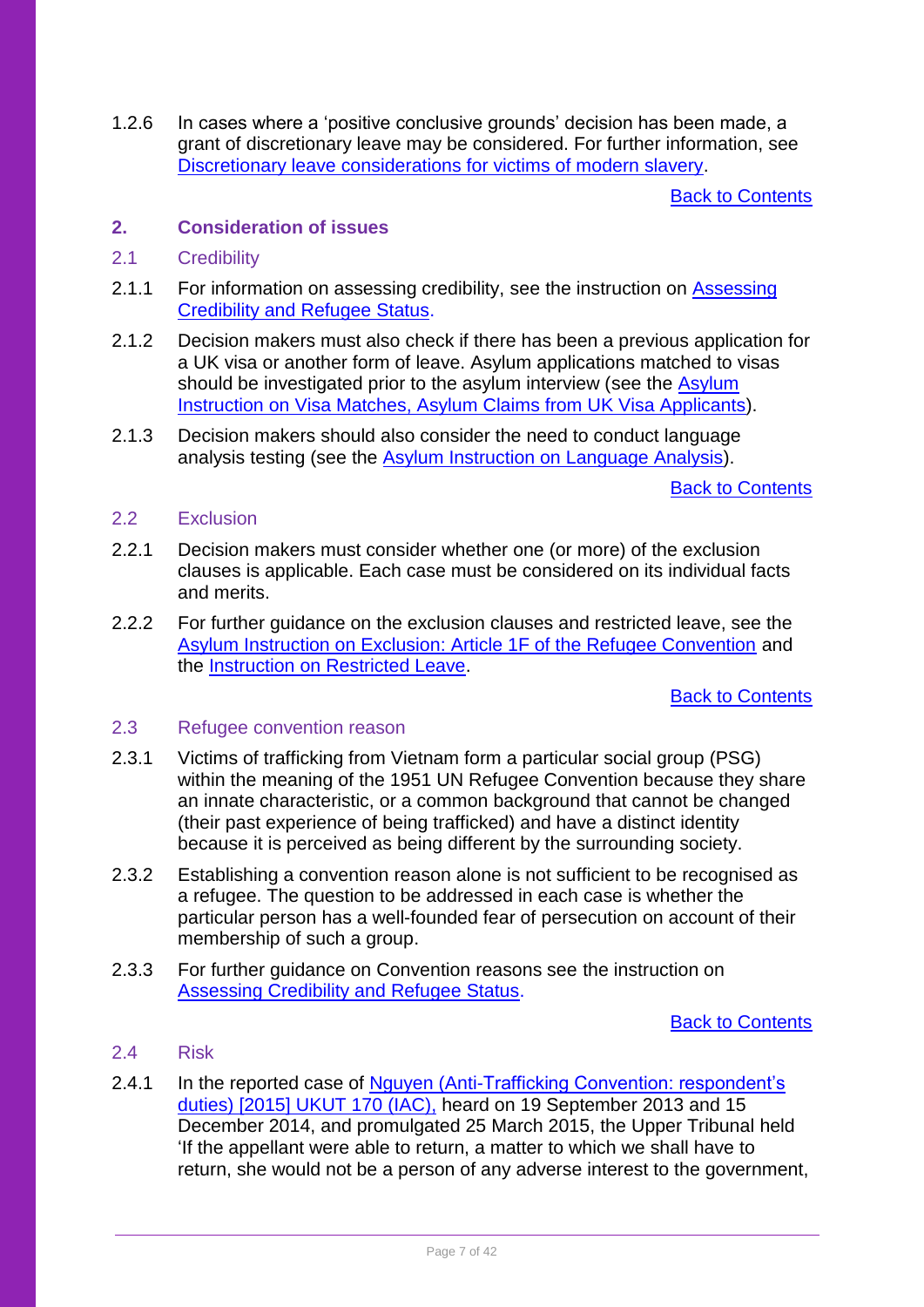and the chance of coming across her traffickers is very slight. The Anti-Trafficking Convention and Article 4 do not suggest that a victim of trafficking is unreturnable to the country from which they were trafficked. We consider that she has not shown that she faces a real risk of ill-treatment on return to Vietnam, whether on account of her previous experience as a victim of trafficking or otherwise' (Paragraph 51).

- 2.4.2 The Upper Tribunal also held that 'It has not been shown that the background evidence indicates that returning without her partner and with the children would place her at risk of breach of her Article 3 rights or that even if she is a member of a particular social group of trafficked women from Vietnam, she faces a real risk of harm on that account. It is speculative and no more to suggest that she would face a real risk of coming across her previous traffickers or that as a woman in the circumstances in which she would return she faced a real risk of being trafficked by someone else' (Paragraph 52).
- 2.4.3 Trafficking in human beings is illegal in Vietnam, but it remains a serious problem and is increasing. Article 150 of the penal code criminalises labour and sex trafficking but requires a demonstration of force, fraud or coercion in order to constitute a trafficking offence. This definition does not fully correspond with the internationally accepted definition of trafficking and in some instances may combine smuggling and human trafficking (see [Law\)](#page-12-1).
- 2.4.4 Human trafficking affects men, women and children, with persons trafficked for forced labour, sexual exploitation and marriage. Most trafficking victims in Vietnam are taken to China and are sold into prostitution, forced labour or marriages with Chinese men. In 2018 the government in Vietnam identified 490 victims of trafficking with the Ministry of Public Security (MPS) confirming that on average there are 300-400 cases of trafficking a year although the actual number is probably considerably higher than this (see [Prevalence](#page-13-0) and [Trafficking victims\)](#page-15-1).
- 2.4.5 During the first quarter of 2019, figures show there were a total of 165 Vietnamese potential victim referrals within the UK. According to in country sources spoken to by the UK Home Office Fact-Finding team (UK HO FFT) victims of trafficking encountered in the UK are predominantly male with an average age of 35 with most of these victims coming to the UK to work. The Vietnamese government does not accept the international definition of trafficking, therefore many of those individuals who end up in the UK are viewed as economic migrants by the Vietnamese authorities (see [Prevalence](#page-13-0) and [Trafficking victims\)](#page-15-1).
- 2.4.6 No in-country sources who spoke to the UK Home Office Fact-Finding team (HO FFT) were aware of any cases where victims had been re-trafficked. There is, however, some evidence that returnees may be at risk of retrafficking or reprisals if they have outstanding debts. There is also some evidence to suggest that returned victims of trafficking experience discrimination and social stigma in their communities although this is not in general, sufficiently serious by its nature and repetition that it will reach the high threshold of persecution and/or serious harm (see [Risk of re-trafficking](#page-29-0) and [Social stigma of trafficking victims\)](#page-30-0).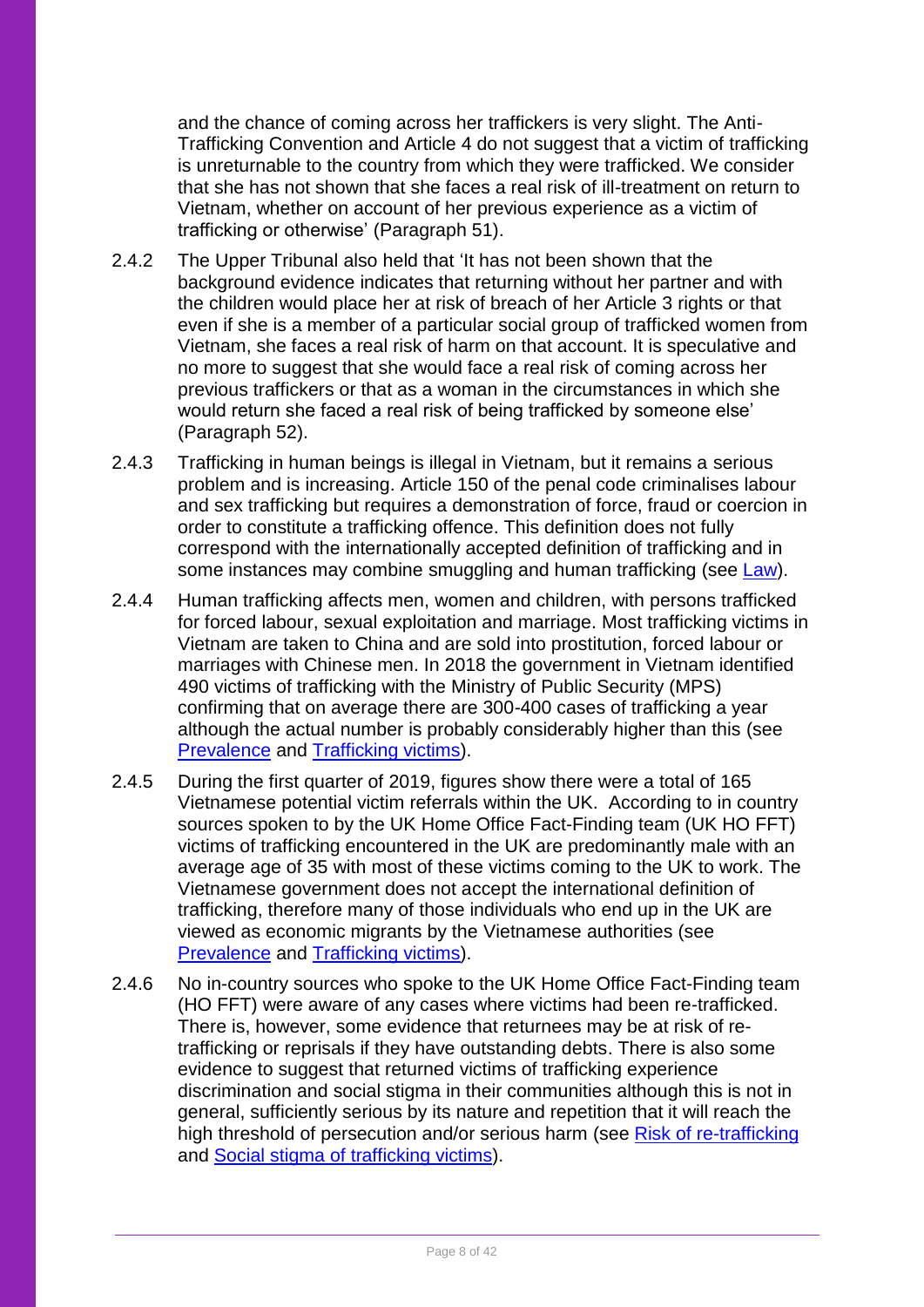- 2.4.7 It is unlikely that a person would be re-trafficked once returned to Vietnam but a persons vulnerability may effect the likelihood of this happening so each case will need to be considered on its merits. The onus is on the person to demonstrate that their profile and circumstances are such that on return they would be vulnerable to abuse or re-trafficking which would amount to serious harm or persecution.
- 2.4.8 Factors that may increase the risk of being abused or re-trafficked include, but are not limited to:
	- The person having an outstanding debt to the traffickers
	- The person knowing the trafficker
	- The absence of a supportive family willing to take the victim back into the family unit
	- The person having no other support network to assist them and material and financial deprivation such as to mean that they will be living in poverty or in conditions of destitution
	- No or little education or vocational skills
	- Mental health conditions, which may have been caused by experiences of abuse when originally trafficked
- 2.4.9 Decision makers must refer to the Country Policy and Information Note on [Vietnam: Fear of illegal moneylenders](https://www.gov.uk/government/publications/vietnam-country-policy-and-information-notes) where the case involves the return of victims who fear reprisals from traffickers owing to debt bondage.
- 2.4.10 For further guidance on Convention reasons see the instruction on [Assessing Credibility and Refugee Status.](https://www.gov.uk/government/publications/considering-asylum-claims-and-assessing-credibility-instruction)

[Back to Contents](#page-2-0)

## <span id="page-8-0"></span>2.5 Protection

- 2.5.1 In the reported case of Nguyen (Anti-Trafficking Convention: respondent's [duties\) \[2015\] UKUT 170 \(IAC\),](http://www.bailii.org/cgi-bin/format.cgi?doc=/uk/cases/UKUT/IAC/2015/170.html&query=(Anti-Trafficking+OR+Convention)) heard on 19 September 2013 and 15 December 2014 and promulgated 25 March 2015, the Upper Tribunal stated that 'There is evidence, in the US State Department Report of 2010 […] to support the respondent's conclusion in the decision letter that there is a sufficiency of protection provided by the authorities in Vietnam' (paragraph 52). The evidence for these findings was largely based on the US State Department Trafficking in Persons Report (USSD TiP report) on Vietnam of 2010 which stated that the Vietnamese government 'did not fully comply with the minimum standards for the elimination of trafficking' but was 'making significant efforts to do so'. Evidence from that report showed that the government were making efforts to combat cross-border sex trafficking and were able to protect some victims of trafficking although it failed to show evidence that they were able to afford protection to all victims of trafficking and were unable to show that they had progressed with prosecuting labour trafficking offenders.
- 2.5.2 Current evidence shows that the situation for trafficking victims in Vietnam remains largely the same as the 2010 USSD TiP report with the government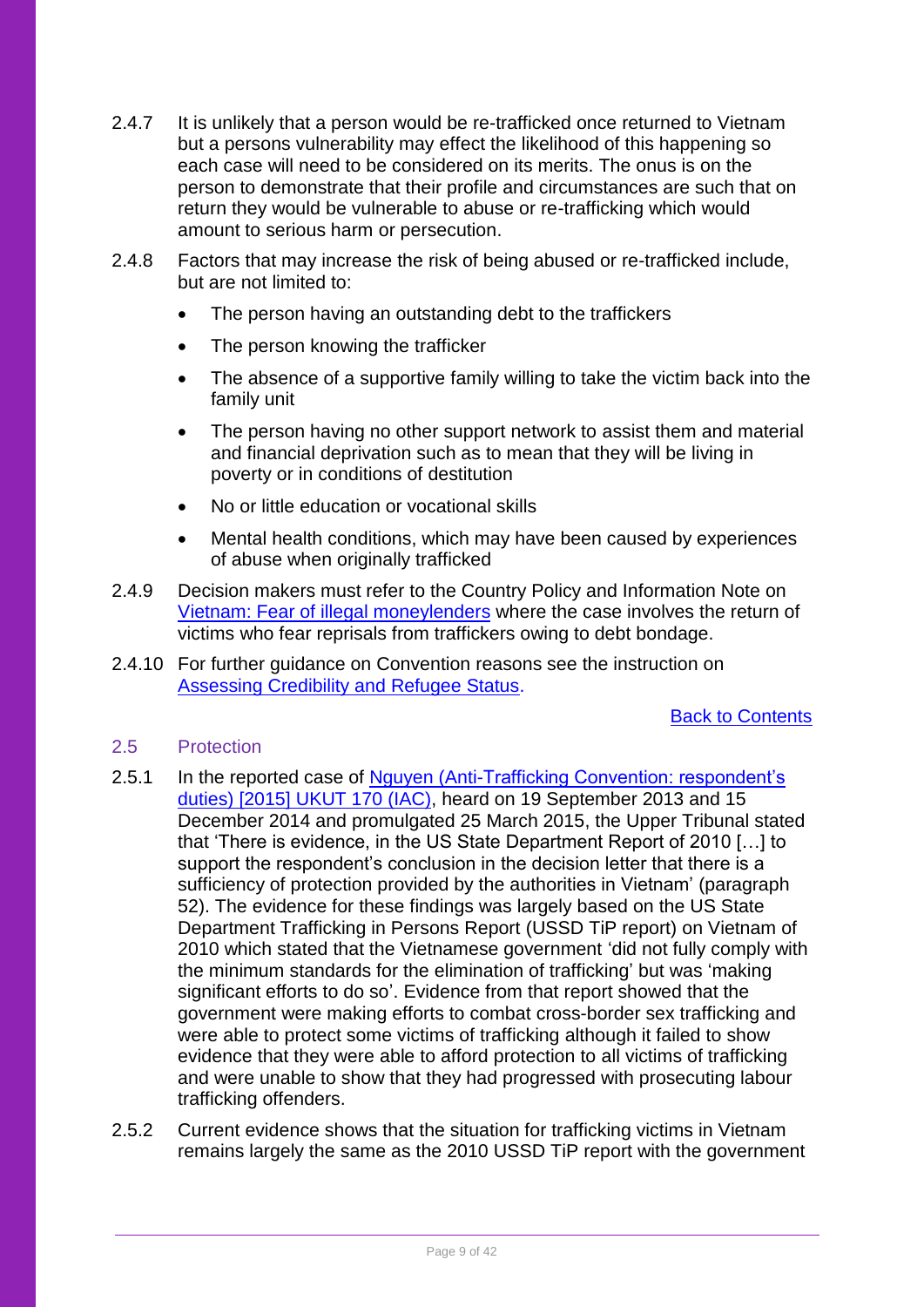still 'not meeting the minimum standards for elimination of trafficking' but 'making significant efforts to do so' (see [Action to combat trafficking\)](#page-20-0).

- 2.5.3 Trafficking for sexual and labour exploitation is prohibited under the law. Articles 150 and 151 prescribe penalties for these offences ranging from 5 to 20 years and provides for fines on traffickers ranging between 20 and 200 million Vietnamese dong (see [Law\)](#page-12-1).
- 2.5.4 During 2018 the government identified 490 victims of trafficking and secured 213 convictions of traffickers with sentences ranging from less than 3 years to 20 years. The government appears to have become increasingly focused on prosecuting traffickers and have put legislation in place to support this. There have also been efforts, including support from the UK government, to increase the capacity of the judiciary to help them better understand the factors involved in these cases (see [Law](#page-12-1) and [Prosecution\)](#page-23-0).
- 2.5.5 Whilst legislation exists and prosecutions occur, the government does not systematically refer victims to protective services as the governments definition of trafficking does not fully correspond with the internationally accepted definition. Budgetary constraints also precluded some local authorities from pursuing trafficking cases in isolated parts of the country. Government officials reportedly encourage trafficked women to assist in the prosecution of their captors although reports suggest that there is reluctance on the part of victims to assist in such prosecutions because of a lack of understanding of the Vietnamese legal system, endemic social stigma associated with victimhood and concerns over retribution (see [Prevention](#page-20-1) and [Protection\)](#page-22-0).
- 2.5.6 The government has maintained efforts to prevent trafficking and hold workshops and organise public awareness campaigns focusing on those who are most at risk of becoming victims of trafficking. The HO FFT were told that an inter-ministry meeting is held with members from Ministry of Labour, Invalids and Social Affairs (MOLISA), MPS and border guards in order to train police in dealing with trafficking cases. The HO FFT were also told that in 2018 a handbook was published by MPS, with support from international organisations, on supporting victims of trafficking. NGO's based in Vietnam also run awareness raising campaigns to educate local communities on the prevention of trafficking (see [Action to combat](#page-20-0)  [trafficking\)](#page-20-0).
- 2.5.7 MOLISA provides protection and reintegration support for a range of vulnerable individuals – but not specific for victims of trafficking - but in order to access these government services victims must be in receipt of a victim's certificate, which can be difficult to obtain if the government is of the opinion that the person was compliant in their illegal migration. They operate 400 social protection centres through local authorities, which provide services to a wide range of vulnerable groups, including trafficking victims. Support includes health support; legal support accommodation and food and victims are also supported with help to find jobs. However, these centres are reported to be unevenly staffed and resourced and lack appropriately trained personnel to assist victims. There are no shelters designated exclusively for male or child victims of trafficking, although existing shelters provide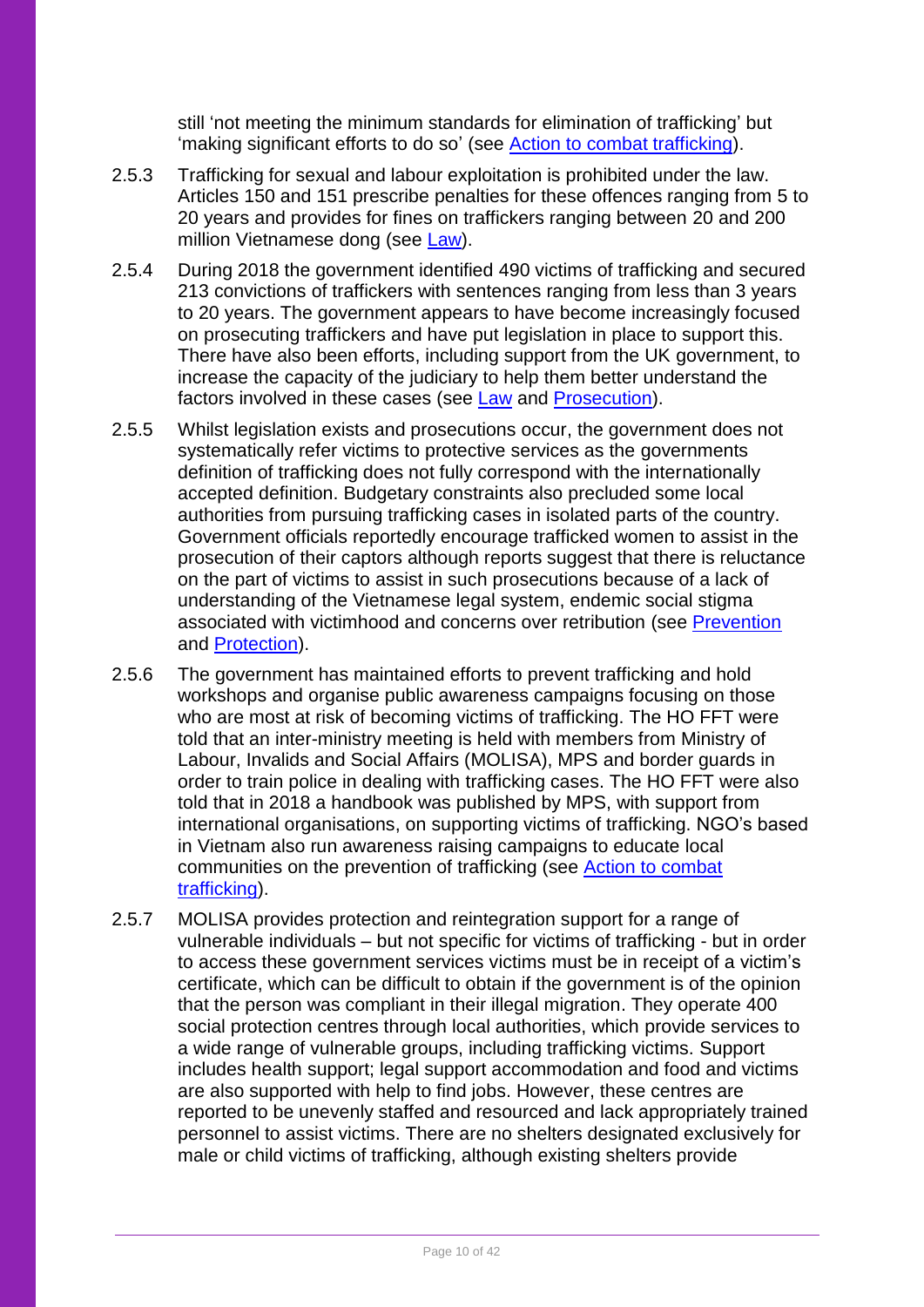assistance to all kinds of vulnerable profiles as needed (see [Government run](#page-25-1)  [shelters and reintegration](#page-25-1) support).

- 2.5.8 Access to government run services and shelters are unlikely to be available for those returning from the UK as they would not be in receipt of a victim's certificate. Reintegration and support services may be available to them through NGOs who may be able to provide a number of services including shelter, reintegration assistance and vocational training programmes (see [NGO support and services\)](#page-27-0).
- 2.5.9 The Vietnamese authorities have shown a willingness and an ability to prosecute traffickers and have made efforts to increase awareness of the risk of trafficking within the country but have not demonstrated an overall increasing effort to prevent or identify victims of trafficking. Where a person fears they are at risk from being re-trafficked they are likely to be able to access protection from the state.
- 2.5.10 A person's reluctance to seek protection does not necessarily mean that effective protection is not available. Decision makers must consider each case on its facts. The onus is on the person to demonstrate why they would not be able to seek and obtain state protection
- 2.5.11 Decision makers should also refer to the Country Policy and Information Note on [Vietnam: Fear of illegal moneylenders](https://www.gov.uk/government/publications/vietnam-country-policy-and-information-notes) where the case involves the return of victims who fear reprisals from traffickers owing to debt bondage.
- 2.5.12 For further guidance on assessing the availability of state protection, see the instruction on [Assessing Credibility and Refugee Status.](https://www.gov.uk/government/publications/considering-asylum-claims-and-assessing-credibility-instruction)

[Back to Contents](#page-2-0)

#### <span id="page-10-0"></span>2.6 Internal relocation

- 2.6.1 Decision makers must give careful consideration to the relevance and reasonableness of internal relocation on a case-by-case basis taking full account of the individual circumstances of the particular person.
- 2.6.2 Vietnam is a large country of some 98 million people with a number of large cities. Victims of trafficking may be able to internally relocate to escape a localised threat of re-trafficking and to avoid threats and/or stigma and discrimination from family members; however, this would depend on their circumstances, the nature of the threat and how far the threat would extend.
- 2.6.3 In the reported case of Nguyen (Anti-Trafficking Convention: respondent's [duties\) \[2015\] UKUT 170 \(IAC\)](http://www.bailii.org/uk/cases/UKUT/IAC/2015/170.html) the UT found that 'It is speculative and no more to suggest that she would face a real risk of coming across her previous traffickers or that as a woman in the circumstances in which she would return she faced a real risk of being trafficked by someone else' (paragraph 52).
- 2.6.4 Women, especially single women with no support networks, however, may be more particularly vulnerable to re-trafficking given their status and levels of discrimination based on their gender, and are more likely to be subject to destitution than men. Though the likelihood of single women facing destitution may be mitigated by the existence of shelters and assistance available from government and civil society organisations. In assessing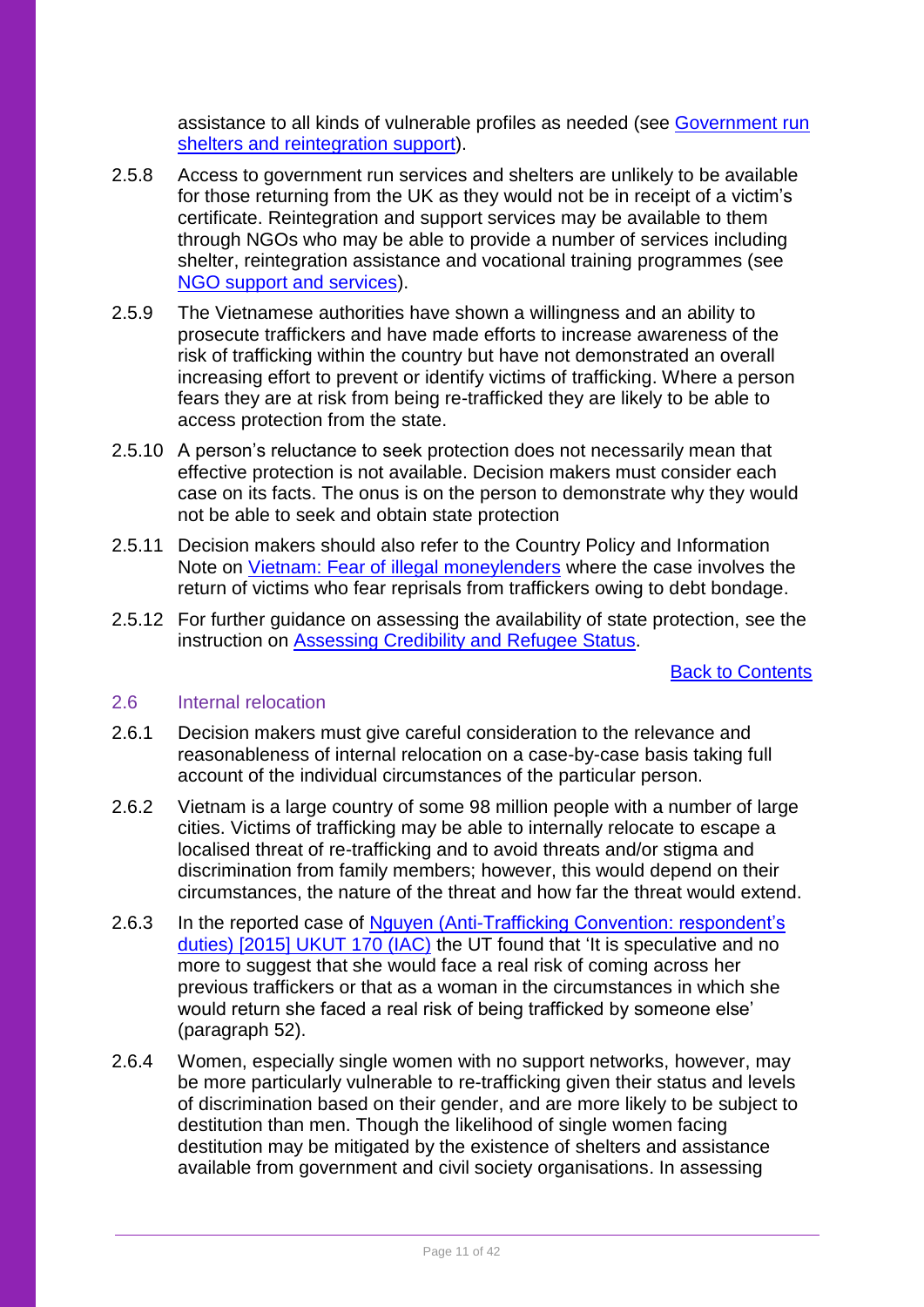whether women who are fleeing a risk of re-trafficking have a viable internal relocation alternative, decision makers must not only have regard to the availability of shelters/centres but also to the situation women will face after they leave such centres (see [Freedom of Movement\)](#page-33-2).

2.6.5 For further guidance on internal relocation see the instruction on Assessing [Credibility and Refugee Status.](https://www.gov.uk/government/publications/considering-asylum-claims-and-assessing-credibility-instruction)

[Back to Contents](#page-2-0)

#### <span id="page-11-0"></span>2.7 Certification

- 2.7.1 Where a claim is refused, it is unlikely to be certifiable as 'clearly unfounded' under section 94 of the Nationality, Immigration and Asylum Act 2002.
- <span id="page-11-1"></span>2.7.2 For further guidance on certification, see Certification of Protection and [Human Rights claims under section 94 of the Nationality, Immigration and](https://www.gov.uk/government/publications/non-suspensive-appeals-certification-under-section-94-of-the-nia-act-2002-process)  [Asylum Act 2002 \(clearly unfounded claims\).](https://www.gov.uk/government/publications/non-suspensive-appeals-certification-under-section-94-of-the-nia-act-2002-process)

[Back to Contents](#page-2-0)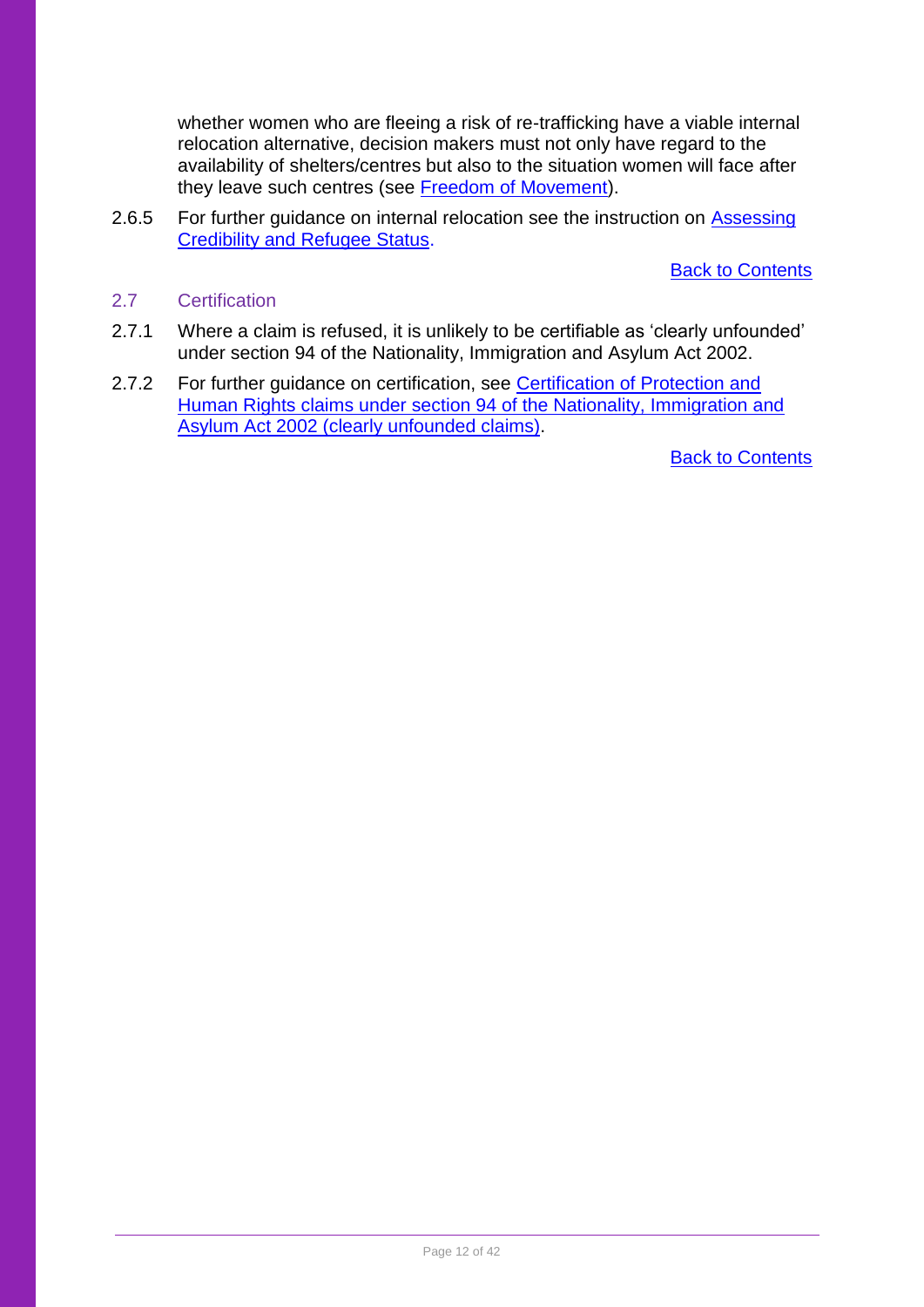# <span id="page-12-0"></span>Country information

# <span id="page-12-1"></span>**3. Law**

#### <span id="page-12-2"></span>3.1 General

- 3.1.1 Article 150 of the [penal code](https://www.wipo.int/edocs/lexdocs/laws/en/vn/vn086en.pdf) relates to human trafficking<sup>1</sup>.
- 3.1.2 The United States Department of State's Trafficking in Persons Report 2019, (USSD TiP Report 2019), published 20 June 2019, stated 'Article 150 of the penal code criminalized labor trafficking and sex trafficking of adults and prescribed penalties of five to 10 years' imprisonment and fines of 20 million to 100 million Vietnamese dong (VND) ([US]\$862 to [US]\$4,310). These penalties were sufficiently stringent and, with regard to sex trafficking, commensurate with other serious crimes, such as rape.'<sup>2</sup>
- 3.1.3 Vietnam is a signatory to the Convention on the Elimination of All Forms of Discrimination against Women (CEDAW) which it ratified in February 1982<sup>3</sup>.
- 3.1.4 The United Nations Action for Cooperation Against Trafficking in Persons (UN-ACT) undated profile on Vietnam, stated 'The definition of trafficking in the country's trafficking in persons law does not fully correspond with international definitions, and may conflate smuggling and human trafficking in some instances. In addition, various bilateral agreements have been signed, but have not vet been fully implemented.<sup>'4</sup>

[Back to Contents](#page-2-0)

#### <span id="page-12-3"></span>3.2 Children

- 3.2.1 Article 151 of the [penal code](https://www.wipo.int/edocs/lexdocs/laws/en/vn/vn086en.pdf) deals with trafficking of a person under the age of 16<sup>5</sup>.
- 3.2.2 The United States Department of State's Trafficking in Persons Report 2019, (USSD TiP Report 2019), published 20 June 2019, stated 'Article 151 criminalized labor trafficking and sex trafficking of children under the age of 16 and prescribed penalties of seven to 12 years' imprisonment and fines of 50 million to 200 million VND ([US]\$2,160 to [US]\$8,620).' 6
- 3.2.3 The USSD TiP Report 2019 stated that

'Inconsistent with international law, Article 150 applies to children between the ages of 16 and 17 years old, and requires a demonstration of force, fraud, or coercion to constitute a sex trafficking offense; it therefore did not criminalize all forms of child sex trafficking. Civil society reported that this led to confusion on how to treat cases involving 16- and 17-year-old children —

<sup>-</sup><sup>1</sup> Government of Vietnam, Penal code, 27 November 2015, [url](https://www.wipo.int/edocs/lexdocs/laws/en/vn/vn086en.pdf)

<sup>&</sup>lt;sup>2</sup> USSD, 'TiP 2019' page 499, 20 June 2019, [url.](https://www.state.gov/wp-content/uploads/2019/06/2019-TIP-Report-Narratives-T-ZSpecial-Case.pdf)

<sup>&</sup>lt;sup>3</sup> OHCHR, 'Ratification Status for Viet Nam', undated, [url.](http://tbinternet.ohchr.org/_layouts/TreatyBodyExternal/Treaty.aspx?CountryID=192&Lang=EN)

<sup>4</sup> UN-ACT, 'Viet Nam page', undated, [url.](http://un-act.org/vietnam/)

<sup>5</sup> Penal code, 27 November 2015, [url](https://www.wipo.int/edocs/lexdocs/laws/en/vn/vn086en.pdf)

<sup>6</sup> USSD, 'TiP 2019' page 499, 20 June 2019, [url.](https://www.state.gov/wp-content/uploads/2019/06/2019-TIP-Report-Narratives-T-ZSpecial-Case.pdf)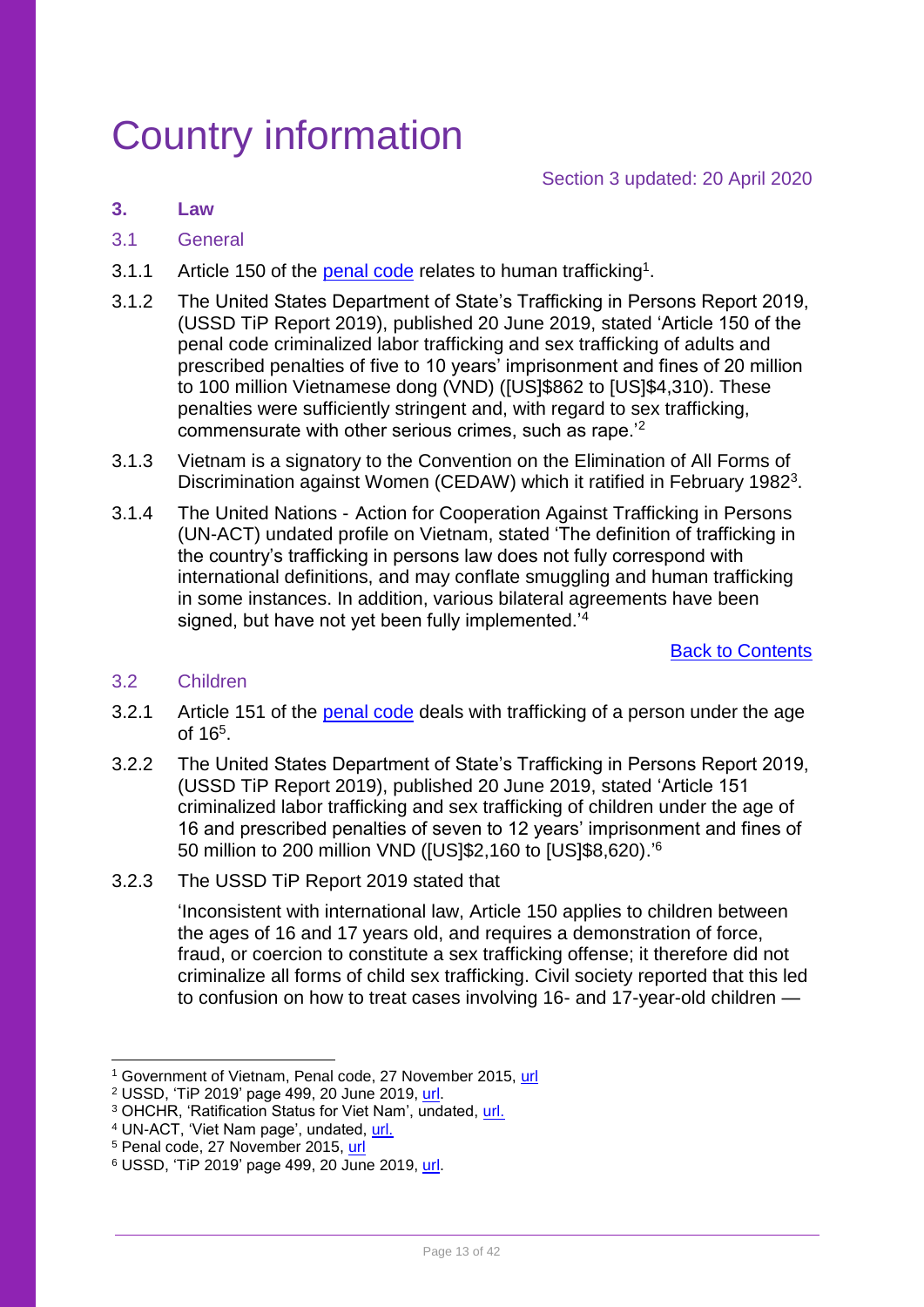especially for cases involving labor trafficking—and resulted in victims being treated as adults in nearly all cases.'<sup>7</sup>

3.2.4 The 2019 US State Department's report, covering events in 2019 (the 2019 USSD report), published 11 March 2020, observed that: 'The law criminalizes all acts of sale or deprivation of liberty of children as well as all acts related to the exploitation of children in prostitution and forced child labor for children under 16. The exploitation of children in prostitution is not fully criminalized for 16- and 17-year-old children. Sentences for those convicted range from three years' to life imprisonment, and fines range from five million to 50 million VND (\$220 to \$2,200).'<sup>8</sup>

# [Back to Contents](#page-2-0)

Section 4 updated: 20 April 2020

# <span id="page-13-0"></span>**4. Prevalence**

- 4.1.1 According to the US Central Intelligence Agency (CIA) the estimated population of Vietnam is over 98 million<sup>9</sup>.
- 4.1.2 UN-CAT state, in an undated summary that:

'Viet Nam is a source and, to a lesser extent, a destination country for men, women, and children subjected to sex trafficking and situations of forced labour. Men and women migrate abroad for work through predominantly state-affiliated and private labour export companies in the construction, fishing, agriculture, mining, logging, and manufacturing sectors. Vietnamese women and children subjected to forced prostitution throughout Asia are often misled by fraudulent labour opportunities and sold to brothels on the borders of Cambodia, China, and Lao PDR, with some victims transported to third destination countries, including Thailand and Malaysia.'10

- 4.1.3 A July 2017 report published on Gov.UK by the British Embassy in Hanoi stated that 'Every year 1.2 million children are trafficked worldwide and the trafficking of women and children within and from South East Asia accounts for one third of global trafficking numbers. However, only tens of thousands of victims of trafficking are detected and reported every year. The actual numbers of people trafficked or subjected to forced labour and slavery is likely to be much higher than reported estimates.<sup>'11</sup>
- 4.1.4 In September 2017, the Independent newspaper reported that 'It revealed that the majority of Vietnamese trafficking victims are being forced into labour exploitation - most often in nail bars or cannabis farms across the UK. [...] Between 2009 and 2016, 1,747 Vietnamese nationals were reported as suspected trafficking victims - with the numbers increasing every year. A breakdown of the victims showed 65 per cent were male, the majority of them thought to be underage.'<sup>12</sup>

<sup>7</sup> USSD, 'TiP 2019' page 499, 20 June 2019, [url.](https://www.state.gov/wp-content/uploads/2019/06/2019-TIP-Report-Narratives-T-ZSpecial-Case.pdf)

<sup>8</sup> USSD, 'Country Report', 16 March 2020, [url.](https://www.state.gov/reports/2019-country-reports-on-human-rights-practices/vietnam/)

<sup>&</sup>lt;sup>9</sup> CIA Factbook, Vietnam, People and Society, updated 22 January 2020, [url.](https://www.cia.gov/library/publications/the-world-factbook/geos/vm.html)

<sup>10</sup> UN-ACT, 'Viet Nam page', undated, [url.](http://un-act.org/vietnam/)

<sup>&</sup>lt;sup>11</sup> Gov.UK, The UK commits to supporting Vietnam's fight against trafficking in persons, 28 July 17, [url](https://www.gov.uk/government/news/the-uk-commits-to-supporting-vietnams-fight-against-trafficking-in-persons)

<sup>&</sup>lt;sup>12</sup> The Independent, 'Nail bar regulations needed to avoid trafficking article', 12 September 2017, [url.](https://www.independent.co.uk/news/uk/vietnam-nail-bar-workers-uk-modern-slavery-labour-exploitation-regulation-kevin-hyland-a7943011.html)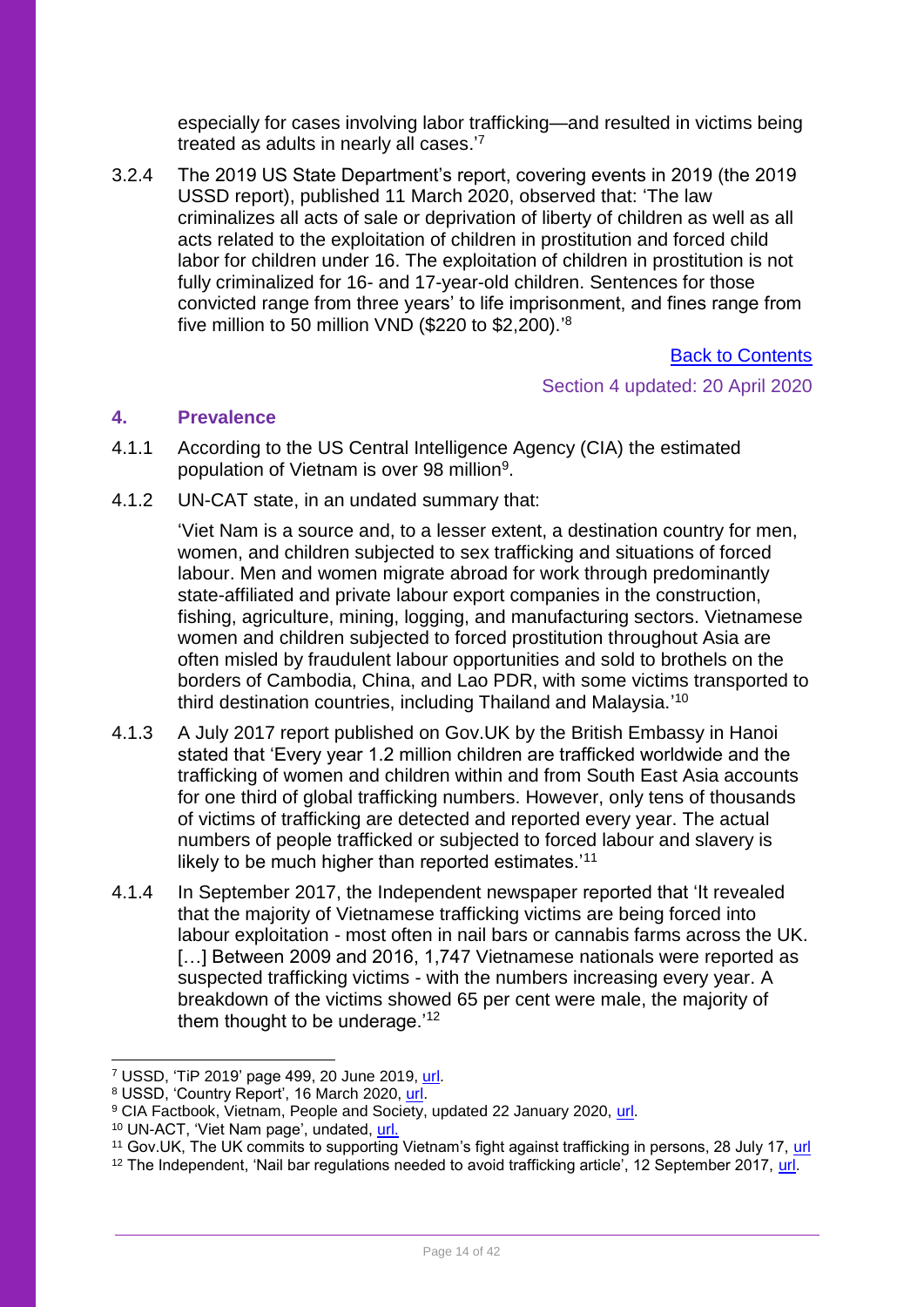- 4.1.5 Viet Nam News, in an article published on 4 November 2017 noted that 'Statistics from the Police General's Department show that from 2011 until now [2017], the country reported nearly 3,000 cases of human trafficking involving nearly 6,000 victims. The problem is more serious in provinces close to the border.'<sup>13</sup>
- 4.1.6 In February 2018 the BBC reported that '[Vietnam] Government figures state that there were 300 trafficking cases between January and March 2017, while Child Helpline has received nearly 8,000 trafficking-related calls in the past three years alone.'<sup>14</sup>
- 4.1.7 The Executive Summary of the 2019 report 'Precarious Journeys', published by several anti-slavery charities with funding from the Home Office Modern Slavery Innovation Fund, noted that for the past few years, both Vietnamese adults and children have appeared within the top 3 nationalities of those identified as potential victims of trafficking in the UK<sup>15</sup>.
- 4.1.8 Figures published by the UK National Crime Agency (NCA) in their quarterly reports indicated that in the first quarter (January- March) of 2019 there were a total of 165 Vietnamese potential victim referrals and of those referrals 60 were minors. The figures indicate that of the 165 referrals the majority (113) were for labour exploitation<sup>16</sup>.
- 4.1.9 The USSD TiP Report 2019, stated:

'In 2018, authorities reported identifying 490 victims of trafficking (670 victims in 2017, 1,128 victims in 2016). The government did not provide statistics disaggregating cases by type of trafficking, victim age or gender, source, or destination. Informally, MPS officials estimated the vast majority of identified cases involved transnational trafficking. Some officials cited an increase in forced labor and noted incomplete data collection and poor interagency cooperation led to low victim identification.'<sup>17</sup>

- 4.1.10 The UK Home Office conducted a Fact-Finding Mission (FFM) to Vietnam between 23 February and 1 March 2019. The Fact-Finding Team (FFT) were informed by representatives from the Ministry of Public Security (MPS) in a written statement sent via the British Embassy that between 2010 and the end of 2018 there were approximately 300-400 human trafficking cases a year<sup>18</sup>.
- 4.1.11 The 2019 UK Annual Report on Modern Slavery noted that in 2018 there were approximately 400 potential victims exploited as adults referred to the National Referral Mechanism (NRM). Of those 400 referrals 2 thirds of them were male. The same report noted that there were a total of 315 children had been referred to the NRM with a total of 69% (216) of those being male<sup>19</sup>.

[Back to Contents](#page-2-0)

<sup>&</sup>lt;sup>13</sup> Viet Nam News, 'Human trafficking on the rise', 4 November 2017, [url.](http://vietnamnews.vn/society/416847/human-trafficking-on-the-rise-in-viet-nam.html#5gb0RWTHzTQZAGXm.97)

<sup>&</sup>lt;sup>14</sup> BBC News, 'Coping with daughter's disappearance article', 2 February 2018, [url.](http://www.bbc.co.uk/news/in-pictures-42619927)

<sup>15</sup> ECPAT UK et al, 'Precarious Journeys', 2019, [url](https://www.ecpat.org.uk/Handlers/Download.ashx?IDMF=00b7f321-ddce-4f16-b064-d65dc5c3e268)

<sup>16</sup> NCA, 'NRM Statistics', [url.](https://nationalcrimeagency.gov.uk/who-we-are/publications/291-modern-slavery-and-human-trafficking-national-referral-mechanism-statistics-january-to-march-2019/file)

<sup>17</sup> USSD, 'TiP 2019' page 499, 20 June 2019, [url.](https://www.state.gov/wp-content/uploads/2019/06/2019-TIP-Report-Narratives-T-ZSpecial-Case.pdf)

<sup>18</sup> Home Office, 'HO FFM report', September 2019, Annex D- MPS, [url.](https://www.gov.uk/government/publications/vietnam-country-policy-and-information-notes)

<sup>19</sup> Home Office, '2019 UK Annual Report on Modern Slavery', October 2019, [url.](https://www.gov.uk/government/publications/2019-uk-annual-report-on-modern-slavery)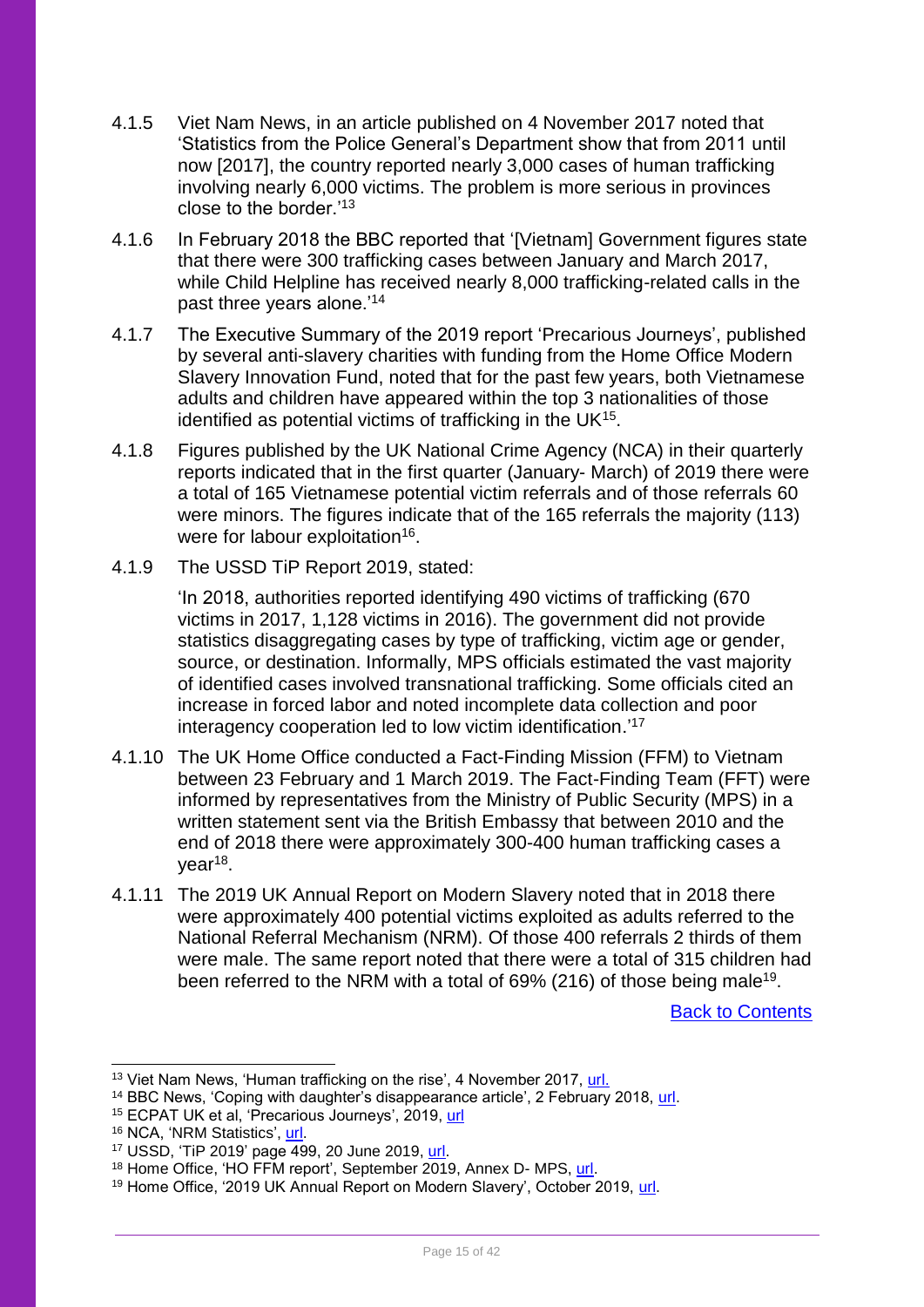## <span id="page-15-0"></span>**5. Profiles of trafficked victims and traffickers**

#### <span id="page-15-1"></span>5.1 Trafficking victims in general

5.1.1 A news story by the Jakarta Post in October 2016, reported that:

'Approximately 70 percent of Vietnamese trafficking victims are taken to China, according to the latest national police report.' Adding: 'In China the victims are sold into prostitution, forced labor or marriages with Chinese men who cannot find brides due to a severe shortage of women in the country.

'The United Nation's Action for Co-operation against Trafficking in Persons projects that China will have 30 to 40 million more men than women of marriage age by 2020. Deputy head of the Phó Bảng township border station, Capt. Đàm Đức Thuyên, told the Tiền Phong (Vanguard) newspaper that most of the trafficking victims were members of ethnic minority tribes.

'"Human trafficking into prostitution is less common now. The women are more often bought by poor Chinese men to become their brides. But because they are sold to poor families, their labor is also heavily exploited," he said.' <sup>20</sup>

5.1.2 The USSD TiP Report 2019, stated:

'Traffickers exploit Vietnamese women and children in sex trafficking abroad; many are misled by fraudulent employment opportunities and sold to brothel operators on the borders of China, Cambodia, and Laos, and elsewhere in Asia, including Malaysia, Republic of Korea, Singapore, Taiwan, and Thailand. Some Vietnamese women who travel abroad for internationally brokered marriages or jobs in restaurants, massage parlors, and karaoke bars—including to China, Cyprus, Japan, Korea, Malaysia, Saudi Arabia, Singapore, and Taiwan—are subjected to domestic servitude or sex trafficking.' <sup>21</sup>

- 5.1.3 In February 2019, the UK HO FFT team met with representatives from the government's Ministry of Labour and Social Affairs (MOLISA) who stated that victims of trafficking can be of all ages but the majority of them are aged between 15-30 years of age, with 90% of them women, of which 75% of those are trafficked across the border to China<sup>22</sup>. MOLISA, Hagar (an NGO working with survivors of abuse, slavery and trafficking) and representatives from the United Nations Action for Co-operation against Trafficking in Persons (UN-ACT) all confirmed to the FFT that the majority of the victims come from ethnic minority backgrounds and poor mountainous areas along the border<sup>23</sup>.
- 5.1.4 Hagar, an NGO working with survivors of abuse, slavery and trafficking, told the UK Home Office FFT that often victims are promised an education or a job and are taken to another country and then mistreated. The government

 $\overline{a}$ 

<sup>&</sup>lt;sup>20</sup> Jakarta Post, 'Growing human trafficking to China article', 24 October 2016, [url.](http://www.thejakartapost.com/seasia/2016/10/24/vietnam-faces-growing-human-trafficking-to-china.html)

<sup>21</sup> USSD, 'TiP 2019' page 501, 20 June 2019, [url.](https://www.state.gov/wp-content/uploads/2019/06/2019-TIP-Report-Narratives-T-ZSpecial-Case.pdf)

<sup>22</sup> Home Office, 'HO FFM report', September 2019, Annex D- MOLISA, [url.](https://www.gov.uk/government/publications/vietnam-country-policy-and-information-notes)

<sup>&</sup>lt;sup>23</sup> Home Office, 'HO FFM report', September 2019, Annex D- MOLISA, Hagar and UN-ACT [url.](https://www.gov.uk/government/publications/vietnam-country-policy-and-information-notes)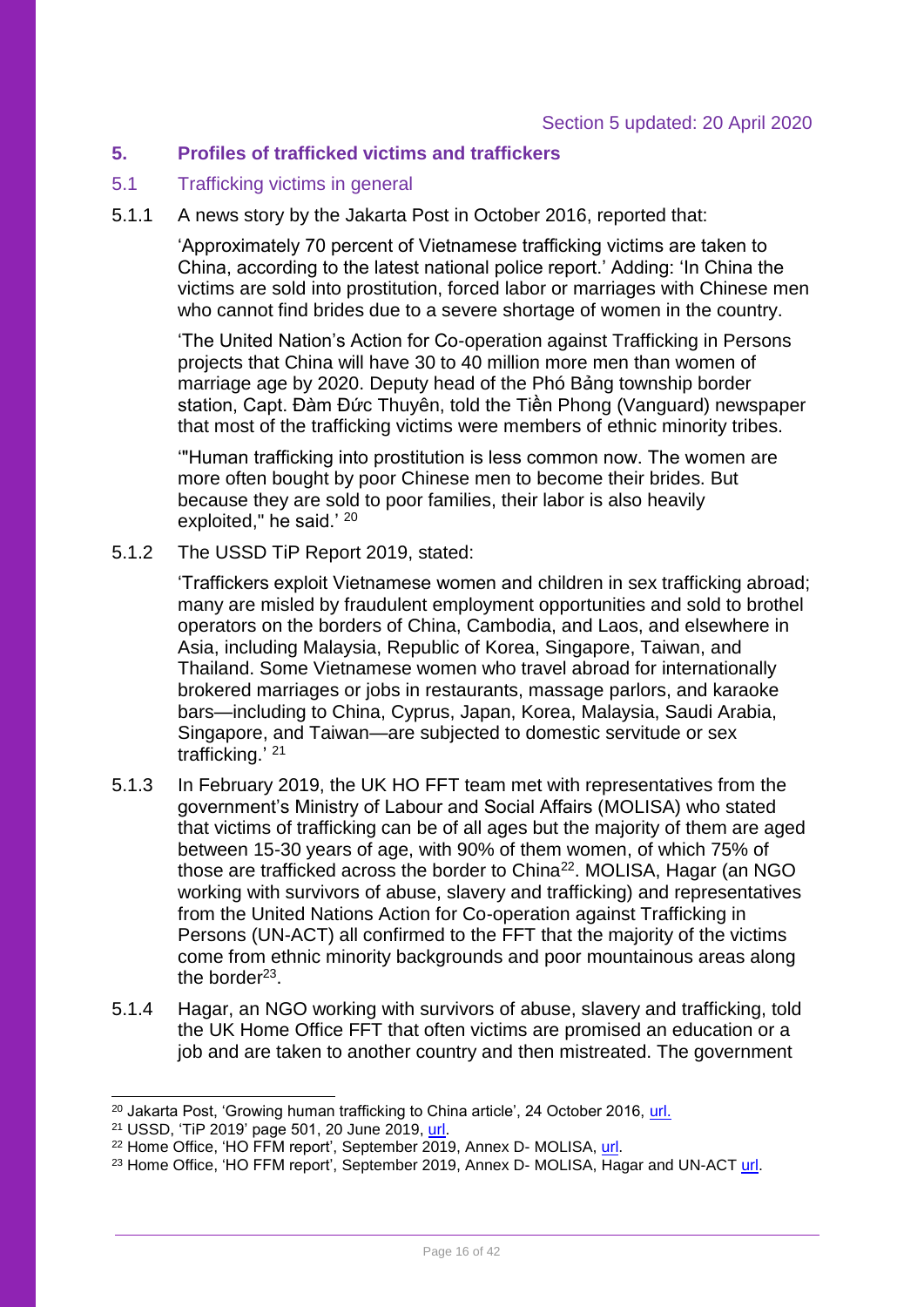do not recognise them as victims of trafficking as they went of their own accord<sup>24</sup>.

5.1.5 The Executive Summary of the 2019 report 'Precarious Journeys', published by several anti-slavery charities with funding from the Home Office Modern Slavery Innovation Fund, noted:

'While Vietnam has seen significant reductions in poverty at the national level, reductions are unequal across population groups and regions. The income gap remains wide and access to employment is concentrated in urban areas. Populations in rural communities are more vulnerable to risks of trafficking. Across Vietnam there is a lack of access to reliable information about employment opportunities and recruitment processes, particularly for overseas work. There is pressure, particularly for young people, to improve economic circumstances for themselves and their family. The desire for status afforded by material possessions, purchased with funds sent back to Vietnam in the form of remittances, drives many Vietnamese people looking for a better quality of life to take risks with labour brokers who are deceitful and may be traffickers, resulting in victims owing huge debts…

'Diaspora networks can provide important and safe links for new Vietnamese migrants without legal status seeking work and opportunities. It was also found that they can heighten risks of exploitation through informal employment or possible links to criminal networks. Within some diaspora communities across Europe, there are engrained hierarchies and internal divisions, often based on socioeconomic status, with some factions involved in aspects of criminality, including human trafficking. As Vietnamese people migrate through Europe and to the UK, the situational factors they encounter can increase, or decrease, their vulnerability to trafficking and risk of exploitation.'<sup>25</sup>

[Back to Contents](#page-2-0)

# <span id="page-16-0"></span>5.2 Trafficking victims in the UK

- 5.2.1 On their website Anti Slavery.org stated that 'The trafficking of vulnerable young people from Vietnam to the UK is on the rise, with the majority trafficked into cannabis production, nail bars and forced prostitution. Many of those who are trafficked are very young, sometimes children, and are extremely vulnerable to exploitation at the hands of their traffickers who offer false promises of attractive sounding jobs in Britain. […] already in 2013 our research suggested that official figures represented only the tip of the iceberg'.<sup>26</sup>
- 5.2.2 The UK's Independent Anti-Slavery Commission (IASC) noted in their 2017 report that:

'Year on year labour exploitation has featured as the most common form of exploitation potentially experienced by Vietnamese nationals referred into the National Referral Mechanism (NRM); followed by sexual exploitation. The exploitation of Vietnamese nationals is a highly gendered phenomenon.

<sup>&</sup>lt;sup>24</sup> Home Office, 'HO FFM report', September 2019, Annex D- Hagar, [url.](https://www.gov.uk/government/publications/vietnam-country-policy-and-information-notes)

<sup>&</sup>lt;sup>25</sup> ECPAT UK et al, Precarious Journeys, 2019, [url](https://www.ecpat.org.uk/Handlers/Download.ashx?IDMF=00b7f321-ddce-4f16-b064-d65dc5c3e268)

 $26$  Anti-slavery, 'Trafficking from Vietnam to the UK', undated, [url.](https://www.antislavery.org/what-we-do/uk/trafficking-vietnam-to-uk/)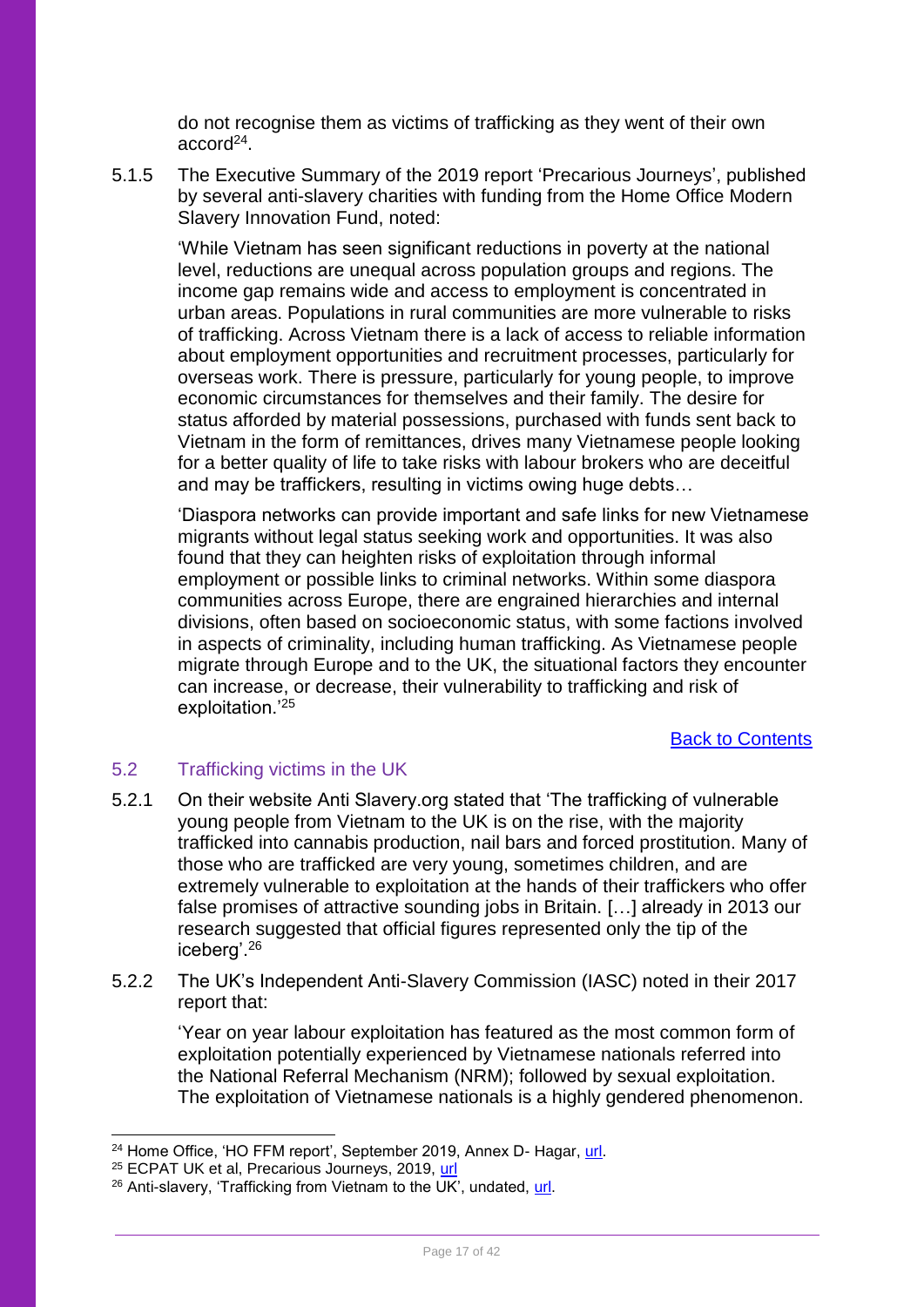Male potential victims make up 65% (1,040 of 1,599) of all Vietnamese nationals referred to the NRM between 2009 and 20th October 2016; males potentially exploited as minors were the largest cohort (620 of 1,599 or 39% of all referrals). […] Considering only those referrals where a type of exploitation is recorded, potential labour exploitation accounts for 70% of all referrals between 2009 and 2016 (950 of 1,353 referrals).'<sup>27</sup>

- 5.2.3 The USSD TiP Report 2019 noted 'there are increasing reports of Vietnamese labor trafficking victims in the United Kingdom and Ireland (including on cannabis farms)'.<sup>28</sup>
- 5.2.4 Representatives from the International Organization for Migration (IOM) told the UK HO FFT that Vietnamese victims of trafficking in the UK are predominantly men with an average age of 35; tend to have a basic education; and come from 5 areas in the central and northern provinces. They tend to have some economic difficulty, but do not come from abject poverty<sup>29</sup>. This was also confirmed by the NGO Alliance Anti-Traffic (AAT) $30$ . AAT, who work in Vietnam to eliminate sexual exploitation and provide support to victims, also stated that adults coming to the UK are smuggled and want to come to the UK to work<sup>31</sup>. Diplomatic sources noted that the Vietnamese authorities see many of those who end up in the UK as economic migrants as they are sending remittances back to Vietnam. There is even reportedly a website for Vietnamese nationals looking for jobs in the UK<sup>32</sup>.
- 5.2.5 IOM told the UK HO FFT that victims of trafficking tend to borrow money from friends and family and/or mortgage property to fund migration to the UK. In a very few cases that IOM were aware of, they borrowed money from gangs. Asked whether this meant that families were complicit or aware of the trafficking, IOM stated that families are aware that their relative is travelling to the UK to access illegal work but that they view the migration as an investment opportunity as the migrant will be paying off any debt owed and then returning remittances in the following years. However, IOM did go on to state that some families did not realise that the illegal migrant could then end up in an exploitative situation<sup>33</sup>.
- 5.2.6 The Guardian, on 25 October 2019, reported on those coming from Vietnam to work illegally in the UK:

'Boys are usually sent to work in cannabis farms, locked inside converted houses and forced to tend the plants day and night, while the girls and young women are dispatched to work in nail bars. Both sexes are also frequently forced into prostitution.

<sup>27</sup> UK IASC, Modern slavery faced by Vietnamese nationals ( 2017 (p1), circa 2017, [url.](http://www.antislaverycommissioner.co.uk/media/1159/iasc-report-combating-modern-slavery-experience-by-vietname-nationals-en-route-to-and-within-the-uk.pdf)

<sup>28</sup> USSD, 'TiP 2019', 20 June 2019, [url.](https://www.state.gov/wp-content/uploads/2019/06/2019-TIP-Report-Narratives-T-ZSpecial-Case.pdf)

<sup>&</sup>lt;sup>29</sup> Home Office, 'HO FFM report', September 2019, Annex D- AAT, [url.](https://www.gov.uk/government/publications/vietnam-country-policy-and-information-notes)

<sup>&</sup>lt;sup>30</sup> Home Office, 'HO FFM report', September 2019, Annex D- IOM, [url.](https://www.gov.uk/government/publications/vietnam-country-policy-and-information-notes)

<sup>&</sup>lt;sup>31</sup> Home Office, 'HO FFM report', September 2019, Annex D- AAT, [url.](https://www.gov.uk/government/publications/vietnam-country-policy-and-information-notes)

<sup>&</sup>lt;sup>32</sup> Home Office, 'HO FFM report', September 2019, Annex D- Diplomatic sources, [url.](https://www.gov.uk/government/publications/vietnam-country-policy-and-information-notes)

<sup>&</sup>lt;sup>33</sup> Home Office, 'HO FFM report', September 2019, Annex D- IOM, [url.](https://www.gov.uk/government/publications/vietnam-country-policy-and-information-notes)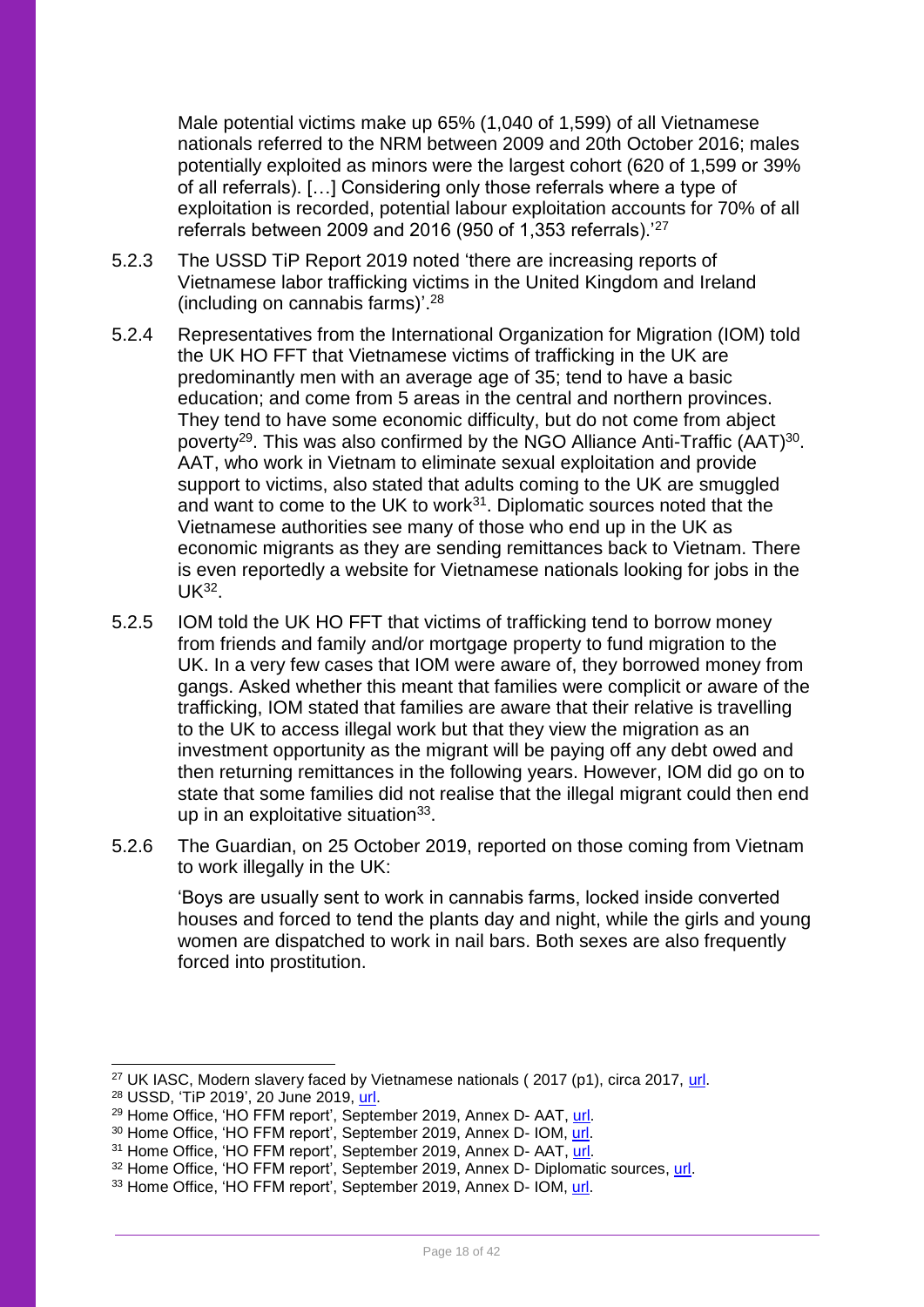'It is a phenomenon that is hidden in plain sight. Because those trafficked are aware that they are in the UK illegally, they are wary of the police and extremely unlikely to report their own exploitation.

'Some may not even recognise that they are victims of trafficking, since they may have chosen to travel to the UK in search of work, and will often have paid a people smuggler to organise the journey and to find them a job here…

'The line between smuggling and trafficking becomes blurred on the journey. Most Vietnamese people working in cannabis farms or in nail bars know that their families at home are heavily in debt to their traffickers, for the cost of their journey, and remain trapped in this debt-bondage for years, trying to repay the debts, and too frightened to seek help.'<sup>34</sup>

[Back to Contents](#page-2-0)

## <span id="page-18-0"></span>5.3 Traffickers

5.3.1 The UN-ACT in an undated profile on Vietnam stated:

'Traffickers come from a variety of backgrounds, ranging from recruitment agency staff to victim family members. Vietnamese labour export companies and unlicensed intermediary brokers have been known to operate illegally, exploiting vulnerable and desperate migrants. More organized crime groups are involved in trafficking further overseas, such as in the forced labour of Vietnamese children on cannabis farms in the UK. Traffickers are also increasingly using the internet as a channel to lure victims. Such crimes are further facilitated by corruption, including at border crossings and checkpoints.'<sup>35</sup>

5.3.2 A July 2017 report, published on Gov.UK by the British Embassy in Hanoi, said that young women and girls who are poor and have limited access to information are particularly at risk of trafficking through forced marriage and subjection to deplorable abuse and labour exploitation:

'To meet the demand for wives in foreign countries, traffickers' prey upon girls and young women, often in remote, rural areas across the nation, and deceive them with promises of large houses and the opportunity to work for higher incomes. After being kidnapped or tricked into crossing neighbouring borders, these women and girls are then sold into forced sex work or forced into marriages involving labour exploitation and other abuse. Human traffickers can be known to the victim and often include family or community members, or are members of larger, complex transnational criminal rings who flaunt their wealth to trick the vulnerable victim into trusting them. Traffickers stand to gain huge profits from the suffering of their victims.'<sup>36</sup>

5.3.3 In February 2018 the BBC reported that '… another tactic traffickers use is spending months getting to know a girl, pretending to be a new friend or boyfriend, before eventually telling them that they can help them get a job in China. With the belief that wages are higher and life is better there, many girls jump at the chance to help their families and go with them willingly, only

<sup>&</sup>lt;sup>34</sup> The Guardian, Trafficked Vietnamese and the lure of UK nail bars…, 25 October 2019 <u>url</u>

<sup>35</sup> UN-ACT, 'Viet Nam page', undated, [url.](http://un-act.org/vietnam/)

<sup>36</sup> Gov. UK, The UK commits to supporting Vietnam's fight against trafficking in persons, 28 July 17, [url](https://www.gov.uk/government/news/the-uk-commits-to-supporting-vietnams-fight-against-trafficking-in-persons)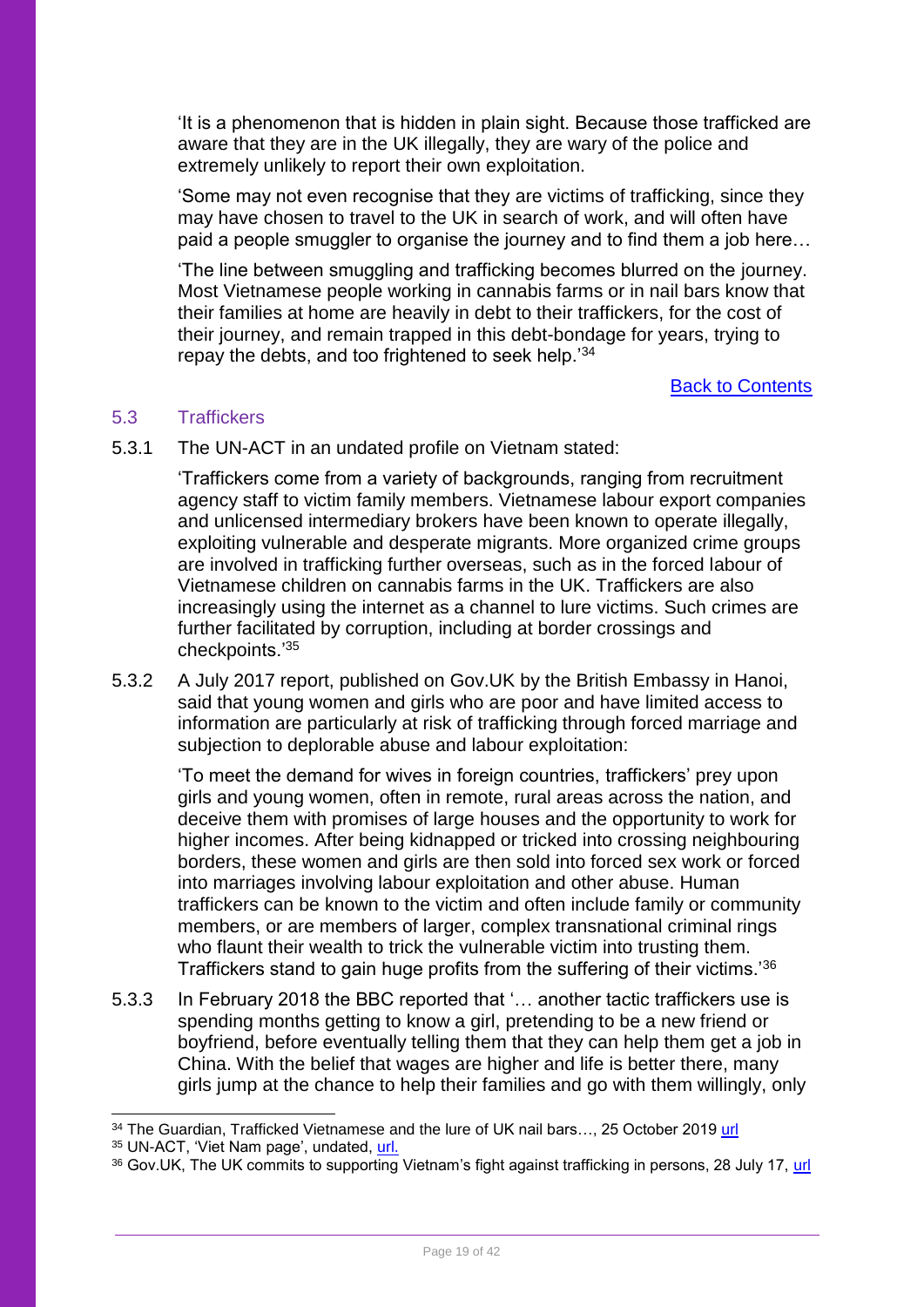to find out once they have crossed the border that they have been cruelly tricked.'<sup>37</sup>

5.3.4 The USSD TiP Report 2019, added:

'Traffickers increasingly use the internet, gaming sites, and particularly social media to lure potential victims into vulnerable situations; men often entice young women and girls with online dating relationships and persuade them to move abroad, then subject them to forced labor or sex trafficking. Some traffickers pose as police officers on social media networks to gain victims' trust. During the migration process European gangs and traffickers often exploit Vietnamese victims in forced labor and sexual exploitation before they reach their final destination.' <sup>38</sup>

- 5.3.5 Hagar, an NGO working with survivors of abuse, slavery and trafficking, told the UK Home Office FFT in February 2019 that most of the information about the profile of traffickers comes from the victims themselves. They stated that often victims are promised an education or a job and are taken to another country and then mistreated<sup>39</sup>.
- 5.3.6 The International Organization for Migration (IOM) told the UK Home Office FFT in February 2019 that people smugglers provide a service for a fee to facilitate the irregular migration of people across Europe to the UK. There are multiple routes to facilitate travel, but people tend to begin their journey by legal travel to Russia where they then enter the smuggling network and travel across Europe<sup>40</sup>.
- 5.3.7 AAT told the UK Home Office FFT in February 2019 that typically, traffickers/smugglers are paid £30,000 to facilitate someone's passage into Europe. The victim tends to fly to Moscow where they are then transferred to Europe. 41

[Back to Contents](#page-2-0)

## <span id="page-19-0"></span>5.4 Debt bondage/illegal money lending

5.4.1 The 2019 report 'Precarious Journeys' noted:

'The system of debt bondage is prevalent amongst Vietnamese victims of trafficking in Europe. The cost of travelling to Europe typically ranges between \$10,000 USD and \$40,000 USD. Funds for travel are commonly borrowed, or family property is given as collateral. Smugglers demand interest on borrowed money, and the amounts owed can rise quickly. If debt lies with the remaining family in Vietnam, this can be used as a way to pressure and control the victim. The risk of economic exploitation through debt owed to the smuggler is significant because victims and potential victims do not wish their family to lose their home or be in danger. Migrants commonly acquire informal work throughout their journey to pay off such debt and enable them to continue moving.

<sup>&</sup>lt;sup>37</sup> BBC News, 'Coping with daughter's disappearance article', 2 February 2018, [url.](http://www.bbc.co.uk/news/in-pictures-42619927)

<sup>38</sup> USSD, 'TiP 2019' page 501, 20 June 2019, [url.](https://www.state.gov/wp-content/uploads/2019/06/2019-TIP-Report-Narratives-T-ZSpecial-Case.pdf)

<sup>39</sup> Home Office, 'HO FFM report', September 2019, Annex D- Hagar, [url.](https://www.gov.uk/government/publications/vietnam-country-policy-and-information-notes)

<sup>40</sup> Home Office, 'HO FFM report', September 2019, Annex D- IOM, [url.](https://www.gov.uk/government/publications/vietnam-country-policy-and-information-notes)

<sup>&</sup>lt;sup>41</sup> Home Office, 'HO FFM report', September 2019, Annex D- AAT, [url.](https://www.gov.uk/government/publications/vietnam-country-policy-and-information-notes)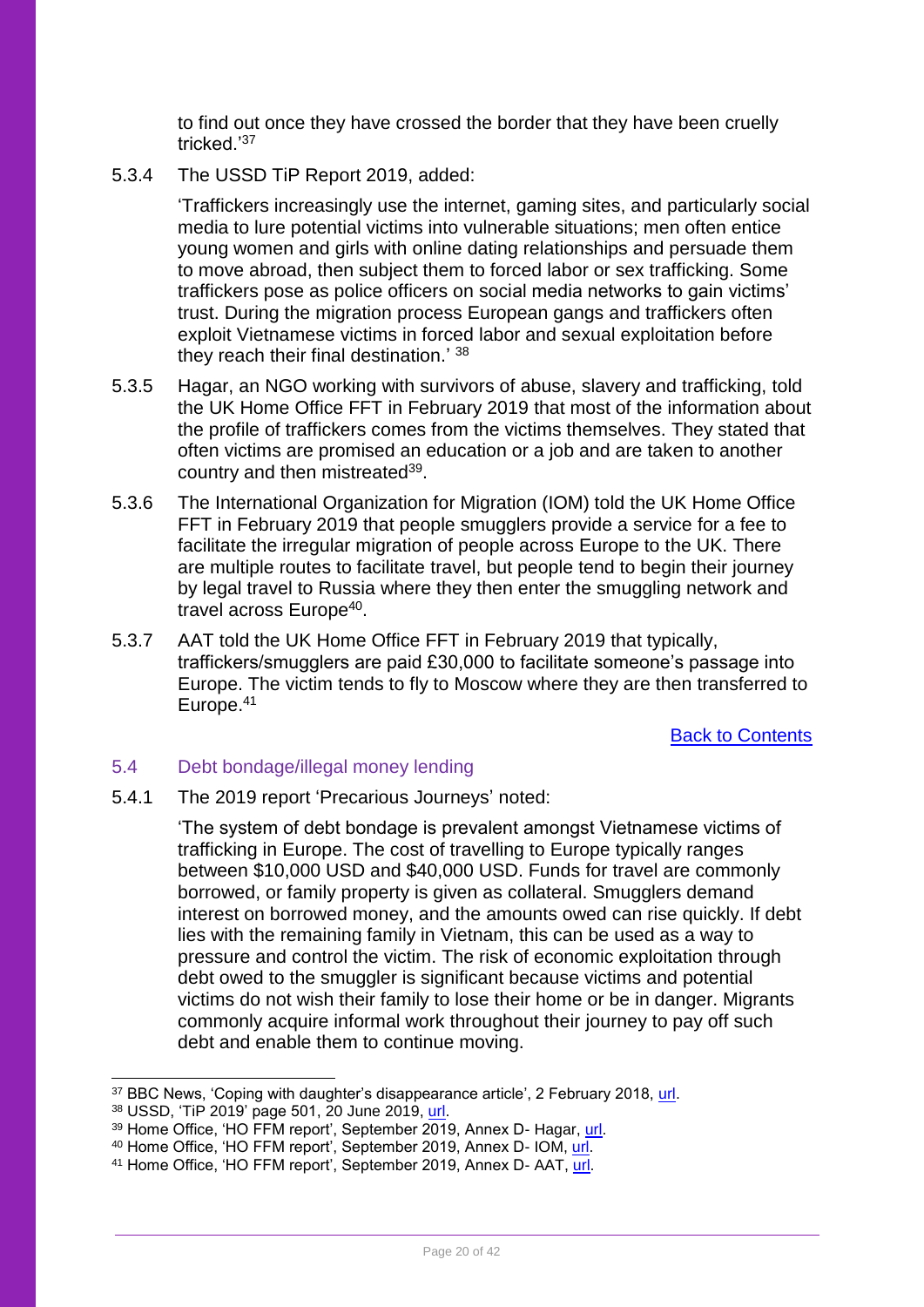'If victims have spoken to the police and/or still owe a debt to their traffickers, they are likely to be at risk of re-trafficking or reprisals from their traffickers and/or the Vietnamese authorities.' <sup>42</sup>

- 5.4.2 The 2019 DFAT report noted that 'Returnees, including […] trafficking victims, typically face a range of difficulties upon return […] Many returnees have high levels of debt from funding their travel out of Vietnam. Sources in Vietnam have reported cases of moneylenders taking borrowers' houses or land as repayment, or borrowers having to flee loan sharks when they are unable to repay their loans<sup>'43</sup>.
- 5.4.3 See also the country information included in the Country Policy and Information Note on [Vietnam: Fear of illegal moneylenders](https://www.gov.uk/government/publications/vietnam-country-policy-and-information-notes)

[Back to Contents](#page-2-0)

Section 6 updated: 20 April 2020

## <span id="page-20-0"></span>**6. Action to combat trafficking**

#### <span id="page-20-1"></span>6.1 Prevention

- 6.1.1 The United Nations Action for Cooperation against Trafficking in Persons (UN-ACT), reported on its website (undated), that 'Prevention activities are conducted sporadically, and focus on raising awareness rather than behaviour change. While the Ministry of Foreign Affairs maintained its online migration website providing prospective migrants with access to relevant information and resources, the government has not increased efforts to enforce regulations, and overall efforts to regulate recruitment companies and marriage brokers remain inadequate.'<sup>44</sup>
- 6.1.2 The BBC reported in February 2018 that 'Plan International is working in schools and communities in Ha Giang province to ensure that girls in particular are aware of the dangers of human trafficking and with local agencies to push the government to do more to find the missing girls and bring those responsible to justice.<sup>'45</sup> (See [Plan International's](https://plan-international.org/vietnam/child-protection-vietnam) website for further information on their work in Vietnam)
- 6.1.3 The USSD TiP Report 2019 noted that:

'The Government of Vietnam does not fully meet the minimum standards for the elimination of trafficking but is making significant efforts to do so. […] the government did not demonstrate overall increasing efforts compared to the previous reporting period. It identified significantly fewer victims than in previous years. Law enforcement efforts were impeded by the delayed release of formal implementation guidelines on Articles 150 and 151 of the penal code.

'The Ministry also held workshops on international migration and human trafficking prevention to improve the capacity of desk officers at the ministry and localities in Vietnam. The Ministry of Information and Communication and the Vietnam Women's Union organized public awareness campaigns

<sup>42</sup> ECPAT UK et al, Precarious Journeys, 2019, [url](https://www.ecpat.org.uk/Handlers/Download.ashx?IDMF=00b7f321-ddce-4f16-b064-d65dc5c3e268)

<sup>43</sup> DFAT, 'Country report', 13 December 2019, [url.](http://dfat.gov.au/about-us/publications/Documents/country-information-report-vietnam.pdf)

<sup>44</sup> UN-ACT, 'Vietnam', undated [url.](http://un-act.org/countries/vietnam/)

<sup>45</sup> BBC News, 'Coping with daughter's disappearance article', 2 February 2018, [url.](http://www.bbc.co.uk/news/in-pictures-42619927)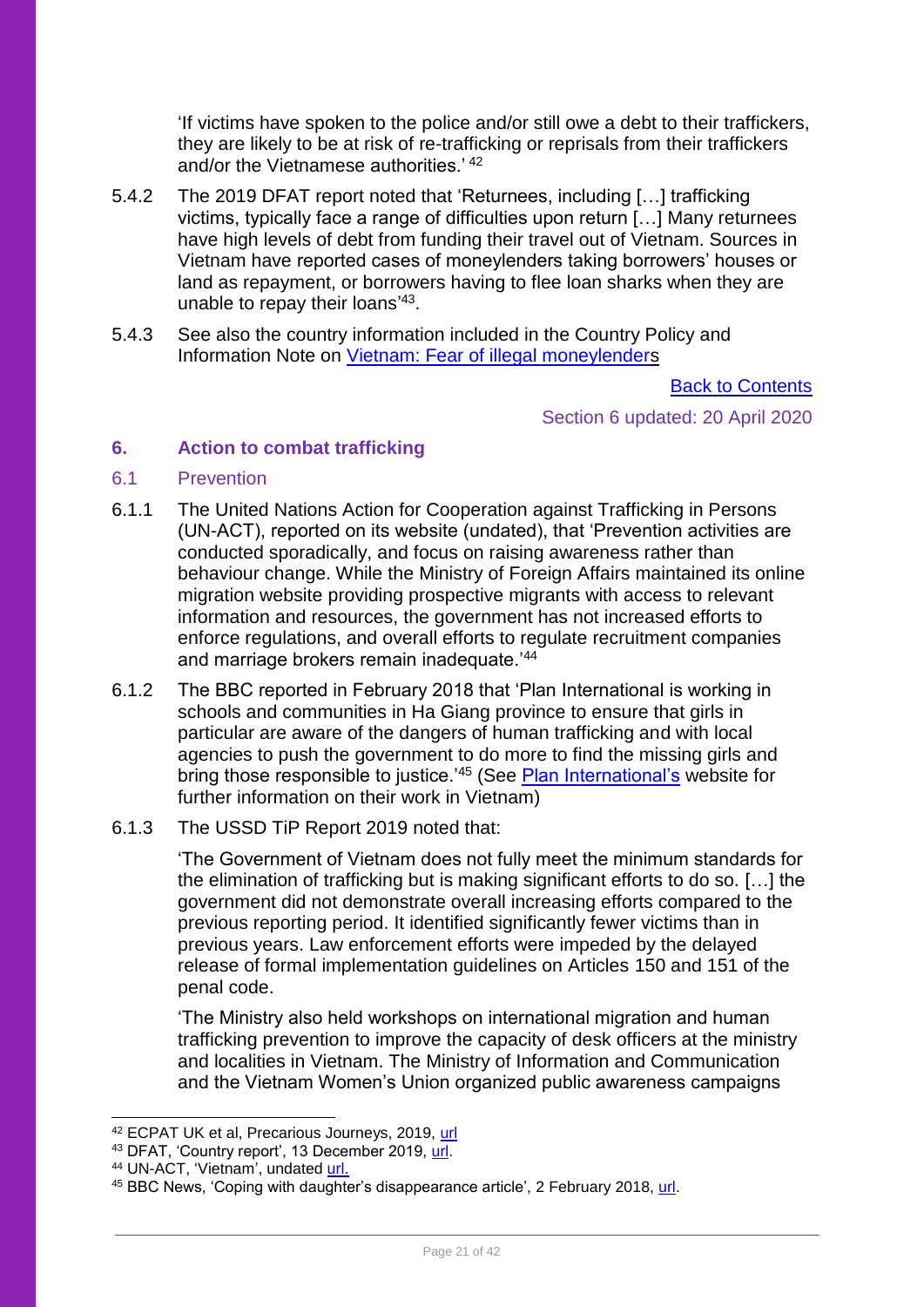focused on high-risk groups such as female migrant and agricultural workers, construction workers, and communities sending migrant labor abroad, as well as targeting schools in high-risk communities. Authorities reported distributing 25,000 copies of awareness materials in border areas and 900 handbooks in particularly vulnerable communities. During the reporting period, the Ministry of Information and Communications directed state-run media to air more than 700 documentaries and news stories to raise public awareness on trafficking. Civil society reported while the government made efforts to translate campaign materials into regional languages to increase awareness, many at-risk populations found the information abstract and difficult to understand.'<sup>46</sup>

- 6.1.4 The UK Home Office FFM to Vietnam in February 2019 met with representatives from UN-ACT who stated that the government highlight the risks of trafficking through documentaries aired nationally during prime times and the government also organize events around the National day against trafficking in Persons (30 July). They also stated that International organisations are involved in awareness raising campaigns at grassroot levels and that they (UN-ACT) distribute leaflets, books and videos as widely as possible<sup>47</sup>.
- 6.1.5 NGO Alliance Anti-Trafic (AAT), which works in Vietnam to eliminate sexual exploitation and provide support to victims, told the UK Home Office FFT that they have developed a prevention programme to educate children in schools on unsafe migration, human trafficking and sexual abuse and exploitation. AAT stated that they have educated more than120,000 children, parents and state officers on how to prevent trafficking. According to information provided by AAT subsequent to meeting the FFT, more than 80% of victims of trafficking stated they would not have been victims if they had been informed and educated before. AAT also told the FFT that they air around 4 television programmes a year and have a anti trafficking show called "Talk Vietnam" where they talk about their work<sup>48</sup>.

[Back to Contents](#page-2-0)

#### <span id="page-21-0"></span>6.2 Police training

 $\overline{a}$ 

6.2.1 The USSD TiP Report 2019 noted that:

'Police continued efforts to mainstream trafficking content into the training curriculum for new recruits; the MPS organized 12 trainings for 500 police officers, and in cooperation with an international donor, organized trainings on child sexual assault, including child sex trafficking. The government reported that the Supreme People's Procuracy and Supreme People's Court have revised their trainings to address trafficking crimes for victims under the age of 16.' 49

6.2.2 Representatives from MOLISA told the UK Home Office FFM that there is an inter-ministry team which includes members from MOLISA, MPS and border

<sup>46</sup> USSD, 'TiP 2019' page 498, 20 June 2019, [url.](https://www.state.gov/wp-content/uploads/2019/06/2019-TIP-Report-Narratives-T-ZSpecial-Case.pdf)

<sup>47</sup> Home Office, 'HO FFM report', September 2019, Annex D- UN-ACT, [url.](https://www.gov.uk/government/publications/vietnam-country-policy-and-information-notes)

<sup>48</sup> Home Office, 'HO FFM report', September 2019, Annex D- AAT, [url.](https://www.gov.uk/government/publications/vietnam-country-policy-and-information-notes)

<sup>49</sup> USSD, 'TiP 2019' page 499, 20 June 2019, [url.](https://www.state.gov/wp-content/uploads/2019/06/2019-TIP-Report-Narratives-T-ZSpecial-Case.pdf)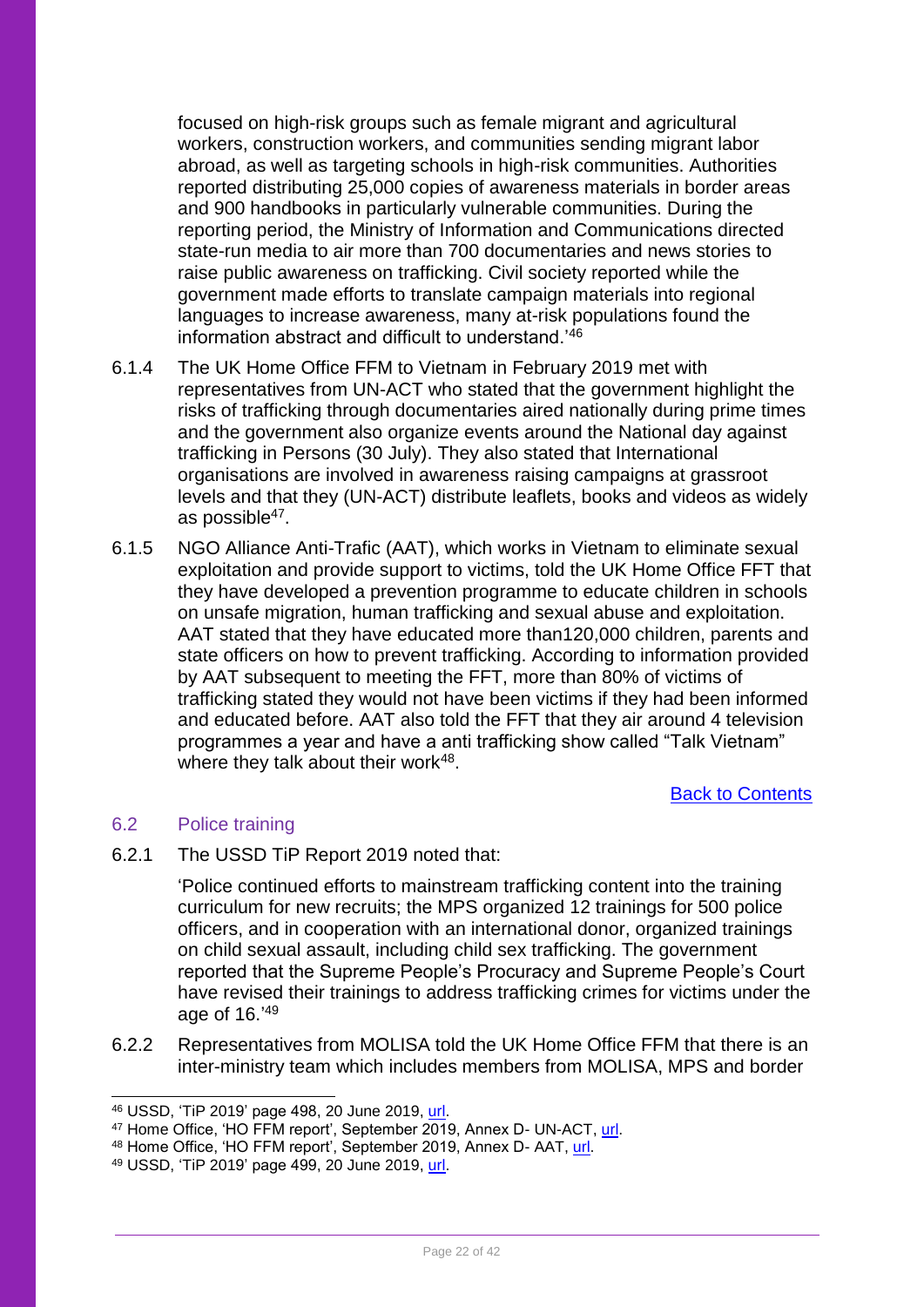guards to train police. In 2018 with support from international organisations MPS published a handbook on support for victims of trafficking<sup>50</sup>.

[Back to Contents](#page-2-0)

#### <span id="page-22-0"></span>6.3 Protection

6.3.1 The USSD TiP Report 2019 noted that:

'The government decreased efforts to protect victims…

'Social protection officials demonstrated a lack of familiarity with migrant worker vulnerability to trafficking, often considering them simply illegal workers. Some officials continued to conflate trafficking with smuggling, which precluded the identification of victims who voluntarily migrated abroad.

'The government maintained common victim identification criteria as part of the Coordinated Mekong Ministerial Initiative against Human Trafficking (COMMIT) and maintained its own formal procedure for victim identification, but it did not proactively or widely employ either mechanism among such vulnerable groups as women arrested for prostitution, migrant workers returning from abroad, and child laborers. Local and provincial government officials at times did not demonstrate a clear understanding of victim identification, including in some cases by conflating it with the confirmation of official identity documents. Foreign victims, including children, remained at high risk of deportation without screening or referral to protective services. NGOs reported the victim identification process remained overly cumbersome and complex, requiring sign off from multiple ministries before victims could be formally identified and assisted.<sup>51</sup>

6.3.2 The report continued:

'The government encouraged trafficking victims to assist in judicial proceedings against traffickers and offered them some protection and compensation, including child-friendly courtrooms and not requiring victims to be present at trial; however, the government did not report the extent to which they applied these measures. The law protected victims from prosecution for unlawful acts traffickers coerced them to commit, but NGOs reported victims were less likely to come forward about their abuses in a judicial setting due to fears they may face arrest or deportation, and returned victims were afraid of being arrested for crossing the border without documentation.

'Complicit Vietnamese officials, primarily at commune and village levels, facilitate trafficking or exploit victims by accepting bribes from traffickers, overlooking trafficking indicators, and extorting money in exchange for reuniting victims with their families'.<sup>52</sup>

6.3.3 An NGO and representatives from UN-ACT told the UK Home Office FFM that where the police are aware of cases involving victims of trafficking, they

<sup>&</sup>lt;sup>50</sup> Home Office, 'HO FFM report', September 2019, Annex D- MOLISA, <u>url</u>.

<sup>51</sup> USSD, 'TiP 2019' page 499, 20 June 2019, [url.](https://www.state.gov/wp-content/uploads/2019/06/2019-TIP-Report-Narratives-T-ZSpecial-Case.pdf)

<sup>52</sup> USSD, 'TiP 2019' page 499 and 501, 20 June 2019, [url.](https://www.state.gov/wp-content/uploads/2019/06/2019-TIP-Report-Narratives-T-ZSpecial-Case.pdf)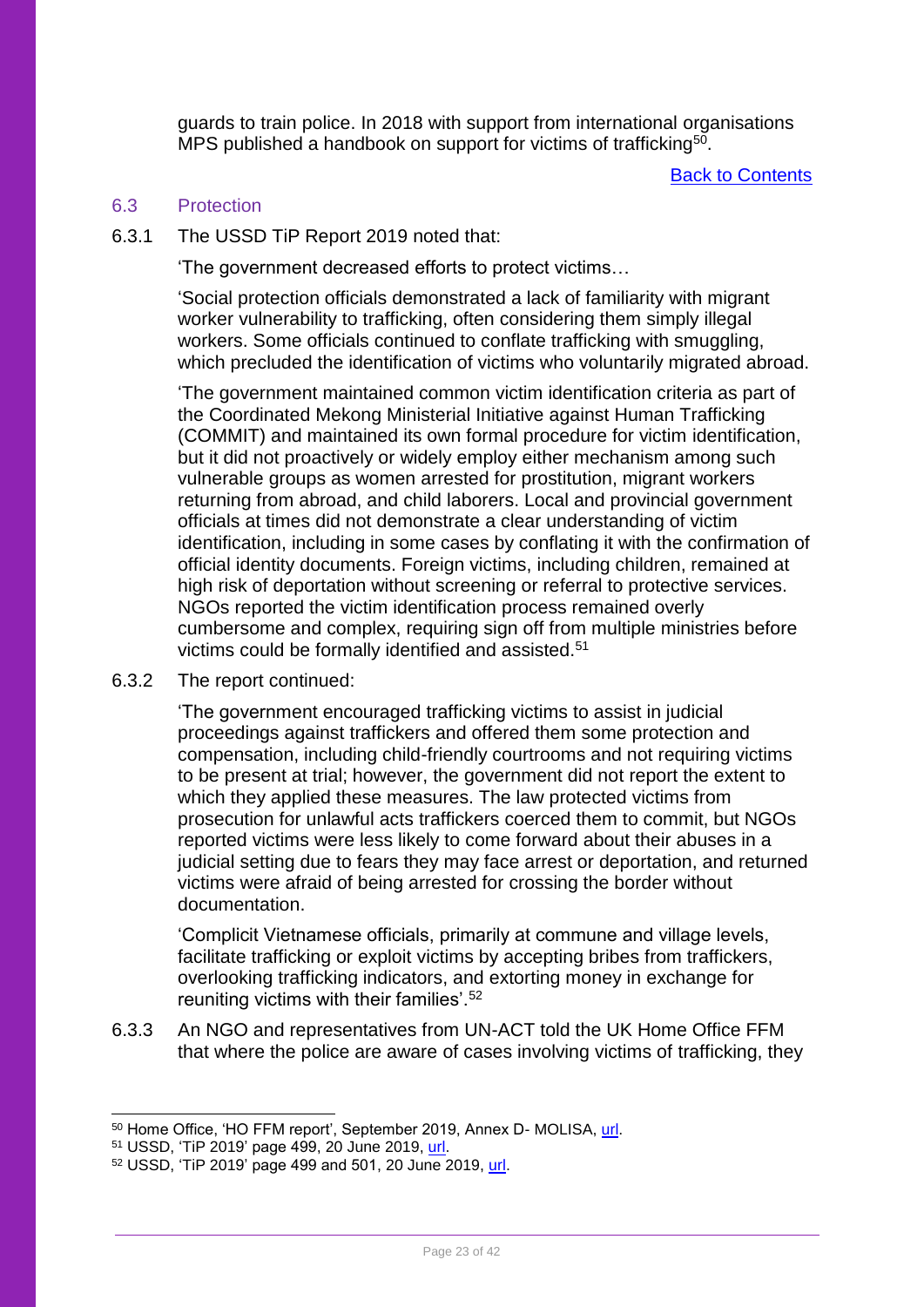are able to afford victims effective protection<sup>53</sup>. However, the UN-ACT representative also added that:

'The police and border guards cannot protect those who they do not know about. I think even if they do, it is not what you are thinking of. The Criminal Justice system is not a very effective witness protection system. In human trafficking cases the victims are the witnesses. Sometimes they do not cooperate as they do not believe that they are protected by the justice system or the police. It is difficult for courts and judges to bring a case to court as they cannot get cooperation from the victim.'<sup>54</sup>

- 6.3.4 The FFT were told by diplomatic sources that the Vietnamese government consider many of those Vietnamese nationals that go to the UK and remain there illegally as being economic migrants<sup>55</sup>.
- 6.3.5 The FFT were informed by an NGO that the definition of trafficking victims in articles 150 and 151 'will never apply to them [victims of trafficking from the UK] as they agreed to go with the trafficker'. The NGO also noted that there are many gaps or problems where the victim is over 16 years old but under 18. If a person is under the age of 16 years the authorities will automatically assume that the person is a victim of trafficking, if they are over 16 but under 18, they must 'prove that there have been fraud or cheating elements involved' for being considered a victim of trafficking <sup>56</sup>.
- 6.3.6 See also the country information included in the Country Policy and Information Note on [Vietnam: Fear of illegal moneylenders](https://www.gov.uk/government/publications/vietnam-country-policy-and-information-notes)

[Back to Contents](#page-2-0)

#### <span id="page-23-0"></span>6.4 Prosecution

-

6.4.1 The USSD TiP Report 2019, stated:

'For the seventh consecutive year, the government did not prosecute any suspected traffickers under labor trafficking provisions of the anti-trafficking law. According to the Ministry of Foreign Affairs (MFA), the Ministry of Public Security (MPS) and Vietnam Border Guards (under Ministry of Defense) often in cooperation with foreign partners—identified 211 trafficking cases (350 in 2017, 234 in 2016) involving 276 alleged offenders (over 500 in 2017, 308 in 2016). The procuracies (prosecutor's office) reported initiating the prosecution of 194 defendants for trafficking offenses (245 in 2017, 295 in 2016, 442 in 2015, 472 in 2014) and the court system secured 213 convictions (244 in 2017, 275 in 2016); sentences ranged from less than three years to 20 years' imprisonment, however some prison sentences were suspended.'<sup>57</sup>

6.4.2 According to an NGO which met with the UK Home Office FFT in February 2019, in order for the Vietnamese authorities to prosecute traffickers and obtain higher sentences, victims of trafficking must be issued with a 'victims'

<sup>53</sup> Home Office, 'HO FFM report', September 2019, Annex D- NGO & UN-ACT, [url.](https://www.gov.uk/government/publications/vietnam-country-policy-and-information-notes)

<sup>54</sup> Home Office, 'HO FFM report', September 2019, Annex D- UN-ACT, [url.](https://www.gov.uk/government/publications/vietnam-country-policy-and-information-notes)

<sup>55</sup> Home Office, 'HO FFM report', September 2019, Annex D- Diplomatic sources, [url.](https://www.gov.uk/government/publications/vietnam-country-policy-and-information-notes)

<sup>56</sup> Home Office, 'HO FFM report', September 2019, Annex D- NGO, [url.](https://www.gov.uk/government/publications/vietnam-country-policy-and-information-notes)

<sup>57</sup> USSD, 'TiP 2019' page 499, 20 June 2019, [url.](https://www.state.gov/wp-content/uploads/2019/06/2019-TIP-Report-Narratives-T-ZSpecial-Case.pdf)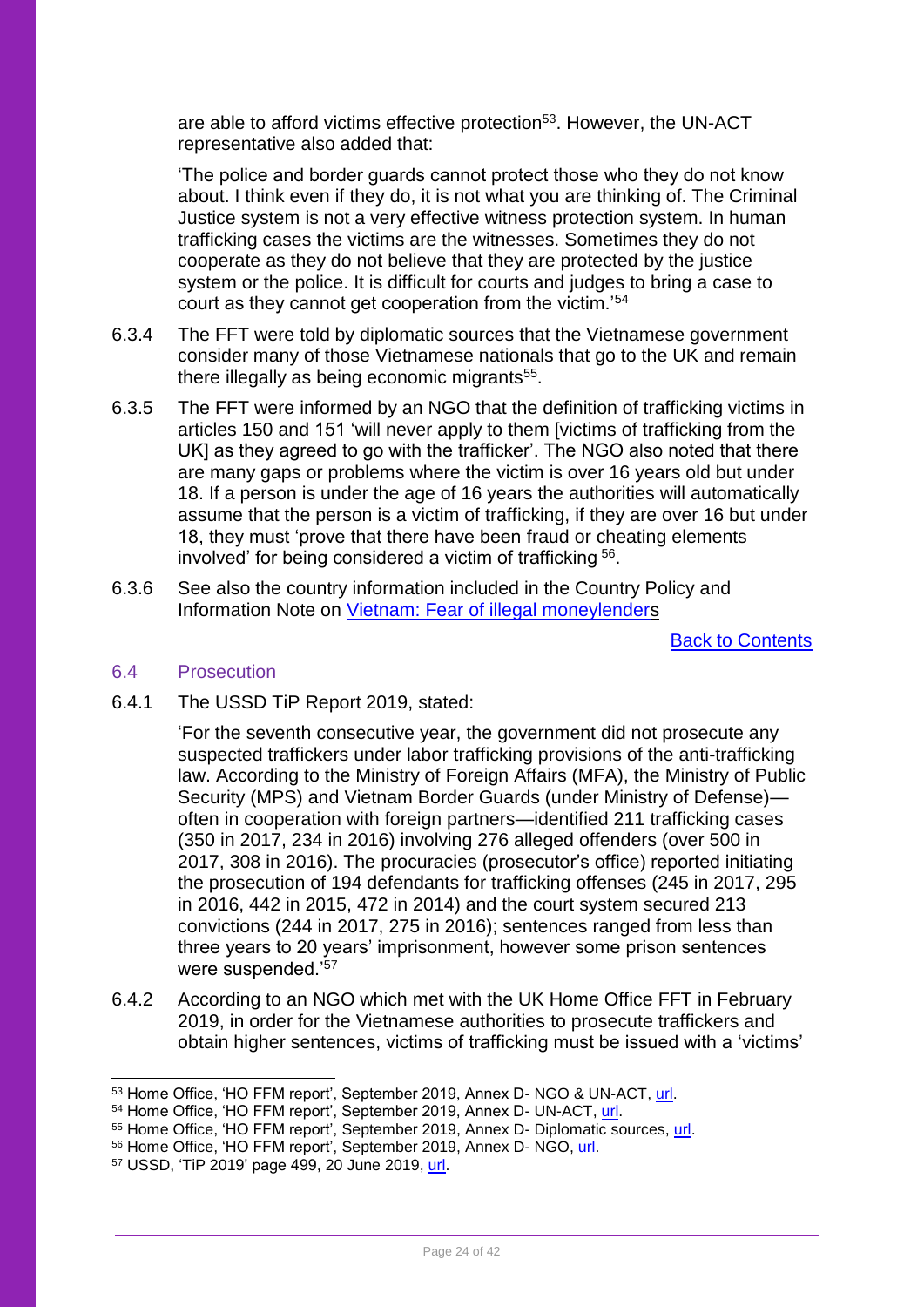certificate'. Victim certificates are issued by border officials or the migration office and tends to happen only when the victim is handed over legally at the border. For victims of trafficking encountered in the UK, the subsequent prosecution numbers in Vietnam are low due to the definition of the law <sup>58</sup>.

- 6.4.3 According to representatives from IOM, who met with the UK Home Office FFT in February 2019, the government of Vietnam has become increasingly focused on prosecuting cases of traffickers and have put more legislation in place in order to support this. IOM also told the FFT that with help from them, the UK Home Office and other organisations, there have been efforts to increase the capacity of the judiciary, to enable it to better understand the factors involved in trafficking cases<sup>59</sup>.
- 6.4.4 With regards to a witness protection programme for anyone that speaks out against criminals, an academic source told the UK Home Office FFT that none such existed<sup>60</sup>.
- 6.4.5 The 2019 UK Annual Report on Modern Slavery published in October 2019 noted that the UK will allocate £3 million to Vietnam between 2017-2021 to aid with criminal justice capacity-building, victim support and prevention work<sup>61</sup>.
- 6.4.6 With regards to the corruption amongst the judiciary, the 2019 DFAT report noted that:

'Ongoing reforms have given the judiciary some independence from the CPV and other state agencies, including the Supreme People's Procuracy. Most judges still tend to be CPV members, however, chosen in part for their political views and affiliations, and as such are subject to political influence from the local and central levels. Judicial appointments are typically a fiveyear term, after which reappointments are made by the CPV.

Judges and arbitrators are sometimes inadequately trained, and this lack of experience and independence creates varying quality in court processes and inconsistent implementation of law. Judicial officers are reportedly paid extremely low wages. Bribes and irregular payments to facilitate favourable judicial decisions are perceived to be common. According to a 2017 Transparency International survey, around a quarter of Vietnamese citizens believe most or all judges are corrupt.<sup>'62</sup>

[Back to Contents](#page-2-0)

#### <span id="page-24-0"></span>6.5 Difficulties in enforcing the law

6.5.1 The USSD TiP Report 2019 noted:

'Disparate government bodies continued to report discrepant, overlapping, or incomplete data on anti-trafficking law enforcement and victim identification, and authorities often did not disaggregate trafficking offenses from possible migrant smuggling cases.

 $\overline{a}$ 

<sup>58</sup> Home Office, 'HO FFM report', September 2019, Annex D- NGO, [url.](https://www.gov.uk/government/publications/vietnam-country-policy-and-information-notes)

<sup>&</sup>lt;sup>59</sup> Home Office, 'HO FFM report', September 2019, Annex D- IOM, <u>url</u>.

<sup>&</sup>lt;sup>60</sup> Home Office, 'HO FFM report', September 2019, Annex D- Academic source, [url.](https://www.gov.uk/government/publications/vietnam-country-policy-and-information-notes)

<sup>&</sup>lt;sup>61</sup> Home Office, '2019 UK Annual Report on Modern Slavery', October 2019, [url.](https://www.gov.uk/government/publications/2019-uk-annual-report-on-modern-slavery)

<sup>62</sup> DFAT, 'Country report', 13 December 2019, [url.](http://dfat.gov.au/about-us/publications/Documents/country-information-report-vietnam.pdf)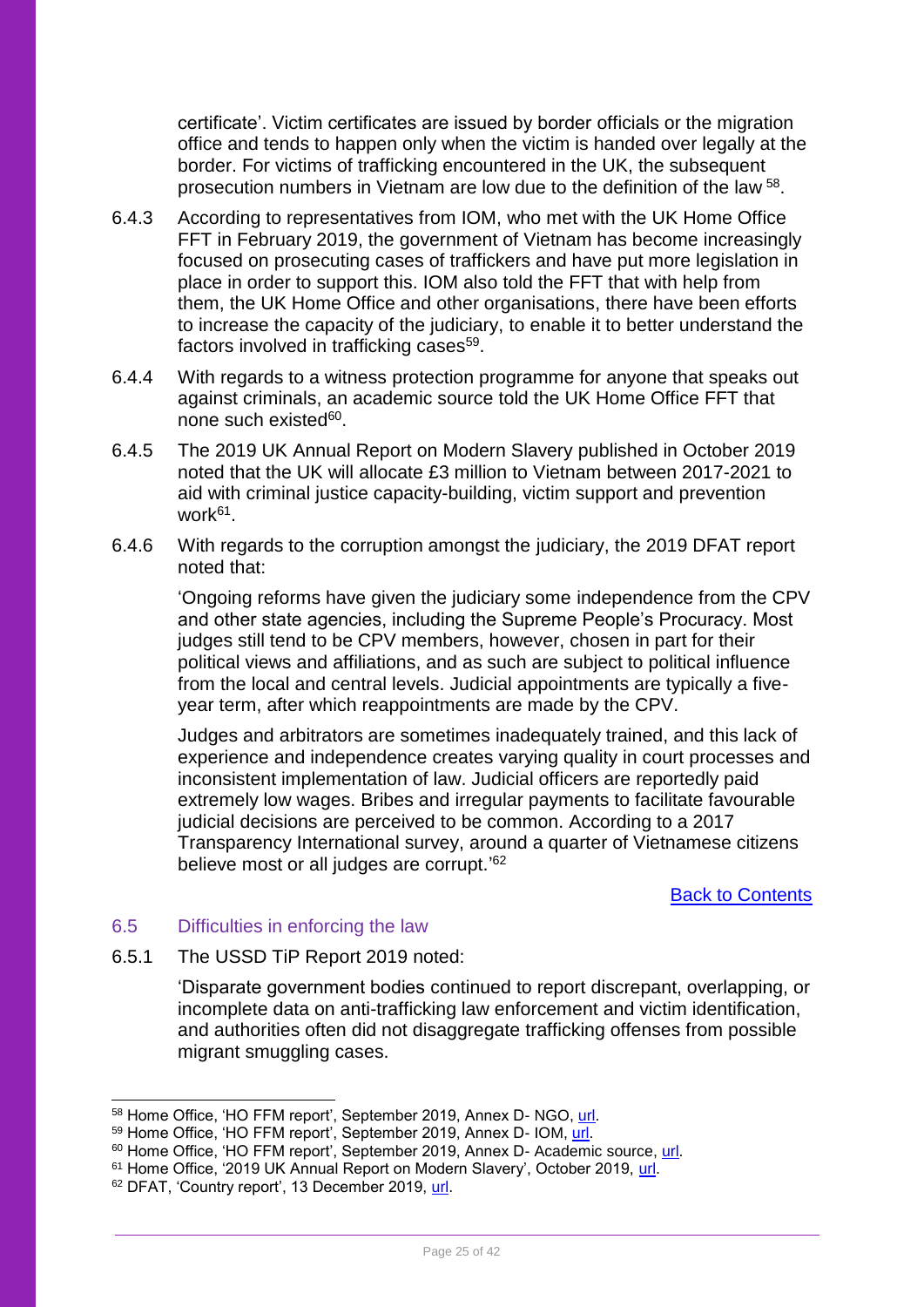'A lack of coordination across provincial-level agencies, persistent budgetary constraints, poor understanding of the relevant legislation among local officials, and confusion about individual provinces' roles and responsibilities in the context of the national action plan continued to hamper effective law enforcement efforts.

'[…] Despite ongoing reports of official complicity, the government did not report any investigations, prosecutions, or convictions of officials complicit in trafficking offenses.

'Therefore Vietnam was downgraded to the Tier 2 Watch List…

'Civil society reported Vietnamese victims who migrated via irregular means, were involved in criminal activity as a result of their trafficking […] feared reprisals from Vietnamese government authorities, were less likely to seek support, and were vulnerable to re-trafficking. International observers reported government officials often blamed Vietnamese citizens for their exploitative conditions abroad or suggested victims inflate abuses to avoid immigration violations'.<sup>63</sup>

- 6.5.2 Diplomatic sources told the UK Home Office FFM in February 2019 that the police authorities in Vietnam are a very bureaucratic organisation with too many mid-level decision makers and no cross-agency co-ordination. The same sources also noted that whilst there have been some improvements there are concerns regarding their progress in dealing with victims of trafficking. Advancements have been made at local level, but the central government lacks organisation and does not align with the local government. Whilst they try to offer protection to victims it is difficult as often victims do not want to be identified due to social stigma. Protection for victims can vary locally and regionally and the source specifically stated that 'there is a big difference between northern and southern Vietnam'<sup>64</sup>.
- 6.5.3 Hagar told the UK Home Office FFM in February 2019 that they encourage victims of trafficking to register with the authorities, but they noted that this was often difficult as many victims do not want to report incidents due to concerns about being stigmatised and discriminated against<sup>65</sup>.

[Back to Contents](#page-2-0)

Section 7 updated: 20 April 2020

## <span id="page-25-0"></span>**7. Government and NGO assistance**

- <span id="page-25-1"></span>7.1 Government run shelters and reintegration support
- 7.1.1 The USSD TiP Report 2019, stated:

'The government did not systematically refer victims to protective services due to inadequacies in its formal referral process, including some border guards' unfamiliarity with trafficking crimes, a lack of inter-jurisdictional cooperation, and incomplete data collection processes. National authorities did not devote adequate funds for victim protection, encouraging provincial

<sup>63</sup> USSD, 'TiP 2019' page 499, 20 June 2019, [url.](https://www.state.gov/wp-content/uploads/2019/06/2019-TIP-Report-Narratives-T-ZSpecial-Case.pdf)

 $64$  Home Office, 'HO FFM report', September 2019, Annex D- Diplomatic sources, [url.](https://www.gov.uk/government/publications/vietnam-country-policy-and-information-notes)

<sup>&</sup>lt;sup>65</sup> Home Office, 'HO FFM report', September 2019, Annex D- Hagar, [url.](https://www.gov.uk/government/publications/vietnam-country-policy-and-information-notes)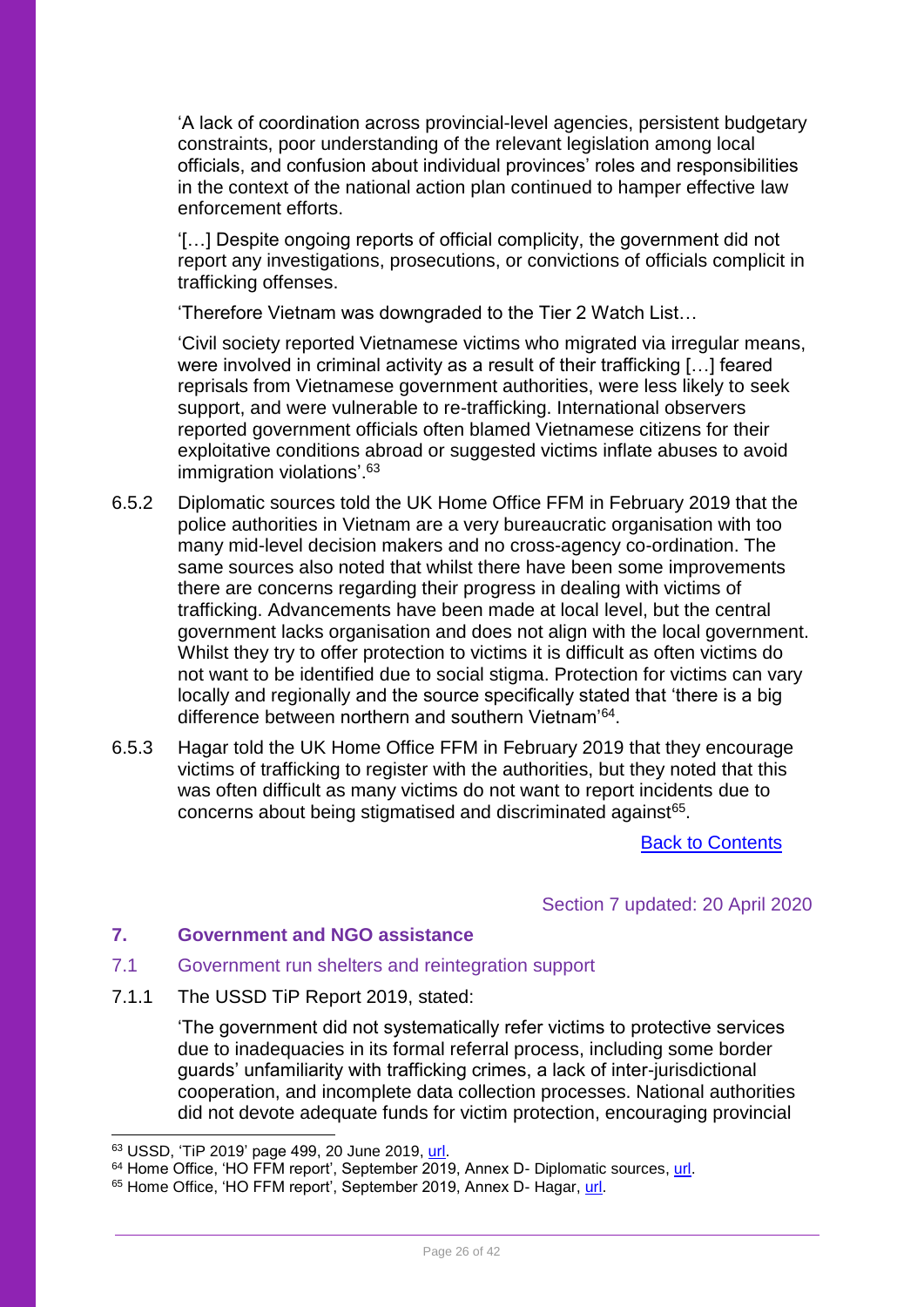governments to use their own funds for trafficking programs to further decentralize this responsibility, and relied heavily on civil society to provide protection services with limited in-kind support.

'There were no government shelters designated exclusively for male or child victims, although existing shelters assisted all victims as needed. The Ho Chi Minh City Department of Labor, Invalids, and Social Affairs maintained two rooms in a government-run shelter devoted to trafficking victims transiting through Ho Chi Minh City, where they could stay for up to two months. The Ministry of Labor, Invalids, and Social Affairs (MoLISA) and governmentaffiliated Women's Unions often referred victims to NGOs depending on their individual needs. MoLISA continued operating 400 social protection centers through local authorities to provide services to a wide range of vulnerable groups, including trafficking victims; these centers were unevenly staffed, under-resourced, and lacked appropriately trained personnel to assist victims.

'The Women's Union, in partnership with NGOs and with foreign donor funding, continued to operate three shelters in urban cities, including one dedicated to trafficking victims. Local and provincial government officials at times employed practices that could be re-traumatizing to victims of trafficking. Contrary to international best practices, a shelter confined victim for multiple years and limited residents' freedom of movement. Psycho-social services for victims remained underdeveloped, with training needed on trauma-informed approaches for all actors engaging with victims, including social workers, front-line officers, and the judiciary. Civil society organizations reported assisting 167 victims of trafficking.'

'In 2018, the government reported assisting all 490 identified victims (500 in 2017, 600 in 2016) with initial psychological counselling, healthcare consultations, and legal and financial assistance; the government reported providing an unspecified number of victims with reintegration assistance, including small business loans.'<sup>66</sup>

- 7.1.2 In November 2018 the UK and Vietnam signed a memorandum of understanding on human trafficking 'that will allow for greater collaboration around intelligence sharing, supporting victims and prevention work.' The agreement is part of the UK's action to tackle modern slavery. The UK has committed £200 million of funding to tackle modern slavery which includes £33.5 million focused on countries such as Vietnam where a high number of victims are trafficked to the UK<sup>67</sup>.
- 7.1.3 Representatives from MOLISA informed the UK Home Office FFT in February 2019 that there are no government run shelters specifically for victims of trafficking; all vulnerable people stay in one shelter. They told the FFT that there were 400 government run shelters for vulnerable people and there were not separate shelters for men, women or children. According to MOLISA, the law states that victims are allowed to stay in the shelter for a maximum of 60 days. Whilst there, they can receive health support,

<sup>66</sup> USSD, 'TiP 2019' page 500, 20 June 2019, [url.](https://www.state.gov/wp-content/uploads/2019/06/2019-TIP-Report-Narratives-T-ZSpecial-Case.pdf)

 $67$  Home Office, 'Vital action taken in fight against modern slavery', 21 November 2018, [url.](https://www.gov.uk/government/news/vital-action-taken-in-fight-against-modern-slavery)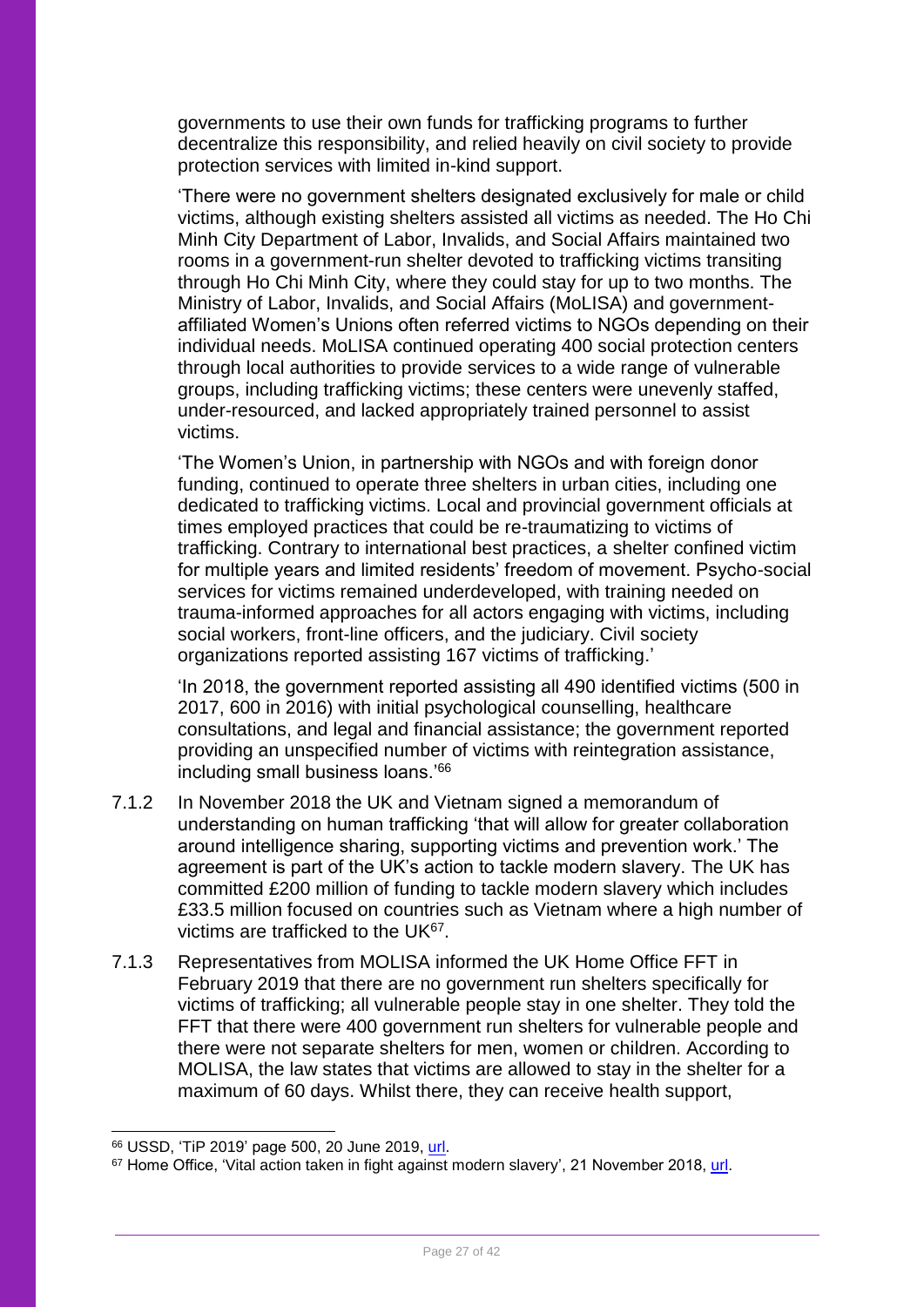(including mental health support), legal support, accommodation and food. They can also get support to find jobs. All these services are free. MOLISA confirmed to the FFT that during 2018 500 victims of trafficking received support<sup>68</sup>.

- 7.1.4 NGO Hagar told the UK Home Office FFT in February 2019 that the law allows victims the right to safe accommodation and psychological support but there are not many shelters and there are not enough qualified counsellors. They went on to say that whilst victims are eligible for support, in reality they do not receive much<sup>69</sup>.
- 7.1.5 Hagar also informed the UK Home Office FFT that victims of trafficking have to show their certificate in order to be eligible for government support, this was also confirmed by representatives from MOLISA<sup>70</sup>. While an NGO told the FFT that a victim certificate allows the victims of trafficking to receive a support package of 50 US Dollars, but they cannot access this instantly due to delays in processing. It also requires victims to give confidential information which many are reluctant to  $d_0$ <sup>71</sup> and, Hagar noted, where a victim returns of their own accord, they will not be issued with a certificate<sup>72</sup>.
- 7.1.6 MOLISA told the FFT that when victims leave the shelters they are provided with help with studying, jobs, and advice on financial borrowing should they wish to set up their own business<sup>73</sup>.
- 7.1.7 The 2019 DFAT Report noted that

'The Center for Women and Development (primarily funded by the government, with some support from international donors) […] runs three shelters for female victims of domestic violence and trafficking – two in Hanoi known as 'Peace House', and one in Can Tho. Women typically learn of these services through the centres' Facebook pages or websites (though the addresses of the two houses in Hanoi are not publicly advertised), or from referrals from the police, courts or hospitals […] trafficking victims can stay for six months. The shelters also offer a follow-up program after 20 months to provide counselling, vocational training and legal aid. Although government-provided support services are substantially funded by international donors, MOLISA has committed to funding and running two shelters and six women protection centres by 2020.' 74

#### [Back to Contents](#page-2-0)

#### <span id="page-27-0"></span>7.2 NGO support and services

-

7.2.1 NGOs met during the UK Home Office FFM in February 2019 stated that they operated shelters for victims of trafficking. One NGO stated that they have 3 shelters for victims of trafficking, all of which are in Hanoi. They also confirmed that whilst they do have a shelter for boys this is mainly for street

<sup>68</sup> Home Office, 'HO FFM report', September 2019, Annex D- MOLISA, [url.](https://www.gov.uk/government/publications/vietnam-country-policy-and-information-notes)

<sup>69</sup> Home Office, 'HO FFM report', September 2019, Annex D- Hagar, [url.](https://www.gov.uk/government/publications/vietnam-country-policy-and-information-notes)

<sup>70</sup> Home Office, 'HO FFM report', September 2019, Annex D- Hagar and MOLISA, [url.](https://www.gov.uk/government/publications/vietnam-country-policy-and-information-notes)

<sup>71</sup> Home Office, 'HO FFM report', September 2019, Annex D- NGO, [url.](https://www.gov.uk/government/publications/vietnam-country-policy-and-information-notes)

<sup>72</sup> Home Office, 'HO FFM report', September 2019, Annex D- Hagar, [url.](https://www.gov.uk/government/publications/vietnam-country-policy-and-information-notes)

<sup>73</sup> Home Office, 'HO FFM report', September 2019, Annex D- MOLISA, [url.](https://www.gov.uk/government/publications/vietnam-country-policy-and-information-notes)

<sup>74</sup> DFAT, 'Country report', 13 December 2019, [url.](http://dfat.gov.au/about-us/publications/Documents/country-information-report-vietnam.pdf)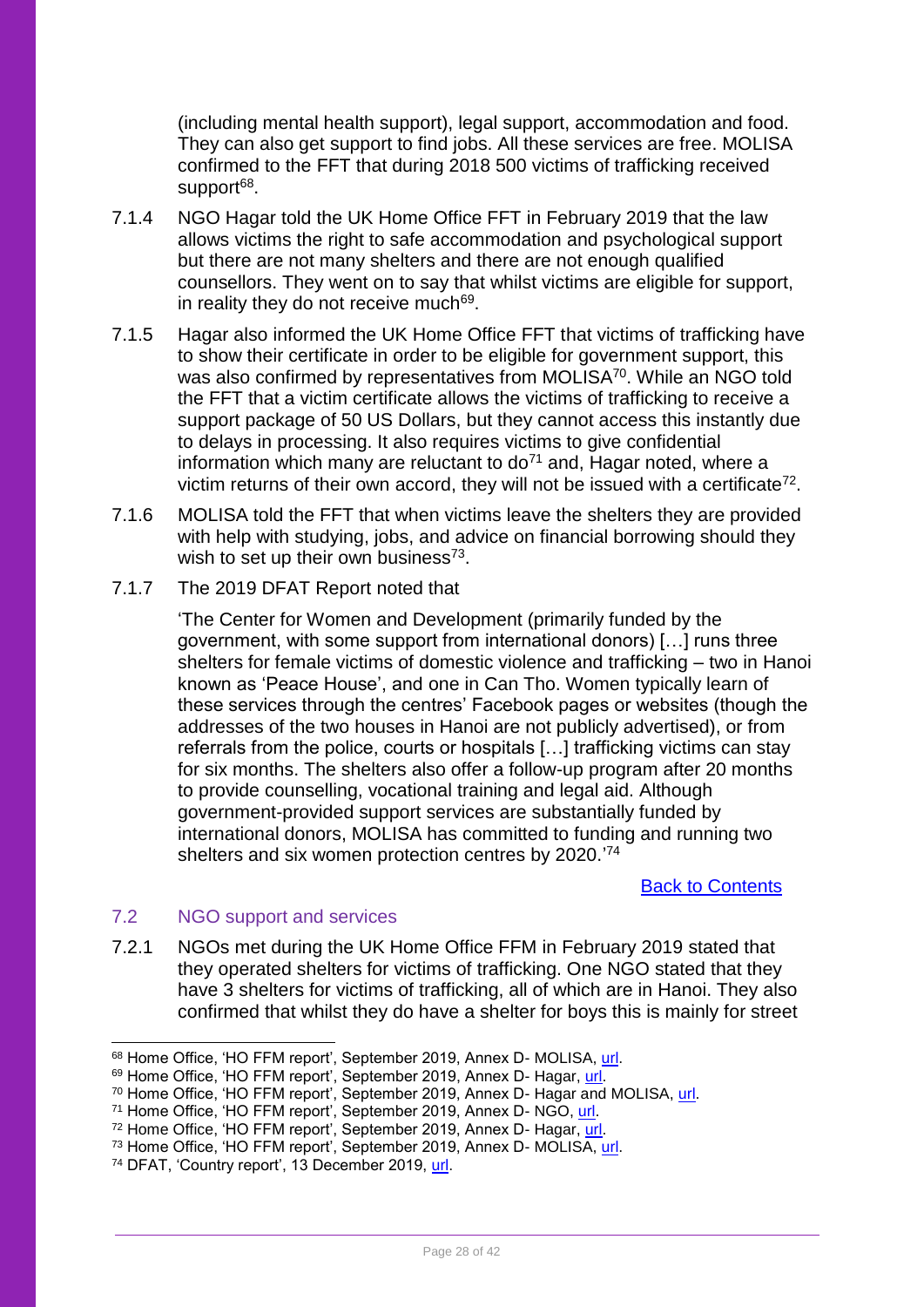children. Every month they rescue 4-20 girls and can provide support in a short-term shelter where they have 3 rooms and a long-term shelter where normally not more than 10 girls are in one shelter<sup>75</sup>. Hagar confirmed that, in Hanoi, they refer victims to a shelter run by one of their partners. In the north they can refer victims to Compassion House run by MOLISA. Information provided by Hagar after the meeting confirmed that there is also a shelter in Yen Bai province which Hagar set up along with the Women's Union. Hagar are also able to identify safe accommodation options for victims by referring victims to government-run shelters or boarding schools. They are also able to rent houses in communities to provide semi-independent accommodation for victims<sup>76</sup>.

- 7.2.2 Hagar informed the UK Home Office FFT that they are able to provide vocational training and provide victims with small loans to start up businesses and at any one time are able to support around 60 people, but this also includes victims of domestic violence and sexual abuse in addition to victims of trafficking and their dependants. Hagar also noted that whilst they have not dealt with many victims returned from the UK, they would be able to provide reintegration and support to those returned<sup>77</sup>.
- 7.2.3 IOM in Vietnam told the UK Home Office FFT that they are also able to provide financial support to returnees which is based on the returnees providing a plan detailing how they will use a loan for their reintegration. Support provided by IOM can also include access to physical and mental health support<sup>78</sup>.
- 7.2.4 AAT told the UK Home Office FFT that they have developed a programme of community rehabilitation with a mobile team as they stated that 99.9% of victims do not want to go to shelters. AAT also told the FFT that the British Embassy gives them a list of those being returned, who are normally sheltered in UK Salvation Army centres prior to their return. The AAT have a moral contract with National Crime Agency (NCA) and the British Embassy which makes them responsible if victims suffer negative pressure from the authorities in Vietnam as the authorities are not given the returnee's details because of European laws, which restrict the dissemination of information. AAT are able to organise training courses for those who have returned to support their reintegration and go back to check on the current situation of a number of victims who were returned from the UK79.
- 7.2.5 NGOs Hagar and AAT told the UK Home Office FFM that where the Vietnamese authorities are involved in supporting victims of trafficking, they are unable to get involved in their cases<sup>80</sup>.
- 7.2.6 The 2019 UK Annual Report on Modern Slavery published in October 2019 noted that the UK have allocated £2.2 million to Vietnam between 2017-2019

<sup>75</sup> Home Office, 'HO FFM report', September 2019, Annex D- NGO, [url.](https://www.gov.uk/government/publications/vietnam-country-policy-and-information-notes)

<sup>76</sup> Home Office, 'HO FFM report', September 2019, Annex D- Hagar, [url.](https://www.gov.uk/government/publications/vietnam-country-policy-and-information-notes)

<sup>77</sup> Home Office, 'HO FFM report', September 2019, Annex D- Hagar, [url.](https://www.gov.uk/government/publications/vietnam-country-policy-and-information-notes)

<sup>78</sup> Home Office, 'HO FFM report', September 2019, Annex D- IOM, [url.](https://www.gov.uk/government/publications/vietnam-country-policy-and-information-notes)

<sup>79</sup> Home Office, 'HO FFM report', September 2019, Annex D- AAT, [url.](https://www.gov.uk/government/publications/vietnam-country-policy-and-information-notes)

<sup>80</sup> Home Office, 'HO FFM report', September 2019, Annex D- Hagar and AAT, [url.](https://www.gov.uk/government/publications/vietnam-country-policy-and-information-notes)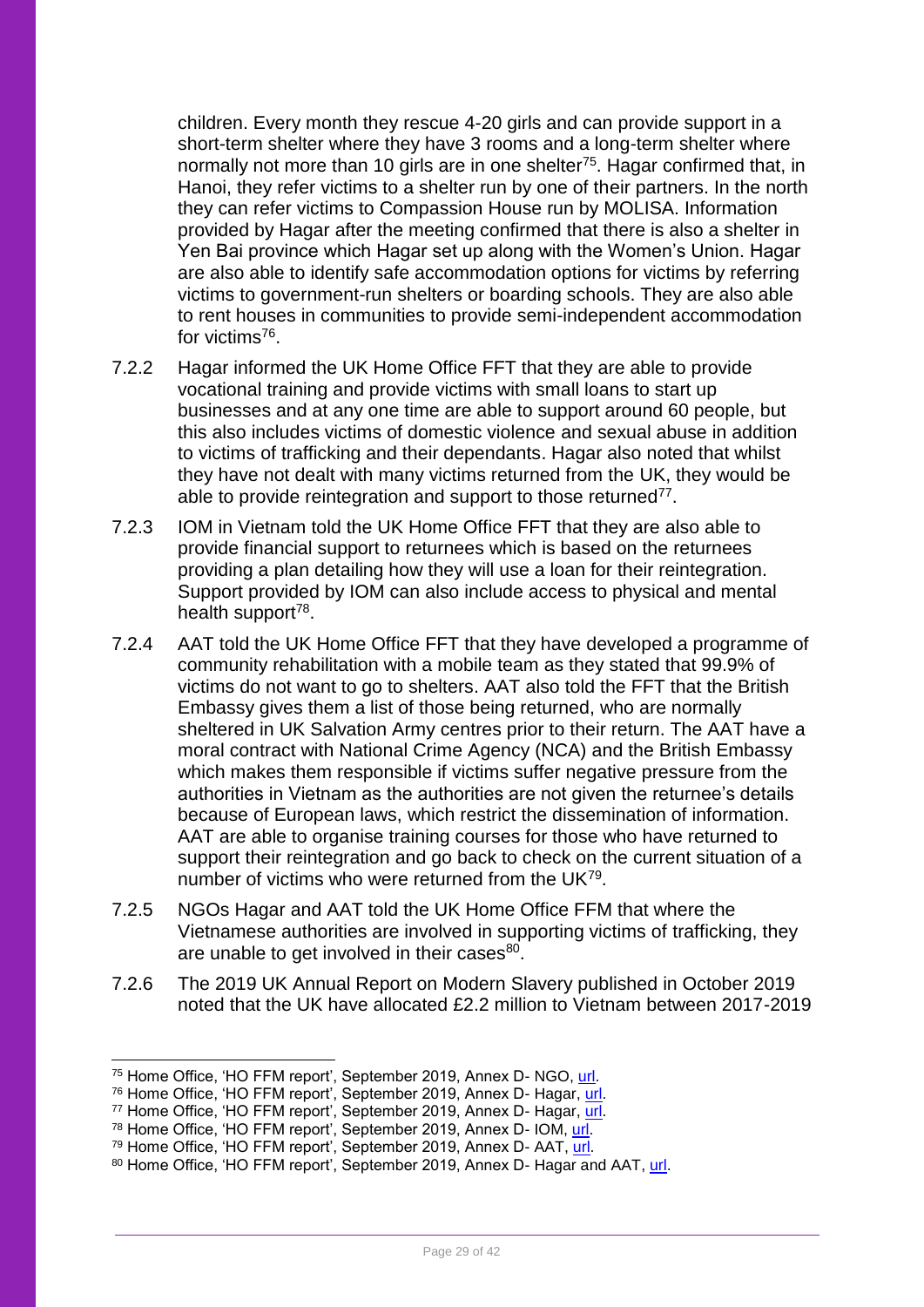to support seven projects protecting vulnerable children at risk of trafficking<sup>81</sup>.

- 7.2.7 Further information on the NGO support and services available to victims of trafficking can be found at the following:
	- Peace House [http://www.cwd.vn/en/index.php?option=com](http://www.cwd.vn/en/index.php?option=com‌_content&view=article&id=113&Itemid=208) content&view=article&id=113&Itemid=208. In Hanoi and is managed by the Centre for Women and Development. They mainly help children and women who are affected by domestic violence or are victims of people trafficking. They can provide shelter<sup>82</sup>.
	- Pacific Links Foundation<http://www.pacificlinks.org/> is an international NGO who 'leads counter-trafficking efforts at the frontiers of Vietnam by increasing access to education, providing shelter and reintegration services, and enabling economic opportunities.<sup>'83</sup>
	- Hagar Vietnam [https://www.hagarinternational.org/international/our](https://www.hagarinternational.org/international/our-work/where-we-work/vietnam/)[work/where-we-work/vietnam/](https://www.hagarinternational.org/international/our-work/where-we-work/vietnam/) is an international NGO in Vietnam which aims to support women and children affected by trauma particularly from domestic violence and trafficking.<sup>84</sup>
	- Alliance Anti-Trafic,<https://allianceantitrafic.org/> is a non-profit, nonpartisan and non-religious organization that aims to protect women and children in Southeast Asia from sexual exploitation and trafficking. 85
	- Blue Dragon <https://www.bluedragon.org/> helps children in crisis throughout Vietnam, including those who have been the victims of trafficking<sup>86</sup>.

 [Back to Contents](#page-2-0) Section 9 updated: 20 April 2020

# <span id="page-29-0"></span>**8. Risk of re-trafficking**

8.1.1 The USSD TiP Report 2019 noted:

'Civil society reported Vietnamese victims who migrated via irregular means, were involved in criminal activity as a result of their trafficking […] feared reprisals from Vietnamese government authorities, were less likely to seek support, and were vulnerable to re-trafficking. International observers reported government officials often blamed Vietnamese citizens for their exploitative conditions abroad or suggested victims inflate abuses to avoid immigration violations'.<sup>87</sup>

8.1.2 The 2019 report 'Precarious Journeys' noted 'If victims have spoken to the police and/or still owe a debt to their traffickers, they are likely to be at risk of re-trafficking or reprisals from their traffickers and/or the Vietnamese

- 85 Alliance Anti-Trafic, [url.](https://allianceantitrafic.org/)
- 86 Blue Dragon, [url.](https://www.bluedragon.org/)

<sup>81</sup> Home Office, '2019 UK Annual Report on Modern Slavery', October 2019, [url.](https://www.gov.uk/government/publications/2019-uk-annual-report-on-modern-slavery)

<sup>82</sup> Peace House, [url.](http://www.cwd.vn/en/index.php?option=com_content&view=article&id=113&Itemid=208)

<sup>83</sup> Pacific Links, [url.](http://www.pacificlinks.org/)

<sup>84</sup> Hagar Vietnam, [url.](https://hagarinternational.org/vietnam/)

 $87$  USSD, 'TiP 2019' page 499, 20 June 2019, [url.](https://www.state.gov/wp-content/uploads/2019/06/2019-TIP-Report-Narratives-T-ZSpecial-Case.pdf)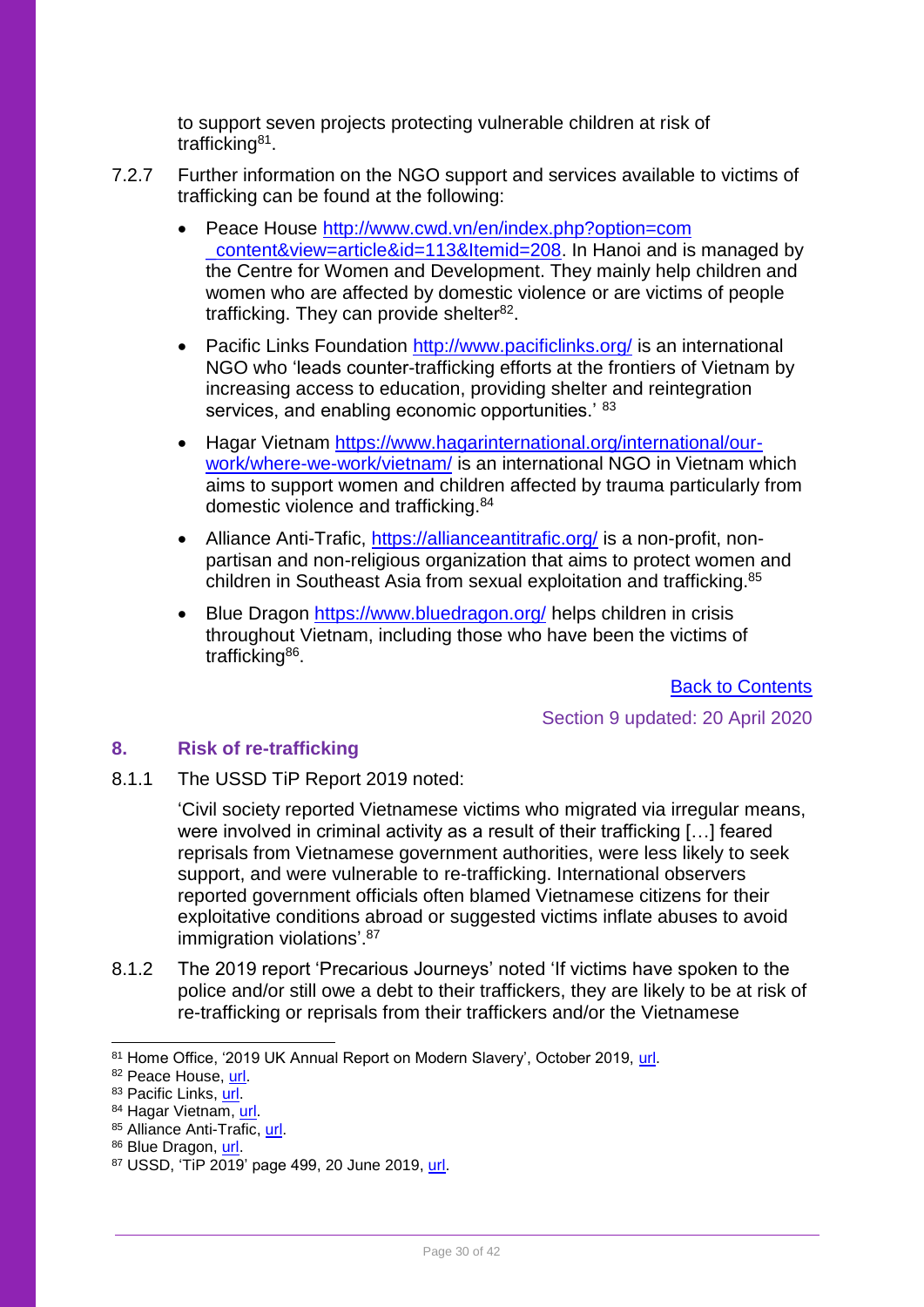authorities. There is limited support available in Vietnam for returned victims, leaving them at risk of being re-trafficked or even becoming a trafficker themselves.' <sup>88</sup>

- 8.1.3 When asked about the risk of re-trafficking Hagar told the UK Home Office FFT in February 2019 that they had not seen any cases where victims have been re-trafficked<sup>89</sup> and the IOM stated that 'in the case of Vietnamese males travelling to the UK, we are not aware of cases of people being retrafficked'<sup>90</sup>.
- 8.1.4 Several sources<sup>91 92 93</sup> refer to Mimi Vu, an anti-trafficking advocate based in Vietnam, who has stated that outstanding debt and other factors which led to victims being trafficked initially still remain when victims are returned to Vietnam. As those factors still exist victims remain at risk of being retrafficked.

[Back to Contents](#page-2-0)

Section 10 updated: 20 April 2020

#### <span id="page-30-0"></span>**9. Social stigma of trafficking victims**

- 9.1.1 The UK Home Office FFT were told in February 2019 by NGO Hagar that victims of trafficking face social stigma and this is the same for victims of domestic violence as Vietnam has a victim blaming culture. Hagar also stated that victims tend to be suffering from trauma and it affects how they are able to function. They find it difficult to get a job or establish a business especially when they return after many years of being trafficked and are now past school age. Some women return, and their husbands have new wives and their children have forgotten them and they also find it difficult to get identity papers as they have been away for a number of years<sup>94</sup>.
- 9.1.2 Diplomatic sources told the UK Home Office FFT that victims often do not want to be identified due to social stigma<sup>95</sup>.
- 9.1.3 NGO AAT and IOM both informed the UK Home Office FFT that returned victims of trafficking feel a sense of failure and shame for not having been able to provide for their family<sup>96</sup>.
- 9.1.4 The 2019 DFAT report noted that:

'Returnees, including […] trafficking victims, typically face a range of difficulties upon return. These include unemployment or underemployment, and challenges accessing social services, particularly in cases where household registration has ceased. In addition, trafficking victims face social stigma and discrimination, and may experience difficulty in accessing

- 93 Asia Times, Vietnamese dope growers getting Brits high, 19 October 2019, [url](https://www.asiatimes.com/2019/10/article/vietnamese-dope-farms-getting-brits-high/)
- 94 Home Office, 'HO FFM report', September 2019, Annex D- Hagar, [url.](https://www.gov.uk/government/publications/vietnam-country-policy-and-information-notes)

88 ECPAT UK et al, Precarious Journeys, 2019, [url](https://www.ecpat.org.uk/Handlers/Download.ashx?IDMF=00b7f321-ddce-4f16-b064-d65dc5c3e268)

<sup>89</sup> Home Office, 'HO FFM report', September 2019, Annex D- Hagar, [url.](https://www.gov.uk/government/publications/vietnam-country-policy-and-information-notes)

<sup>90</sup> Home Office, 'HO FFM report', September 2019, Annex D- IOM, [url.](https://www.gov.uk/government/publications/vietnam-country-policy-and-information-notes)

<sup>91</sup> The Guardian, 'UK accused of failing trafficked children article', 7 February 2018, [url.](https://www.theguardian.com/global-development/2018/feb/07/criminalised-detained-deported-uk-accused-of-failing-trafficked-children-vietnam-stephen)

<sup>92</sup> BBC News, How a boy from Vietnam became a slave on a UK cannabis farm*,* 21 January 2020, [url](https://www.bbc.co.uk/news/stories-51176958)

<sup>95</sup> Home Office, 'HO FFM report', September 2019, Annex D- Diplomatic sources, [url.](https://www.gov.uk/government/publications/vietnam-country-policy-and-information-notes)

<sup>96</sup> Home Office, 'HO FFM report', September 2019, Annex D- IOM and AAT [url.](https://www.gov.uk/government/publications/vietnam-country-policy-and-information-notes)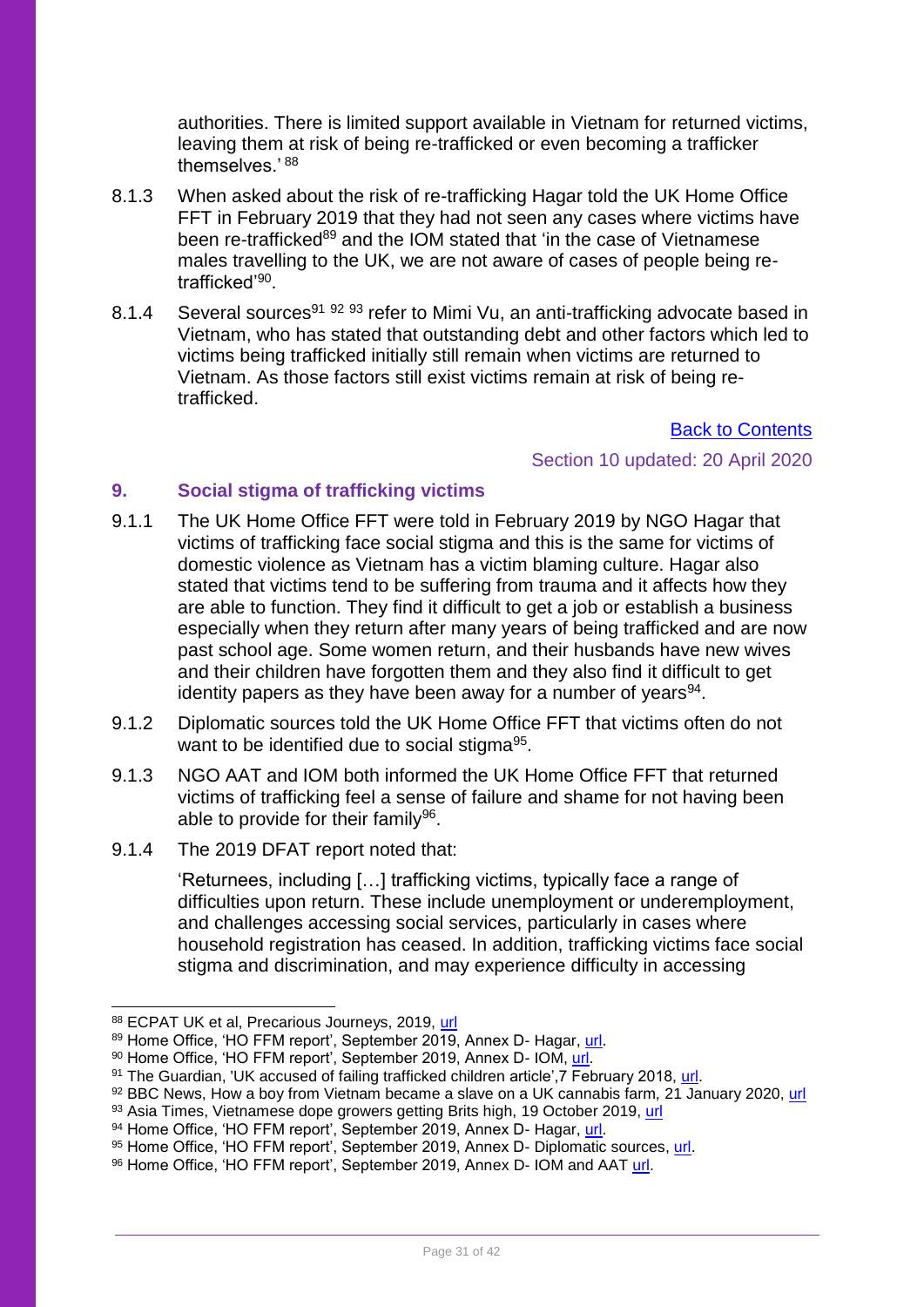appropriate trauma counselling services outside of large cities. Many returnees have high levels of debt from funding their travel out of Vietnam. Sources in Vietnam have reported cases of moneylenders taking borrowers' houses or land as repayment, or borrowers having to flee loan sharks when they are unable to repay their loans'.<sup>97</sup>

9.1.5 See also the country information included in the Country Policy and Information Note on [Vietnam: Fear of illegal moneylenders](https://www.gov.uk/government/publications/vietnam-country-policy-and-information-notes).

[Back to Contents](#page-2-0)

Section 11 updated: 20 April 2020

#### <span id="page-31-0"></span>**10. Position of women in general**

10.1.1 The 2019 DFAT Report notes that:

'Article 26 of the Constitution guarantees male and female citizens equal rights in all fields, explicitly bans all forms of discrimination against women, and states that 'men and women shall receive equal pay for equal work'. A range of domestic legislation supports these principles, including the Law on Gender Equality (2006), the Law on Prevention and Control of Domestic Violence (2007), and the Law on the Prevention of Human Trafficking (2017). In addition, amendments to the Law on Land (2014) and the Law on Marriage and Family (2014), improve the property rights of women in families. The 2015 review of Vietnam's implementation of CEDAW found, however, that while Vietnam had made extensive legal commitments to guarantee women's rights on paper, it had not taken steps to enforce or protect them in practice.

'Vietnam's female labour participation rate of 73 per cent is among the highest in the world, but differences remain in the treatment of men and women in the workplace… Indeed, many women are denied access to 77 occupations: 38 categories of job are prohibited on the basis of sex, and an additional 39 are prohibited for pregnant women and women with children under 12 months. Many women find it difficult to find a job after the age of 35, and there have been recent reports of women receiving termination letters upon reaching that age. The Vietnam General Confederation of Labour has reported that women aged over 35 account for roughly half of all unemployed workers in the country.<sup>'98</sup>

10.1.2 The 2019 USSD report noted that 'The law provides for gender equality, but women continued to face societal discrimination. Despite the large body of law and regulation devoted to protecting women's rights in marriage and the workplace as well as provisions that call for preferential treatment, women did not always receive equal treatment in employment, education, or housing, particularly in rural areas.'<sup>99</sup>

[Back to Contents](#page-2-0)

<sup>&</sup>lt;sup>97</sup> DFAT, 'Country report', 13 December 2019, <u>url</u>.

<sup>98</sup> DFAT, 'Country report', 13 December 2019, [url.](http://dfat.gov.au/about-us/publications/Documents/country-information-report-vietnam.pdf)

<sup>99</sup> USSD, 'Country Report', 11 March 2020, [url.](https://www.state.gov/reports/2019-country-reports-on-human-rights-practices/vietnam/)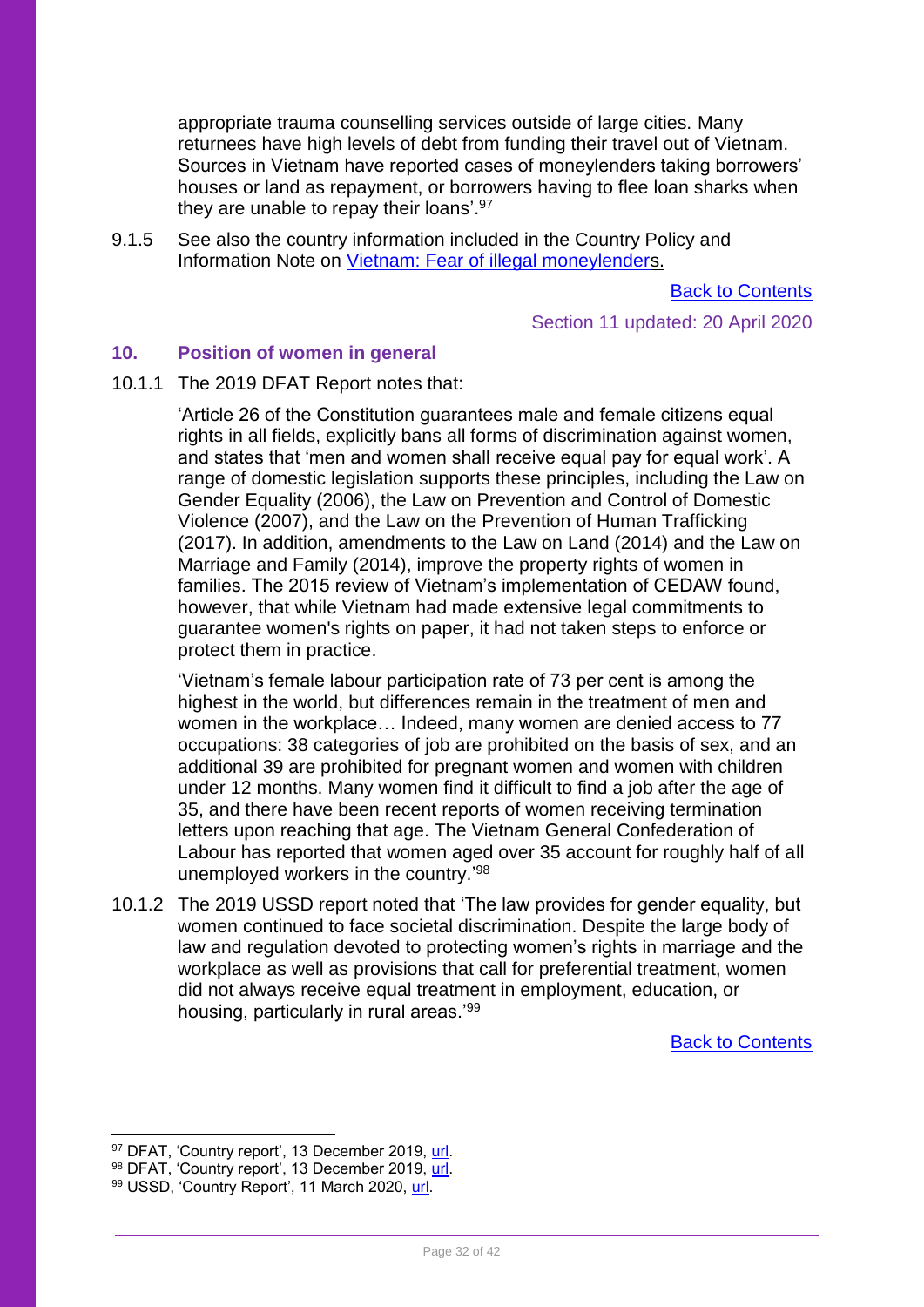#### <span id="page-32-0"></span>10.2 Women living alone

10.2.1 In February 2013, the New York Times reported on a group of women who decided to have children without husbands in Loi following the 'American war'. The source noted:

'[…] in 1986 the government passed the Marriage and Family Law, which for the first time recognized single mothers and their children as legally legitimate.

'[…]Since then, the government, working with international organizations, has continued to push for equal rights for women and to improve their health and education. Today single mothers in the countryside still face hardship, discrimination and shame, but benefit from government initiatives that started with the older generation.' 100

10.2.2 An article published by Tuoi Tre News in September 2014, reported:

'As more women in Vietnam become single mothers for different reasons, several groups have been launched online to help them overcome financial difficulties, provide them with access to better child care, and stand firm against social stigmas. One such group in Ho Chi Minh City is "Hoi Nhung Ba Me Nuoi Con bang Doi Tay va Nuoc Mat" (Association of Single Mothers Raising Their Children with their Hands and Tears). Membership to the group is exclusive to single mothers only. According to its management, the group now has almost 2,000 members. Many members from other provinces also take part in the occasional offline meetings. Several other online groups, exclusive or not, also gather single mothers together.' <sup>101</sup>

10.2.3 Reporting on single women in Vietnam, Xinhua noted in an article in April 2017, that:

'Vietnam has seen a rising number of women who delay or even reject completely the idea of marriage regardless of social or biological factors, especially in major cities. "More and more of my female friends are choosing to live alone these days," Khuc Hong Thien, a 36-year-old man from Hanoi told Xinhua… Thien said of his single female friends that they were "free, independent and open-minded." Viewing the trend as no surprise in a more developed society, Vietnamese experts have surmised that equal access to education and employment are the key reasons behind Vietnamese women's improving financial independence, which can drive them towards a single lifestyle.'

'The right to motherhood of single women had been officially recognized by the Vietnamese government since 2003, by allowing them to receive sperm donations and have a baby through In vitro fertilization.'<sup>102</sup>

10.2.4 The Freedom House report, Freedom in the World 2019: Vietnam stated: 'Women generally have equal access to education, and economic

<sup>&</sup>lt;sup>100</sup> New York Times (NYT), 'Single mothers article', 14 February 2013, [url.](http://www.nytimes.com/2013/02/15/world/asia/in-vietnam-some-chose-to-be-single-mothers.html?mcubz=1)

<sup>101</sup> Tuoi Tre News, 'We, Vietnam single moms', 8 September 2014, [url.](http://tuoitrenews.vn/features/22235/vietnam-single-mothers-stand-together-for-mental-strength-help)

<sup>102</sup> Xinhuanet, 'Single women enjoying independence article', 28 April 2017, [url.](http://news.xinhuanet.com/english/2017-04/28/c_136242414.htm)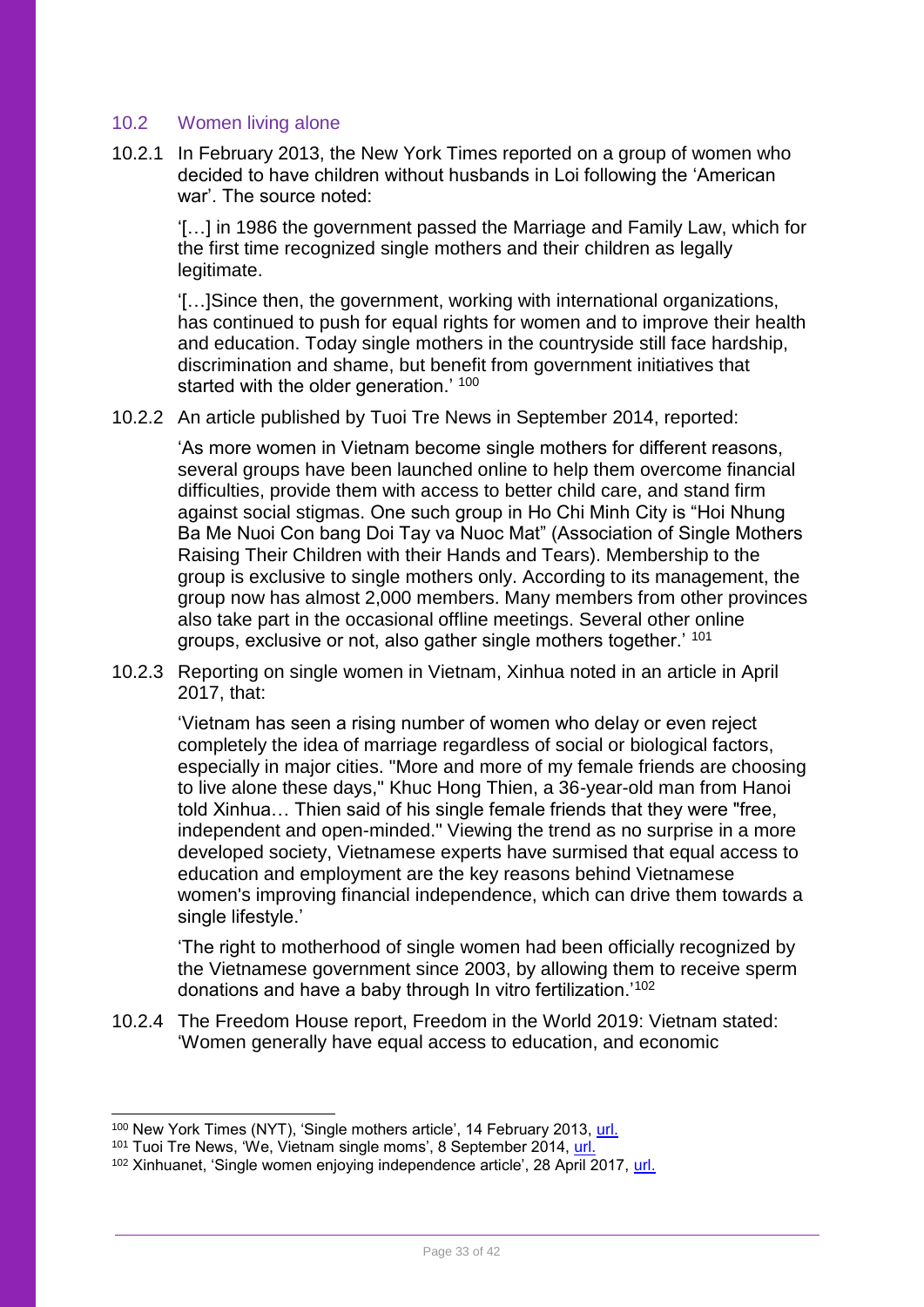opportunities for women have grown, though they continue to face discrimination in wages and promotions.'  $103$ 

- 10.2.5 On their website Oxfam state that they work in Vietnam 'in partnership with government, civil society, businesses, communities, media, research institutions and think tanks to influence policy and practices aiming at reversing economic, gender and social inequalities'.<sup>104</sup>
- 10.2.6 Information on the citizenship rights of children born to Vietnamese nationals outside of Vietnam can be found on the [Socialist Republic of Vietnam's,](http://moj.gov.vn/vbpq/en/lists/vn%20bn%20php%20lut/view_detail.aspx?itemid=10451)  [Ministry of Justice page.](http://moj.gov.vn/vbpq/en/lists/vn%20bn%20php%20lut/view_detail.aspx?itemid=10451)

[Back to Contents](#page-2-0) Section 12 updated: 20 April 2020

#### <span id="page-33-2"></span><span id="page-33-0"></span>**11. Freedom of movement**

#### <span id="page-33-1"></span>11.1 Overview

- 11.1.1 Vietnam has a total land area of 310,070 sq km with one of the highest population densities in the world. The Mekong Delta in the south and the Red River Valley in the north have the largest concentrations of people<sup>105</sup>.
- 11.1.2 The Freedom House report, Freedom in the World 2019: Vietnam stated: 'Although freedom of movement is protected by law, residency rules limit access to services for those who migrate within the country without permission, and authorities have restricted the movement of political dissidents and ethnic minorities on other grounds. Vietnamese citizens who are repatriated after attempting to seek asylum abroad can face harassment or imprisonment under the penal code.'<sup>106</sup>
- 11.1.3 The 2019 DFAT Report noted that:

'While the Constitution allows for freedom of movement, citizens staying overnight away from their place of residence are required to register with local police. Authorities reportedly enforce this requirement more strictly in some Central and Northern Highlands districts. Citizens who fail to register movements are subject to fines, and may face difficulties in accessing legal residence permits, public education and health care.'<sup>107</sup>

11.1.4 The 2019 USSD report stated that:

'The constitution provides for freedom of internal movement, foreign travel, emigration, and repatriation, but the government imposed some limits on the movement of individuals, especially those convicted under national security or related charges or outspoken critics of the government.

'Citizens must register with local police when staying overnight in any location outside of their own homes; the government appeared to enforce these requirements more strictly in some Central and Northern Highlands districts.

<sup>103</sup> Freedom House, 'Freedom in the World 2019', 4 February 2019, [url.](https://freedomhouse.org/report/freedom-world/2019/vietnam)

<sup>104</sup> Oxfam, 'who we are', undated, [url.](https://vietnam.oxfam.org/who-we-are)

<sup>&</sup>lt;sup>105</sup> CIA Factbook, Vietnam, People and Society, updated 22 January 2020, [url.](https://www.cia.gov/library/publications/the-world-factbook/geos/vm.html)

<sup>106</sup> Freedom House, 'Freedom in the World 2019', 4 February 2019, [url.](https://freedomhouse.org/report/freedom-world/2019/vietnam)

<sup>107</sup> DFAT, 'Country report', 13 December 2019, [url.](http://dfat.gov.au/about-us/publications/Documents/country-information-report-vietnam.pdf)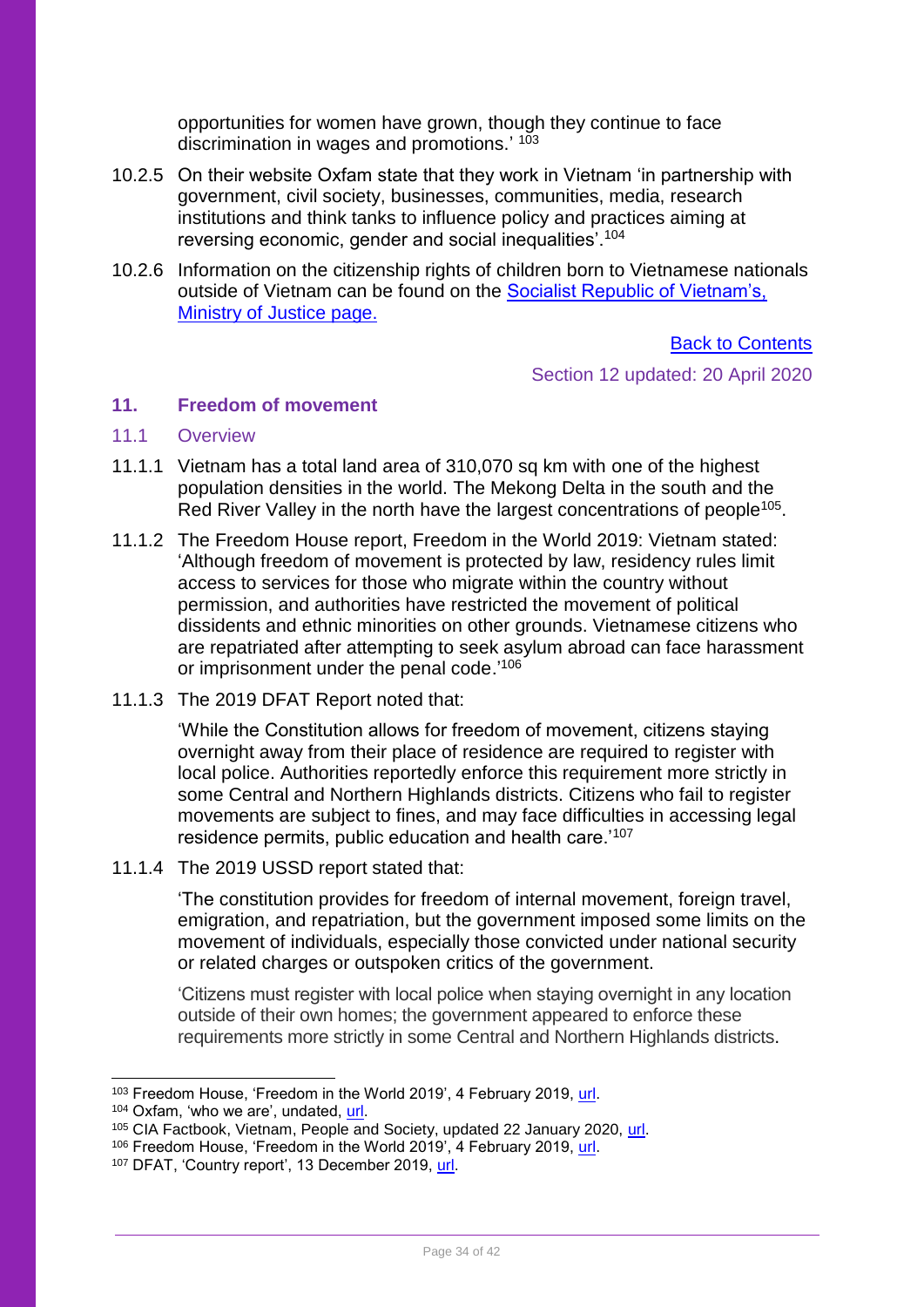'Authorities did not strictly enforce residency laws for the general population, and migration from rural areas to cities continued unabated. Moving without permission, however, hampered persons from obtaining legal residence permits, public education, and health-care benefits.'<sup>108</sup>

#### [Back to Contents](#page-2-0)

#### <span id="page-34-0"></span>11.2 Ho Khau registration

11.2.1 On 25 January 2018 the Vietnam Law and Legal Reform Magazine reported that the Ho Khau is set to be scrapped in 2020 and 'Vietnamese citizens will be managed solely through their identification numbers on a new online national database'. The report went on to note that:

'Under Government Resolution No. 112/NQ-CP issued on October 30 [2017], Vietnamese citizens will be managed solely through their identification numbers on a new online national database. Personal transactions will be performed only through the national identification (NI) number and all changes of personal information will be updated on the national database and recorded in each person's NI number.

'With the abolishment of the household registration book, many timeconsuming administrative procedures will be scrapped, including formalities to change persons named in the book, obtain a new book when moving houses, deregister permanent residence or extend temporary residence. The procedures to declare temporary residence to the commune-level police will also be abolished. Papers proving family relationship or birth certificates to register permanent residence for children will not be needed either.'

'To prepare for this, the Ministry of Public Security is striving to complete gathering personal information of all citizens by early 2019, and by 2020, every citizen is expected to have a new ID card with NI number.<sup>'109</sup>

- 11.2.2 Hagar and an academic source told the UK Home Office FFT that ho khau registration is not a barrier to moving around the country and does not prevent free movement<sup>110</sup>.
- 11.2.3 The 2019 DFAT Report stated that:

'The Law on Residence (2006) establishes the system and policies for household registration (ho khau) and is administered by the Police. Under the law, there are two categories of registration (reduced from four under the previous law): temporary and permanent. Household registration requires citizens to register their permanent residence in only one district in Vietnam. To gain permanent residence status in a new district, citizens must either marry into a family already holding permanent residence, purchase land, or live in rental housing with an official lease and a minimum amount of liveable space.

'Household registration is initially obtained through the registration of a person's birth with the village or provincial administrators. Officials use the registration system to determine the levels of services provided to villages

<sup>108</sup> USSD, 'Country Report', 11 March 2020, [url.](https://www.state.gov/reports/2019-country-reports-on-human-rights-practices/vietnam/)

<sup>109</sup> Vietnam Law and Legal Reform Magazine, 'Household registration article', 25 January 2018, [url.](http://vietnamlawmagazine.vn/no-more-household-registration-books-a-move-to-reduce-administrative-burden-6129.html) <sup>110</sup> Home Office, 'HO FFM report', September 2019, Annex D- Hagar and Academic source, [url.](https://www.gov.uk/government/publications/vietnam-country-policy-and-information-notes)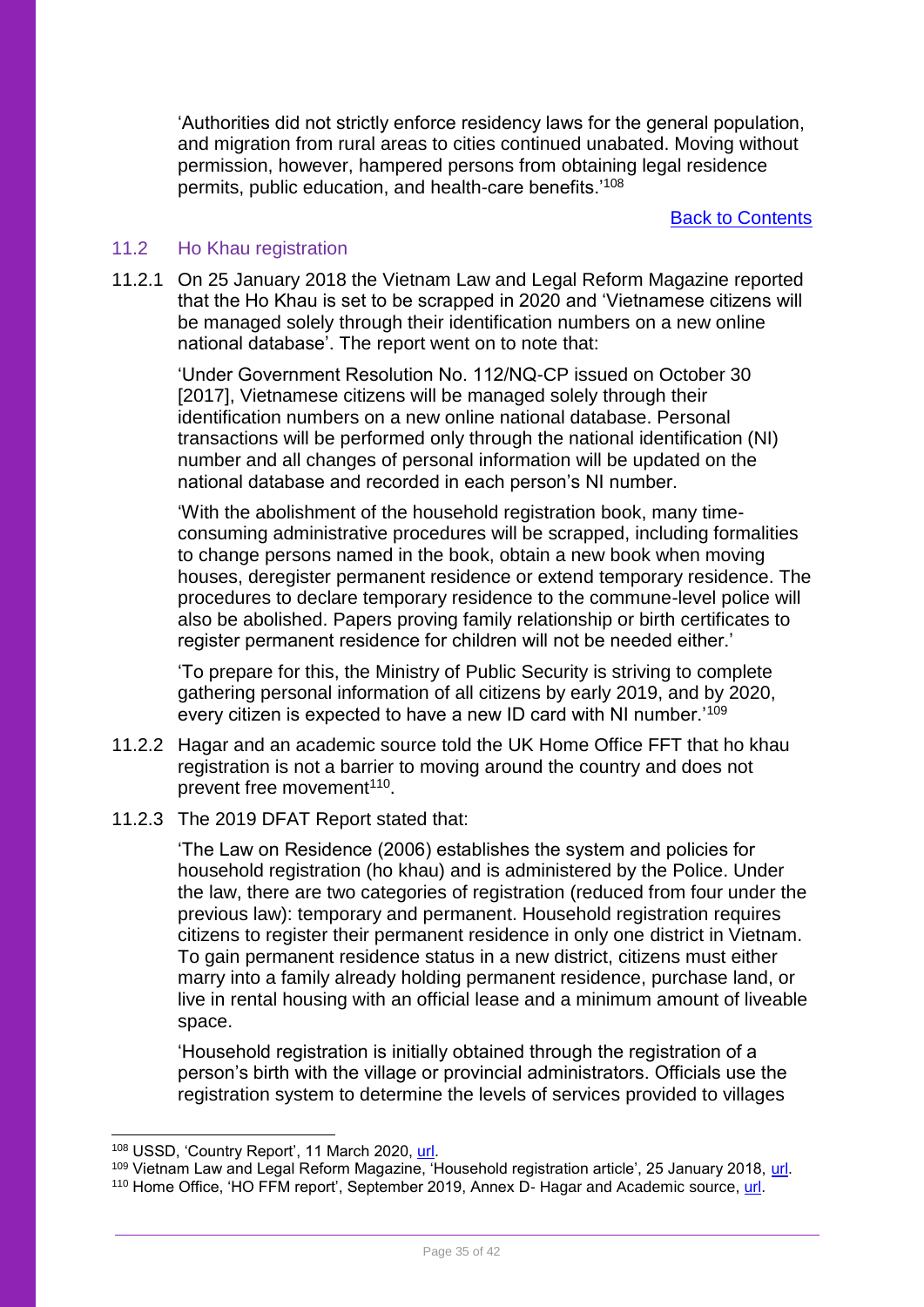and provinces, linking a person's right to access government health care, education and other services to their place of residence. Household registration is also essential for obtaining employment with the government or in state-owned enterprises. Furthermore, household registration provides benefits for low-income families, including reduced electricity rates.

'Although health care facilities can be accessed anywhere in Vietnam in emergency cases, there have been reports of public facilities turning away non-life-threatening cases where the person is not properly registered. Access to schools is determined by household registration and administration fees may apply to children not registered in an area zoned for a particular school. For members of minority groups, household registration is essential to access development-related entitlements in rural and regional centres. This may include additional language training or employment related training. Citizens can request the issuance or reissuance of a household registration book, a certificate of temporary residence or other residential papers from local authorities.

'As noted above, under government resolution 112/NQ-CP issued 31 October 2017, the household registration book will be abolished in 2020 and replaced with a new online database, removing some previously timeconsuming administrative procedures. Personal administrative procedures going forward will be linked to an individual's 12-digit personal identification number, and updated on the national database.<sup>'111,112</sup>

<span id="page-35-0"></span>11.2.4 For further information on Ho Khau registration please see Report of a Home [Office fact-finding mission, Vietnam, September 2019](https://www.gov.uk/government/publications/vietnam-country-policy-and-information-notes)

[Back to Contents](#page-2-0)

 $\overline{a}$ 

<sup>&</sup>lt;sup>111</sup> DFAT, 'Country report', 13 December 2019, [url.](http://dfat.gov.au/about-us/publications/Documents/country-information-report-vietnam.pdf)

<sup>&</sup>lt;sup>112</sup> DFAT, 'Country report', 13 December 2019, [url.](http://dfat.gov.au/about-us/publications/Documents/country-information-report-vietnam.pdf)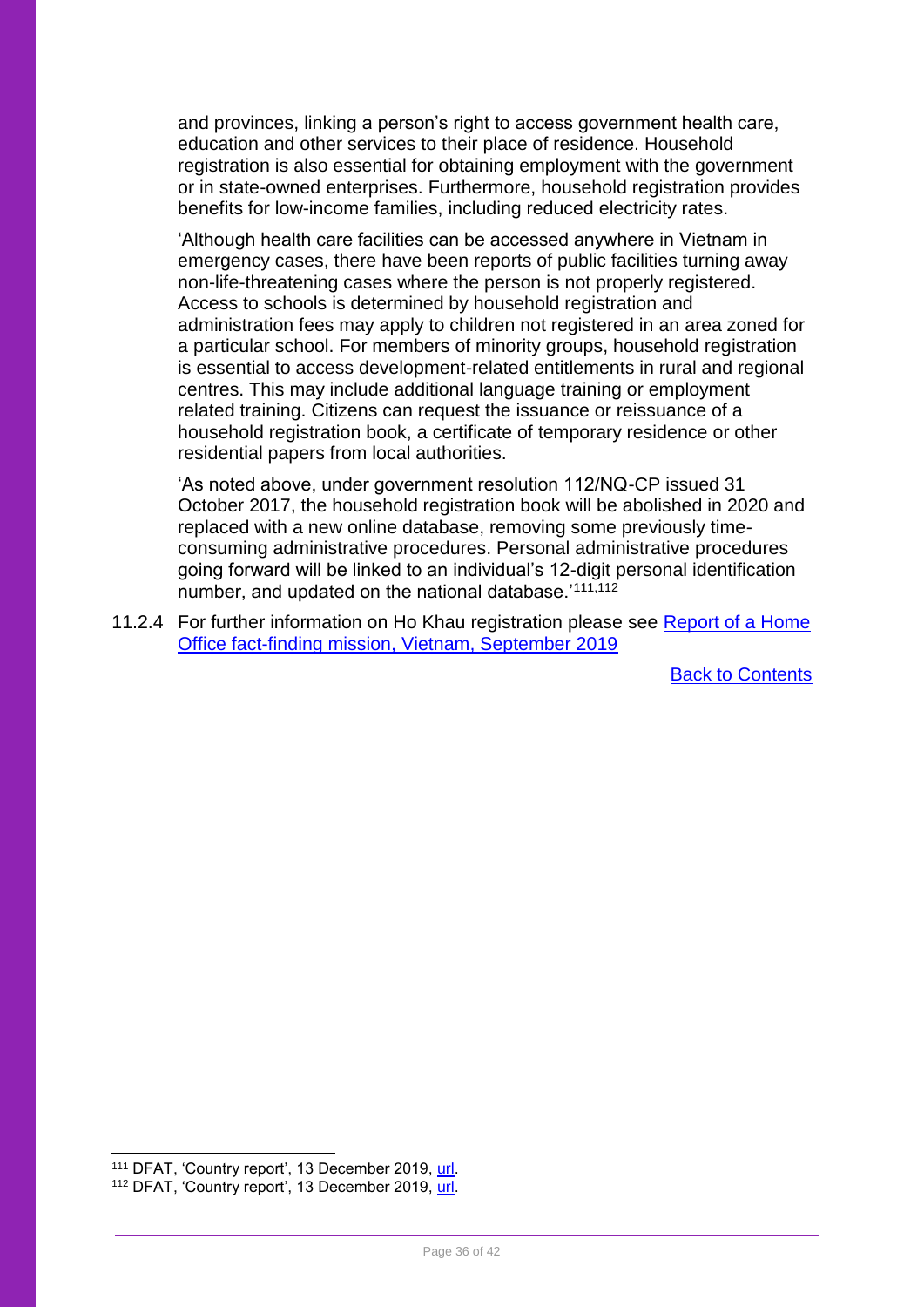# <span id="page-36-0"></span>Terms of Reference

A 'Terms of Reference' (ToR) is a broad outline of what the CPIN seeks to cover. They form the basis for the [country information section.](#page-11-1) The Home Office's Country Policy and Information Team uses some standardised ToRs, depending on the subject, and these are then adapted depending on the country concerned.

For this particular CPIN, the following topics were identified prior to drafting as relevant and on which research was undertaken:

- Legal status
	- o Legislation
	- o Children
	- o Law in practice
- Prevalence
- Profiles of victims of trafficking
	- o Men and women
	- o Children
	- o Traffickers
- Action to combat trafficking
	- o Protection
	- o Shelters
	- o Prosecution
	- o Prevention
	- o Prosecution
- Children
	- o Support services
- Lone/single women
	- o Legal status
	- o Discrimination of lone/single women
- Single mothers
	- o Life for single mothers
	- o Support services for single mothers

[Back to Contents](#page-2-0)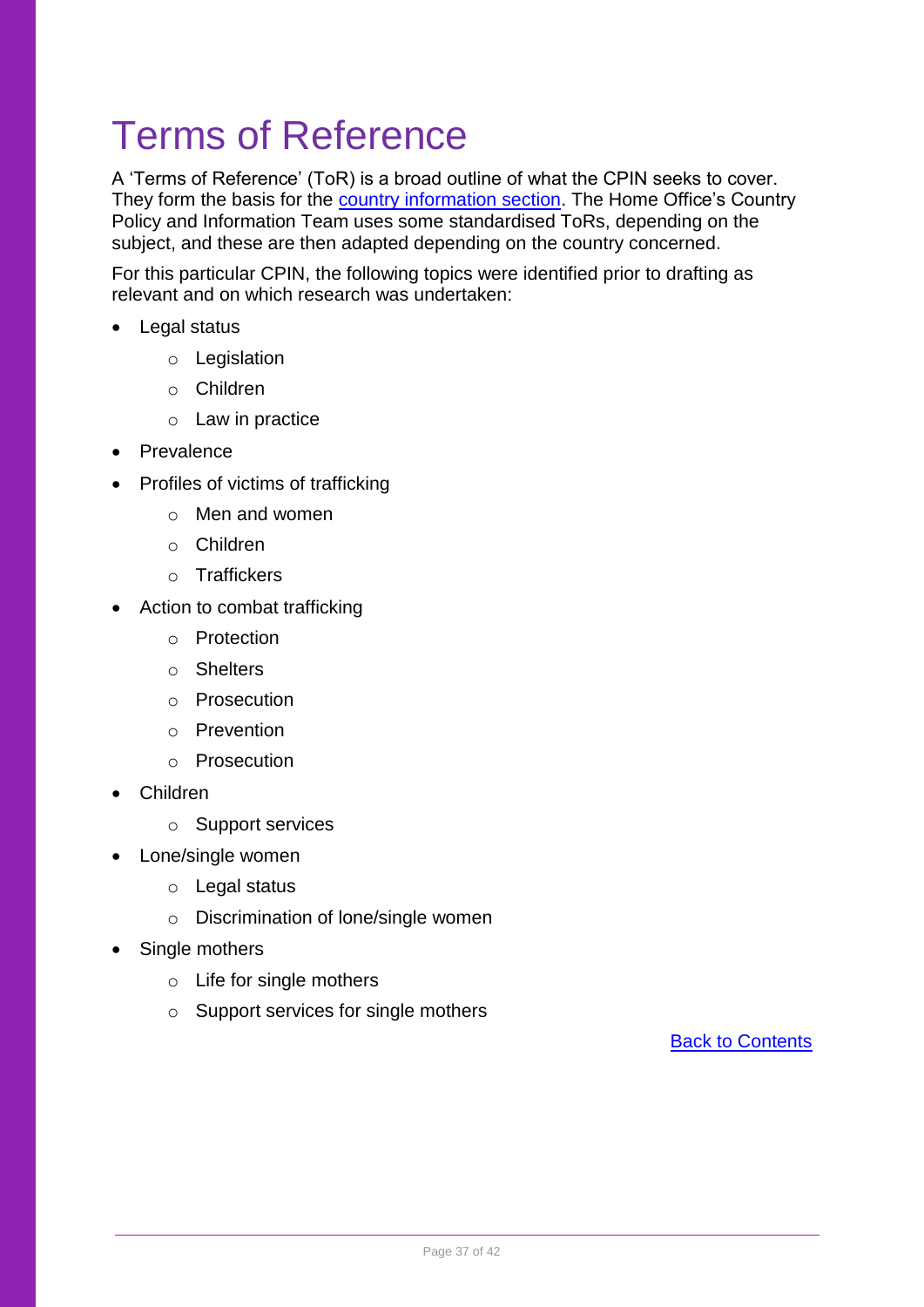# <span id="page-37-0"></span>**Bibliography**

# <span id="page-37-1"></span>**Sources cited**

Anti-slavery, 'Trafficking from Vietnam to the UK', undated, [https://www.anti](https://www.antislavery.org/‌what-we-do/uk/trafficking-vietnam-to-uk/) [slavery.org/what-we-do/uk/trafficking-vietnam-to-uk/.](https://www.antislavery.org/‌what-we-do/uk/trafficking-vietnam-to-uk/) Last accessed 24 June 2019

Asia Times, Vietnamese dope growers getting Brits high, 19 October 2019, [https://www.asiatimes.com/2019/10/article/vietnamese-dope-farms-getting-brits](https://www.asiatimes.com/2019/10/article/vietnamese-dope-farms-getting-brits-high/)[high/.](https://www.asiatimes.com/2019/10/article/vietnamese-dope-farms-getting-brits-high/) Last accessed 12 February 2020

Australian Department of Foreign Affairs and Trade (DFAT), 'Country Information Report Vietnam', 13 December 2019, [https://dfat.gov.au/about-us/publications/](https://dfat.gov.au/about-us/publications/‌Documents/country-information-report-vietnam.pdf) [Documents/country-information-report-vietnam.pdf.](https://dfat.gov.au/about-us/publications/‌Documents/country-information-report-vietnam.pdf) Last accessed 27 January 2020

BBC News,

'Coping with life after a daughter's disappearance', 2 February 2018, [http://www.bbc.co.uk/news/in-pictures-42619927.](http://www.bbc.co.uk/news/in-pictures-42619927) Last accessed 4 June 2019

'How a boy from Vietnam became a slave on a UK cannabis farm'*,* 21 January 2020, [https://www.bbc.co.uk/news/stories-51176958.](https://www.bbc.co.uk/news/stories-51176958) Last accessed 12 February 2020

British Embassy- Hanoi, 'The UK commits to supporting Vietnam's fight against trafficking in persons', 28 July 17, [https://www.gov.uk/government/news/the-uk](https://www.gov.uk/government/news/the-uk-commits-to-supporting-vietnams-fight-against-trafficking-in-persons)[commits-to-supporting-vietnams-fight-against-trafficking-in-persons.](https://www.gov.uk/government/news/the-uk-commits-to-supporting-vietnams-fight-against-trafficking-in-persons) Last accessed 25 June 2018

Every Child Protected Against Trafficking UK (ECPAT UK) Anti-Slavery International and Pacific Links Foundation, 'Precarious Journeys Mapping vulnerabilities of victims of trafficking from Vietnam to Europe, A summary report of key findings and recommendations', March 2019,

[https://www.ecpat.org.uk/Handlers/Download.ashx?IDMF=00b7f321-ddce-4f16](https://www.ecpat.org.uk/Handlers/Download.ashx?IDMF=00b7f321-ddce-4f16-b064-d65dc5c3e268) [b064-d65dc5c3e268.](https://www.ecpat.org.uk/Handlers/Download.ashx?IDMF=00b7f321-ddce-4f16-b064-d65dc5c3e268) Last accessed: 11 February 2020

Freedom House, 'Freedom in the World 2019', 4 February 2019, [https://freedom](https://freedomhouse.org/report/freedom-world/2019/vietnam) [house.org/report/freedom-world/2019/vietnam.](https://freedomhouse.org/report/freedom-world/2019/vietnam) Last accessed 24 June 2019

The Independent, Greater UK nail bar regulation needed to stop exploitation of Vietnamese trafficking victims', 12 September 2017, [https://www.independent.co.uk/](https://www.independent.co.uk/‌news/uk/vietnam-nail-bar-workers-uk-modern-slavery-labour-exploitation-regulation-kevin-hyland-a7943011.html) [news/uk/vietnam-nail-bar-workers-uk-modern-slavery-labour-exploitation-regulation](https://www.independent.co.uk/‌news/uk/vietnam-nail-bar-workers-uk-modern-slavery-labour-exploitation-regulation-kevin-hyland-a7943011.html)[kevin-hyland-a7943011.html.](https://www.independent.co.uk/‌news/uk/vietnam-nail-bar-workers-uk-modern-slavery-labour-exploitation-regulation-kevin-hyland-a7943011.html) Last accessed 21 August 2018

Independent Anti-Slavery Commission, 'Combating modern slavery experienced by Vietnamese nationals en route to, and within, the UK', 2017, [http://www.antislaverycommissioner.co.uk/media/1159/iasc-report-combating](http://www.antislaverycommissioner.co.uk/media/1159/iasc-report-combating-modern-slavery-experience-by-vietname-nationals-en-route-to-and-within-the-uk.pdf)[modern-slavery-experience-by-vietname-nationals-en-route-to-and-within-the-uk.pdf.](http://www.antislaverycommissioner.co.uk/media/1159/iasc-report-combating-modern-slavery-experience-by-vietname-nationals-en-route-to-and-within-the-uk.pdf) Last accessed 12 February 2020

International Organisation for Migration (IOM), 'Viet Nam', undated, (Regulating Migration), [https://www.iom.int/countries/viet-nam.](https://www.iom.int/countries/viet-nam) Last accessed 26 April 2018

Jakarta Post, 'Vietnam faces growing human trafficking to China', 24 October 2016 [http://www.thejakartapost.com/seasia/2016/10/24/vietnam-faces-growing-human](http://www.thejakartapost.com/seasia/2016/10/24/vietnam-faces-growing-human-trafficking-to-china.html)[trafficking-to-china.html.](http://www.thejakartapost.com/seasia/2016/10/24/vietnam-faces-growing-human-trafficking-to-china.html) Last accessed 20 April 2018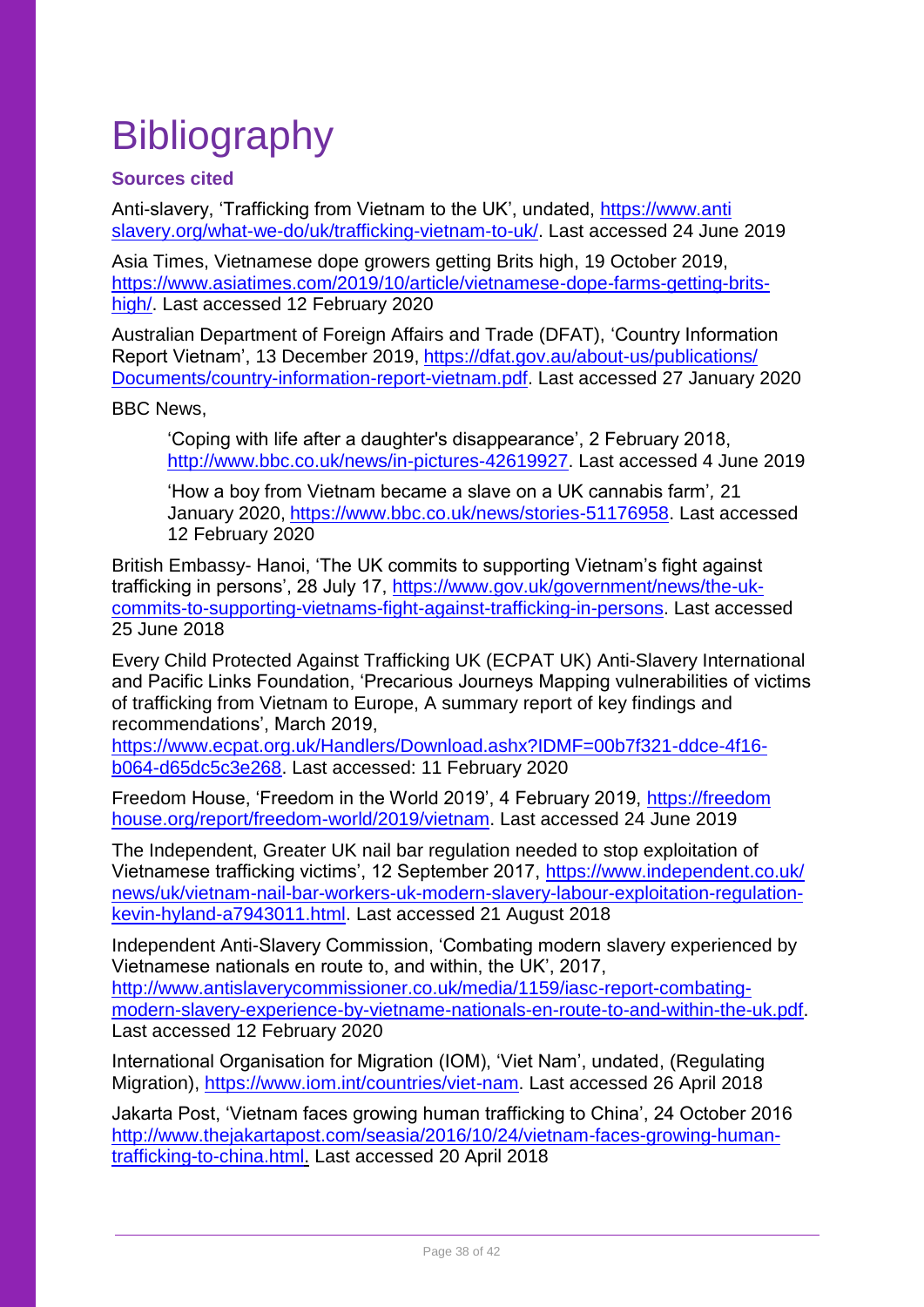National Crime Agency (NCA), 'National Referral Mechanism Statistics – Quarter 1 2019- January- March', 25 April 2019, [https://nationalcrimeagency.gov.uk/who-we](https://nationalcrimeagency.gov.uk/who-we-are/publications/291-modern-slavery-and-human-trafficking-national-referral-mechanism-statistics-january-to-march-2019/file)[are/publications/291-modern-slavery-and-human-trafficking-national-referral](https://nationalcrimeagency.gov.uk/who-we-are/publications/291-modern-slavery-and-human-trafficking-national-referral-mechanism-statistics-january-to-march-2019/file)[mechanism-statistics-january-to-march-2019/file.](https://nationalcrimeagency.gov.uk/who-we-are/publications/291-modern-slavery-and-human-trafficking-national-referral-mechanism-statistics-january-to-march-2019/file) Last accessed: 22 January 2020

New York Times (NYT), 'A Tiny Village Where Women Chose to Be Single Mothers', 14 February 2013, [http://www.nytimes.com/2013/02/15/world/asia/in-vietnam-some](http://www.nytimes.com/2013/02/15/world/asia/in-vietnam-some-chose-to-be-single-mothers.html?mcubz=1)[chose-to-be-single-mothers.html?mcubz=1.](http://www.nytimes.com/2013/02/15/world/asia/in-vietnam-some-chose-to-be-single-mothers.html?mcubz=1) Accessed: 15 February 2018

The Office of the United Nations High Commissioner for Human Rights (OHCHR), 'Ratification Status for Viet Nam', undated, [http://tbinternet.ohchr.org/\\_layouts/Treaty](http://tbinternet.ohchr.org/‌_layouts/‌Treaty‌BodyExternal/Treaty.aspx?CountryID=192&Lang=EN) [BodyExternal/Treaty.aspx?CountryID=192&Lang=EN.](http://tbinternet.ohchr.org/‌_layouts/‌Treaty‌BodyExternal/Treaty.aspx?CountryID=192&Lang=EN) Last accessed 25 April 2018

Oxfam, 'who we are', undated, [https://vietnam.oxfam.org/who-we-are.](https://vietnam.oxfam.org/who-we-are) Last accessed 18 December 2019

Socialist Republic of Vietnam, 'Ministry of Justice- Law on Vietnamese Nationality', 2008, [http://moj.gov.vn/vbpq/en/lists/vn%20bn%20php%20lut/](http://moj.gov.vn/vbpq/en/lists/vn%20bn%20php%20lut/‌view_detail.aspx?itemid=10451) [view\\_detail.aspx?itemid=10451.](http://moj.gov.vn/vbpq/en/lists/vn%20bn%20php%20lut/‌view_detail.aspx?itemid=10451) Last accessed 23 May 2018

Socialist Republic of Vietnam, Penal Code, 27 November 2015, [https://www.wipo.int/](https://www.wipo.int/‌edocs/lexdocs/laws/en/vn/vn086en.pdf) [edocs/lexdocs/laws/en/vn/vn086en.pdf.](https://www.wipo.int/‌edocs/lexdocs/laws/en/vn/vn086en.pdf) Last accessed 11 December 2019

Tuoi Tre News, 'We, Vietnam single moms', 8 September 2014, [http://tuoitrenews.vn/features/22235/vietnam-single-mothers-stand-together-for](http://tuoitrenews.vn/features/22235/vietnam-single-mothers-stand-together-for-mental-strength-help)[mental-strength-help.](http://tuoitrenews.vn/features/22235/vietnam-single-mothers-stand-together-for-mental-strength-help) Last accessed 15 February 2018

United Kingdom Home Office,

'Vital action taken in fight against modern slavery', 21 November 2018, [https://www.gov.uk/government/news/vital-action-taken-in-fight-against](https://www.gov.uk/government/news/vital-action-taken-in-fight-against-modern-slavery)[modern-slavery.](https://www.gov.uk/government/news/vital-action-taken-in-fight-against-modern-slavery) Last accessed 27 January 2020

'Report of a Home Office Fact-Finding Mission, Vietnam', 9 September 2019, [https://www.gov.uk/government/publications/vietnam-country-policy-and](https://www.gov.uk/government/publications/vietnam-country-policy-and-information-notes)[information-notes.](https://www.gov.uk/government/publications/vietnam-country-policy-and-information-notes) Last accessed 27 January 2020

United Kingdom Independent Anti-Slavery Commissioner, 'Combating modern slavery experienced by Vietnamese nationals en route to, and within, the UK, 2017', [http://www.antislaverycommissioner.co.uk/media/1159/iasc-report-combating](http://www.antislaverycommissioner.co.uk/media/1159/iasc-report-combating-modern-slavery-experience-by-vietname-nationals-en-route-to-and-within-the-uk.pdf)[modern-slavery-experience-by-vietname-nationals-en-route-to-and-within-the-uk.pdf](http://www.antislaverycommissioner.co.uk/media/1159/iasc-report-combating-modern-slavery-experience-by-vietname-nationals-en-route-to-and-within-the-uk.pdf). Last accessed 21 August 2018

United Nations Action for Cooperation against Trafficking in Persons (UN-ACT), 'Viet Nam', undated [http://un-act.org/vietnam/.](http://un-act.org/vietnam/) Last accessed 24 June 2019

US Central Intelligence Agency (CIA), World Fact Book, last updated 22 January 2020, [https://www.cia.gov/library/publications/the-world-factbook/geos/vm.html.](https://www.cia.gov/library/publications/the-world-factbook/geos/vm.html) Last accessed 27 January 2020.

US State Department (USSD)

'Trafficking in Persons 2019 (TiP 2019)', 20 June 2019, [https://www.state.gov/wp-content/uploads/2019/06/2019-TIP-Report-](https://www.state.gov/wp-content/uploads/2019/06/2019-TIP-Report-Narratives-T-ZSpecial-Case.pdf)[Narratives-T-ZSpecial-Case.pdf.](https://www.state.gov/wp-content/uploads/2019/06/2019-TIP-Report-Narratives-T-ZSpecial-Case.pdf) Last accessed 20 April 2020

'Country Report on Human Rights Practices for 2019', 11 March 2020, [https://www.state.gov/reports/2019-country-reports-on-human-rights](https://www.state.gov/reports/2019-country-reports-on-human-rights-practices/vietnam/)[practices/vietnam/.](https://www.state.gov/reports/2019-country-reports-on-human-rights-practices/vietnam/) Last accessed 20 April 2020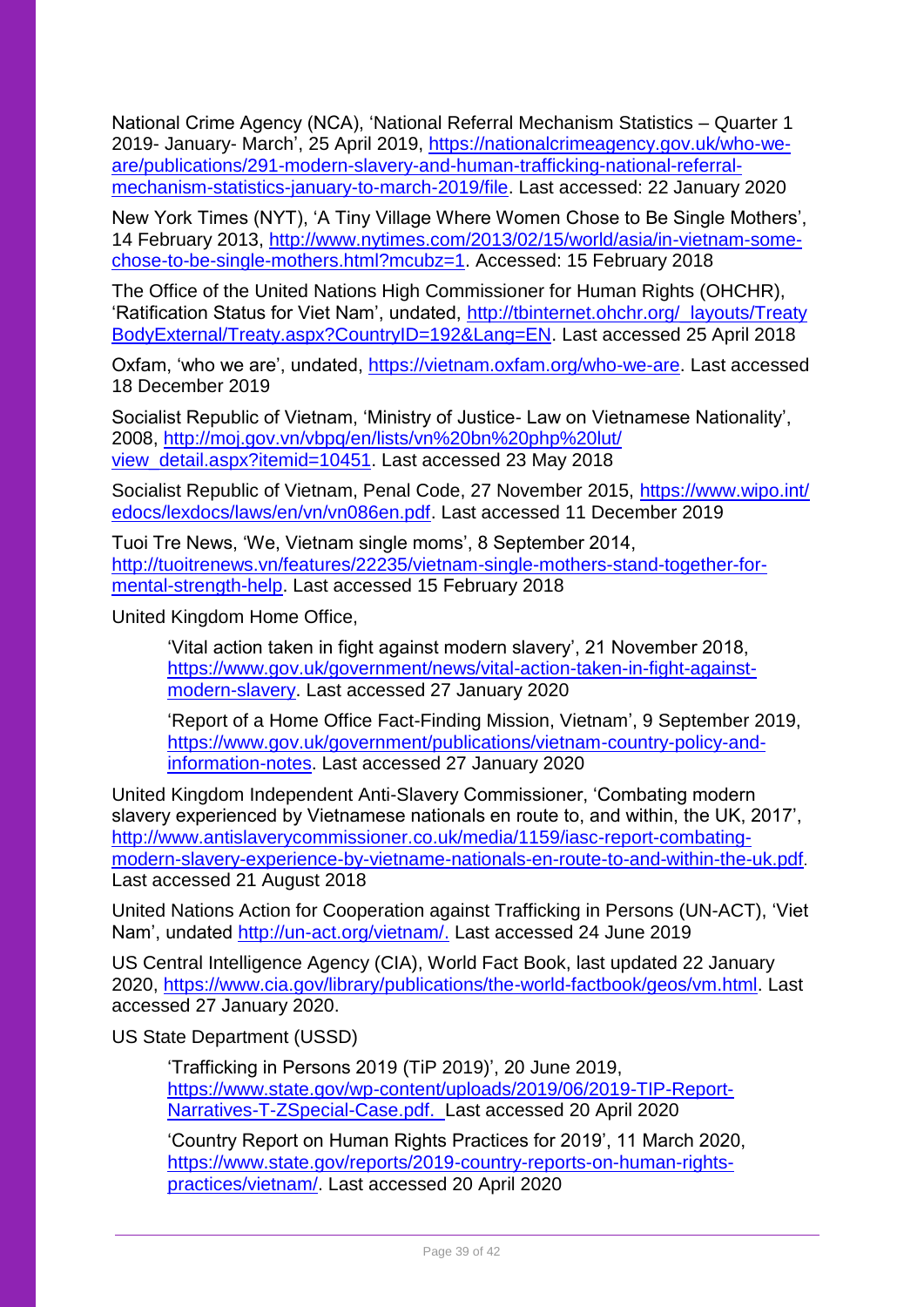Vietnam Law and Legal Reform Magazine, 'No more household registration books: a move to reduce administrative burden', 25 January 2018, [http://vietnamlawmagazine.vn/no-more-household-registration-books-a-move-to](http://vietnamlawmagazine.vn/no-more-household-registration-books-a-move-to-reduce-administrative-burden-6129.html)[reduce-administrative-burden-6129.html.](http://vietnamlawmagazine.vn/no-more-household-registration-books-a-move-to-reduce-administrative-burden-6129.html) Last accessed 24 June 2019

Viet Nam News, 'Human trafficking on the rise in Việt Nam', 4 November 2017, [http://vietnamnews.vn/society/416847/human-trafficking-on-the-rise-in-viet](http://vietnamnews.vn/society/416847/human-trafficking-on-the-rise-in-viet-nam.html#5gb0RWTHzTQZAGXm.97)[nam.html#5gb0RWTHzTQZAGXm.97.](http://vietnamnews.vn/society/416847/human-trafficking-on-the-rise-in-viet-nam.html#5gb0RWTHzTQZAGXm.97) Last accessed 24 June 2019

World Intellectual Property Organization (WIPO), 'Criminal Code (Articles 150-151)', 27 November 2015, [http://www.wipo.int/edocs/lexdocs/laws/en/vn/vn086en.pdf.](http://www.wipo.int/edocs/lexdocs/laws/en/vn/vn086en.pdf) Last accessed 6 March 2018

Xinhuanet, 'Single women enjoying independent lives on the rise in Vietnam's cities', 28 April 2017, [http://news.xinhuanet.com/english/2017-04/28/c\\_136242414.htm.](http://news.xinhuanet.com/english/‌2017-04/28/c_136242414.htm) Last accessed 6 March 2018

[Back to Contents](file:///C:/Users/corbetl2/AppData/Local/Microsoft/Windows/INetCache/IE/GTVWD028/vietnam-country-policy-info-trafficking-sep-18.docx%23contents)

# <span id="page-39-0"></span>**Sources consulted but not cited**

Anadolu Agency, Human trafficking on rise in Vietnam, says government, 7 January 2017, [https://aa.com.tr/en/asia-pacific/human-trafficking-on-rise-in-vietnam-says](https://aa.com.tr/en/asia-pacific/human-trafficking-on-rise-in-vietnam-says-government/722008)[government/722008.](https://aa.com.tr/en/asia-pacific/human-trafficking-on-rise-in-vietnam-says-government/722008) Accessed 20 April 2018

The Conversation, 'Trafficked to grow cannabis: Vietnamese migrants are being exploited in Britain', 11 September 2017, [https://theconversation.com/trafficked-to](https://theconversation.com/trafficked-to-grow-cannabis-vietnamese-migrants-are-being-exploited-in-britain-83738)[grow-cannabis-vietnamese-migrants-are-being-exploited-in-britain-83738.](https://theconversation.com/trafficked-to-grow-cannabis-vietnamese-migrants-are-being-exploited-in-britain-83738) Last accessed 25 April 2018

International Federation for Human Rights (FIDH), 'Vietnam: UN committee review unmasks grave violations of women's rights', 29 July 2015, [https://www.fidh.org/en/region/asia/vietnam/vietnam-un-committee-review-unmasks](https://www.fidh.org/en/region/asia/vietnam/vietnam-un-committee-review-unmasks-grave-violations-of-women-s)[grave-violations-of-women-s.](https://www.fidh.org/en/region/asia/vietnam/vietnam-un-committee-review-unmasks-grave-violations-of-women-s) Last accessed 25 June 2019

IRIN**,** 'Vietnam wakes up to its human trafficking problem', 2 September 2016, [https://www.irinnews.org/news/2016/09/02/vietnam-wakes-its-human-trafficking](https://www.irinnews.org/news/2016/09/02/vietnam-wakes-its-human-trafficking-problem)[problem.](https://www.irinnews.org/news/2016/09/02/vietnam-wakes-its-human-trafficking-problem) Last accessed 20 April 2018

The Straits Times, 'Vietnam's working women opting to stay single', 29 April 2017, [http://www.straitstimes.com/asia/vietnams-working-women-opting-to-stay-single.](http://www.straitstimes.com/asia/vietnams-working-women-opting-to-stay-single) Last accessed 15 February 2018

United Nations, 'Counter trafficking network joint statement to mark Viet Nam's national day against trafficking in persons', 26 July 2017 [http://www.un.org.vn/images/CTN\\_Joint\\_Statement\\_on\\_NDATIP\\_-\\_ENG\\_Final.pdf.](http://www.un.org.vn/images/CTN_Joint_Statement_on_NDATIP_-_ENG_Final.pdf) Last accessed 18 December 2019

Vietnam Committee on Human Rights (VCHR) and International Federation of Human Rights (FIDH), 'Violations of the Rights of Women in the Socialist Republic of Vietnam, Alternative Report to the Committee on the Elimination of Discrimination against Women (CEDAW) on the combined seventh and eighth periodic reports of Vietnam', June 2015, [http://www.ecoi.net/file\\_upload/1930\\_1436433609\\_int-cedaw](http://www.ecoi.net/file_upload/1930_1436433609_int-cedaw-ngo-vnm-20853-e.pdf)[ngo-vnm-20853-e.pdf.](http://www.ecoi.net/file_upload/1930_1436433609_int-cedaw-ngo-vnm-20853-e.pdf) Last accessed 24 June 2019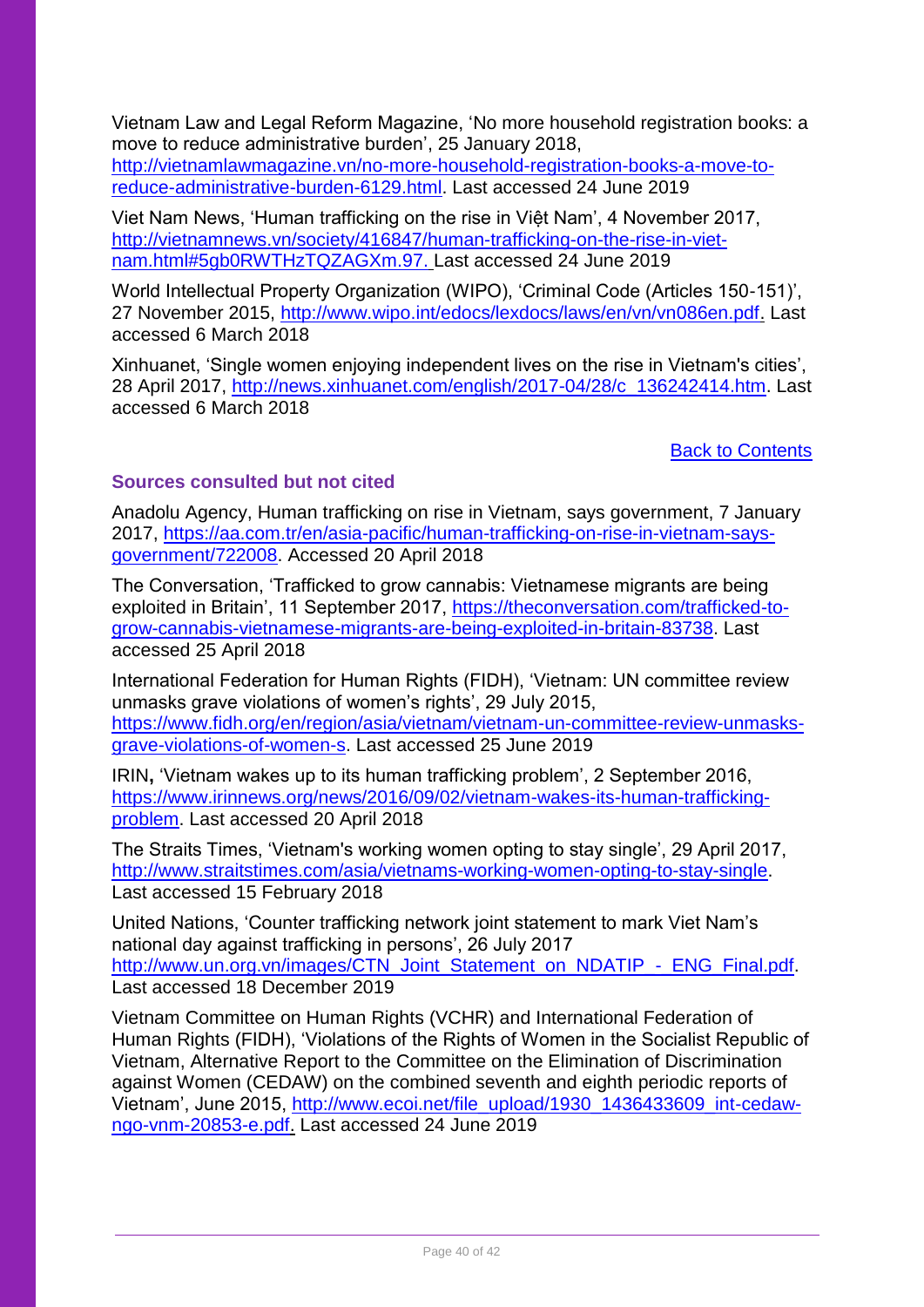VietnamPlus, 'Hanoi cracks down on human trafficking', 28 June 2016, [http://en.vietnamplus.vn/hanoi-cracks-down-on-human-trafficking/95368.vnp.](http://en.vietnamplus.vn/hanoi-cracks-down-on-human-trafficking/95368.vnp) Last accessed 25 April 2018

VN Express International, 'Vietnam's human trafficking victims rise 13 pct in 2016', [https://e.vnexpress.net/news/news/vietnam-s-human-trafficking-victims-rise-13-pct](https://e.vnexpress.net/news/news/vietnam-s-human-trafficking-victims-rise-13-pct-in-2016-3524097.html)[in-2016-3524097.html.](https://e.vnexpress.net/news/news/vietnam-s-human-trafficking-victims-rise-13-pct-in-2016-3524097.html) Last accessed 20 April 2018

The Voice of Vietnam, 'Vietnam joins international efforts to end human trafficking', 29 September 2017, [http://english.vov.vn/diplomacy/vietnam-joins-international](http://english.vov.vn/diplomacy/vietnam-joins-international-efforts-to-end-human-trafficking-359432.vov)[efforts-to-end-human-trafficking-359432.vov.](http://english.vov.vn/diplomacy/vietnam-joins-international-efforts-to-end-human-trafficking-359432.vov) Last accessed 6 March 2018

World Bank, 'Vietnam Country Gender Assessment', 8 November 2011, [http://documents.worldbank.org/curated/en/894421468321306582/pdf/655010WP0P](http://documents.worldbank.org/curated/en/894421468321306582/pdf/655010WP0P12270sessment-0Eng-0Final.pdf) [12270sessment-0Eng-0Final.pdf.](http://documents.worldbank.org/curated/en/894421468321306582/pdf/655010WP0P12270sessment-0Eng-0Final.pdf) Last accessed 15 February 2018

[Back to Contents](file:///C:/Users/corbetl2/AppData/Local/Microsoft/Windows/INetCache/IE/GTVWD028/vietnam-country-policy-info-trafficking-sep-18.docx%23contents)